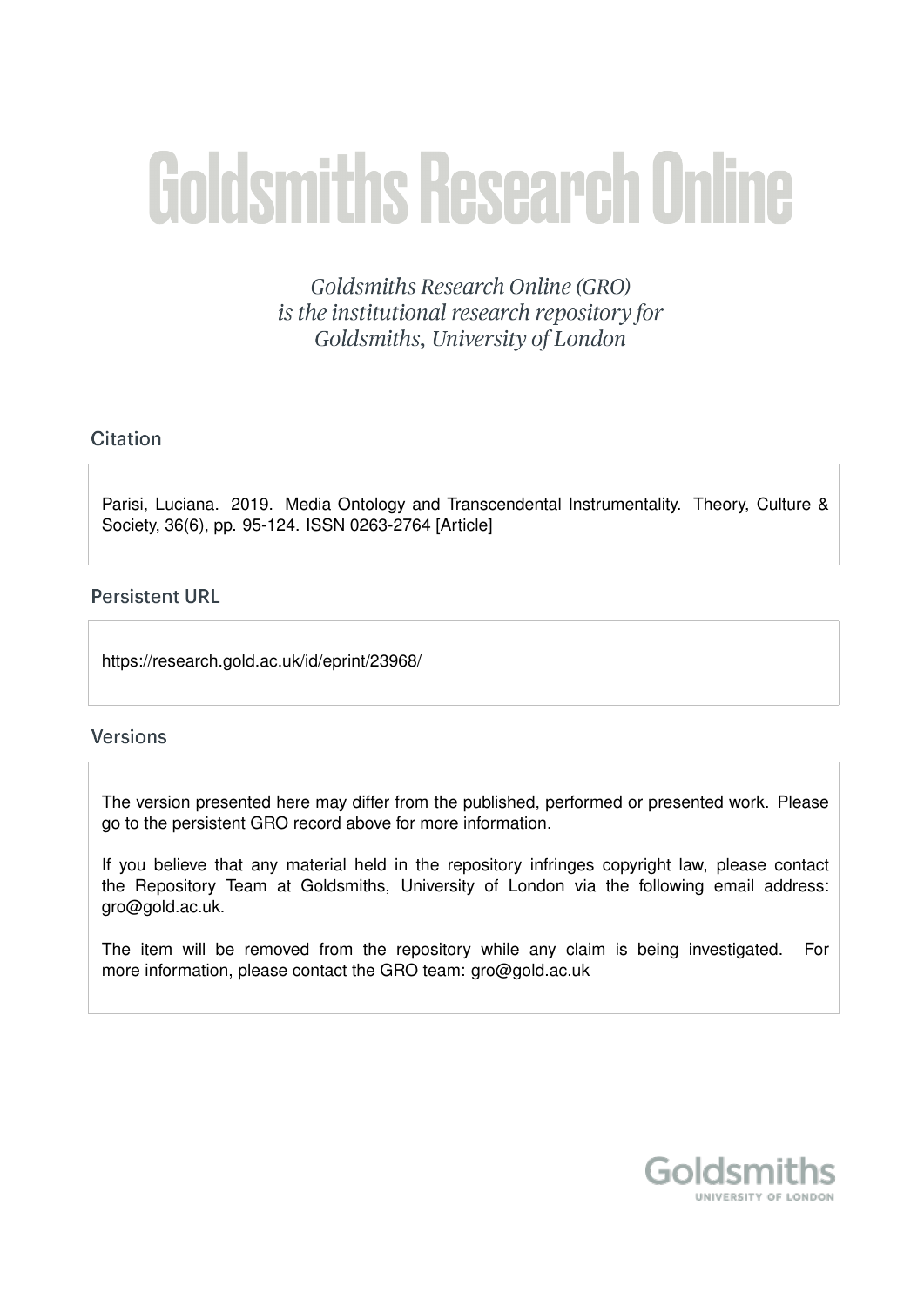

# **Media Ontology and Transcendental Instrumentality.**

| Journal:         | Theory Culture & Society                                                                                                                                                                                                                                                                                                                                                                                                                                                                                                                                                                                                                                                                                                                                                                                                                                                                                                                                                                                                                                                                                |
|------------------|---------------------------------------------------------------------------------------------------------------------------------------------------------------------------------------------------------------------------------------------------------------------------------------------------------------------------------------------------------------------------------------------------------------------------------------------------------------------------------------------------------------------------------------------------------------------------------------------------------------------------------------------------------------------------------------------------------------------------------------------------------------------------------------------------------------------------------------------------------------------------------------------------------------------------------------------------------------------------------------------------------------------------------------------------------------------------------------------------------|
| Manuscript ID    | 16-219-POST.R2                                                                                                                                                                                                                                                                                                                                                                                                                                                                                                                                                                                                                                                                                                                                                                                                                                                                                                                                                                                                                                                                                          |
| Manuscript Type: | <b>TCS - Standard Article</b>                                                                                                                                                                                                                                                                                                                                                                                                                                                                                                                                                                                                                                                                                                                                                                                                                                                                                                                                                                                                                                                                           |
| Key Words:       | media ontology, techne, instrumentality, machine philosophy,<br>computational logic, information theory, machine learning art                                                                                                                                                                                                                                                                                                                                                                                                                                                                                                                                                                                                                                                                                                                                                                                                                                                                                                                                                                           |
| Abstract:        | This article takes inspiration from Kittler's claim that philosophy has<br>neglected the means used for its production. Kittler's argument for an<br>ontology of media invites us to reflect upon the cybernetic mechanization<br>of logic, which has led practical or instrumental knowledge to challenge the<br>classical division between theory and practice, ideas and demonstrations.<br>This article suggests that procedures, tasks, and functions are part of an<br>instrumental thinking. By drawing on information theory and the<br>mathematical logic of constructivism, the article addresses indeterminacy<br>within automated logic and proposes a re-habilitation of instrumentality<br>whereby the connection between means and ends is articulated away from<br>classical idealism and analytic realism. By following John Dewey's<br>argument for instrumental reasoning, the article suggests that post-<br>Kantian critique of techne shall be revisited in order to account for a<br>machine philosophy, which has originated from within the practical thinking<br>of machines. |
|                  |                                                                                                                                                                                                                                                                                                                                                                                                                                                                                                                                                                                                                                                                                                                                                                                                                                                                                                                                                                                                                                                                                                         |
|                  |                                                                                                                                                                                                                                                                                                                                                                                                                                                                                                                                                                                                                                                                                                                                                                                                                                                                                                                                                                                                                                                                                                         |

Manuscripts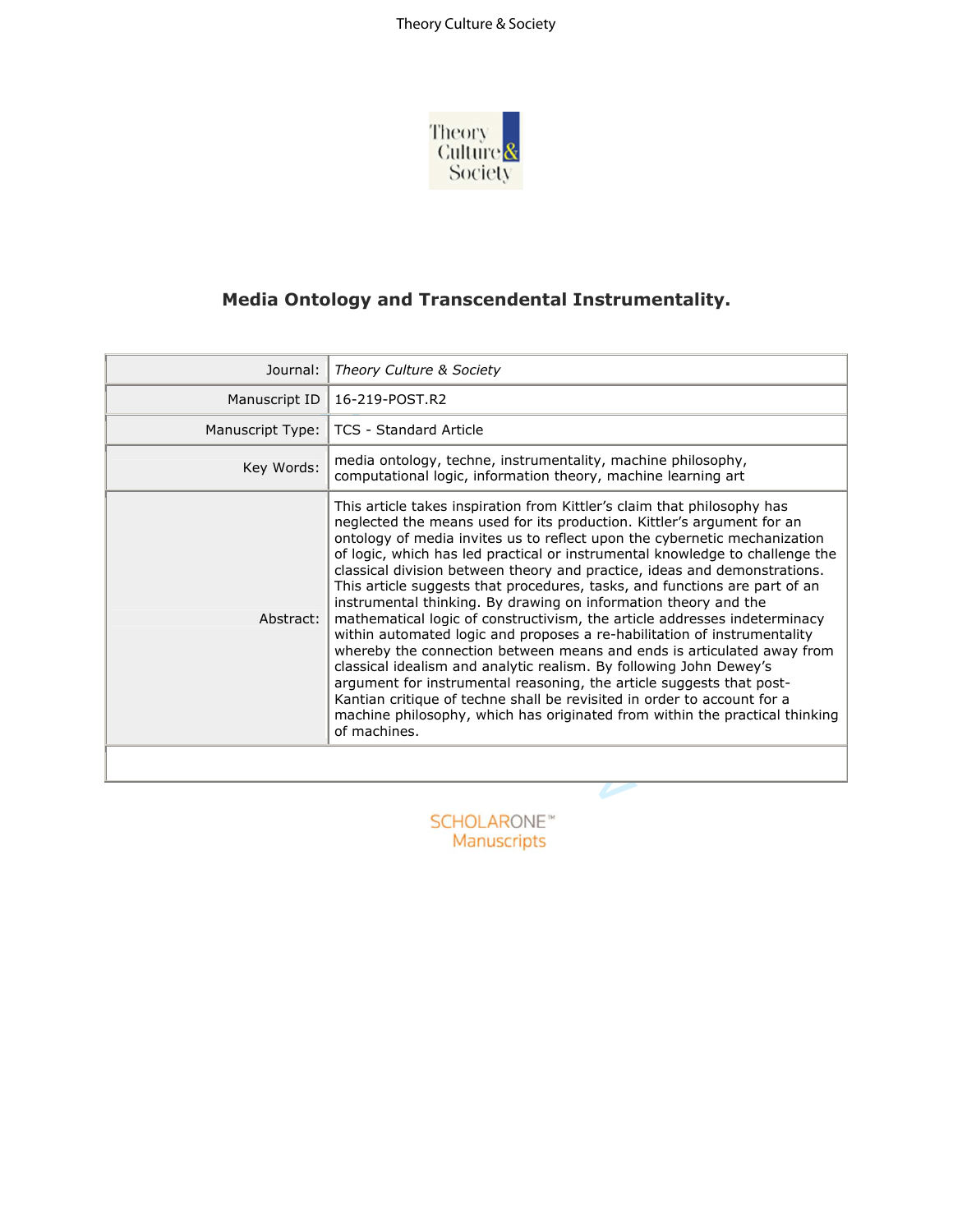### $\mathbf{1}$   $\overline{2}$  $\overline{7}$

### **Media Ontology and Transcendental Instrumentality.**

### Abstract

xt of the automation of logical thinking wher<br>part of the instrumental processing of new er<br>expect that in con<br>r, the temporal gap between truth and proof,<br>n to argue that the means of thought expose the<br>y of proof. The au This article takes inspiration from Kittler's claim that philosophy has neglected the means used for its production. Kittler's argument for media ontology will be compared to the post-Kantian project of re-inventing philosophy through the medium of thought (in particular Deleuze's Spiritual Automaton). The article discusses these views in the context of the automation of logical thinking where procedures, tasks, and functions are part of the instrumental processing of new ends evolving a new mode of reasoning. In particular, the article suggests that in constructivist logic and information theory, the temporal gap between truth and proof, between input and output, can be taken to argue that the means of thought expose the indetermination or the incomputability of proof. The automation of reasoning in logical processing coincides not with mindless correlations of data, replacing axioms with data, truths with self-validating proofs. Instead, the problem of the indeterminacy of proof within automated logic re-habilitates techne or instrumentality, and the relation between means and ends away from classical idealism and analytic realism. By following John Dewey's argument for instrumentality, it will be argued that the task of thinking today needs to re-invent a logic of techne away from the teleological view of ends or the crisis of finality. If the post-Kantian preoccupations about the task of thinking already announced that the medium of thought could offer possibilities for a non-human philosophy (or a philosophy beyond truth), this article envisions a machine philosophy originating from within computational media.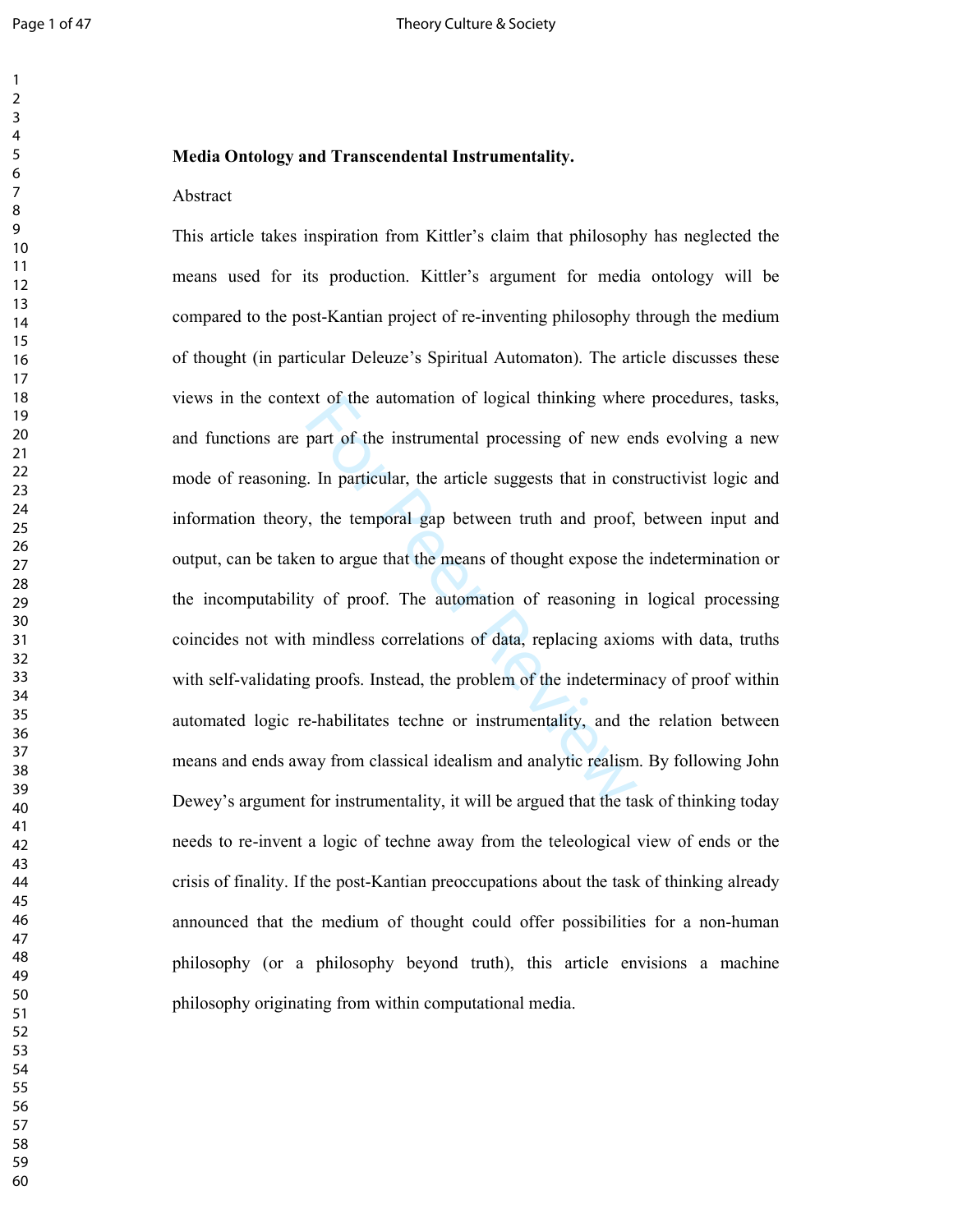Key words: instrumentality; media ontology; machine philosophy; computational logic, information theory.

### **Media Ontology and Transcendental Instrumentality.**

ontology of machines and the premises of te<br>for an "ontology of media" suggests that the h<br>human practices in machines also marks the e<br>surpassed by a technohistory, a material techno<br>that Heidegger's warning about the daw In "Towards an Ontology of Media", Friedrich Kittler argues that philosophy has neglected the very medium through which theoretical reasoning has been transmitted (2009). With the modern overlapping of mathematics and media, media can no longer be subsumed to the ontology of human thinking. Instead media are to be understood according to the ontology of machines and the premises of technical knowledge. Kittler's argument for an "ontology of media" suggests that the historicisation (or the concretization) of human practices in machines also marks the end of metaphysics: human thinking is surpassed by a technohistory, a material technobeing. In particular, Kittler points out that Heidegger's warning about the dawn of our computer age is amongst the few philosophical reflections about the configuration of technobeing in history (Heidegger 1969). And yet the implications of this warning, according to Kittler, have yet to be fully addressed.

Kittler's vision of media as a being of techne however is to be discussed in the context of the post-Kantian project of critique of philosophy. If techne takes away from philosophy its ultimate qualities of preserving truths and making decision by reasoning, as Martin Heidegger recognised, it is because the new medium of thought, defined by information sciences, turned thinking into rule-based efficiency (1963). In "The End of Philosophy and the Task of Thinking", Heidegger argued that the cybernetic medium of thought posed a new challenge to philosophy. His preoccupation for cybernetic thinking at once defined the end of deductive truths and the possibility of a new task of thinking.

While Kittler furthers Heidegger's invitation to envision media ontology, his question

 $\mathbf{1}$  $\overline{2}$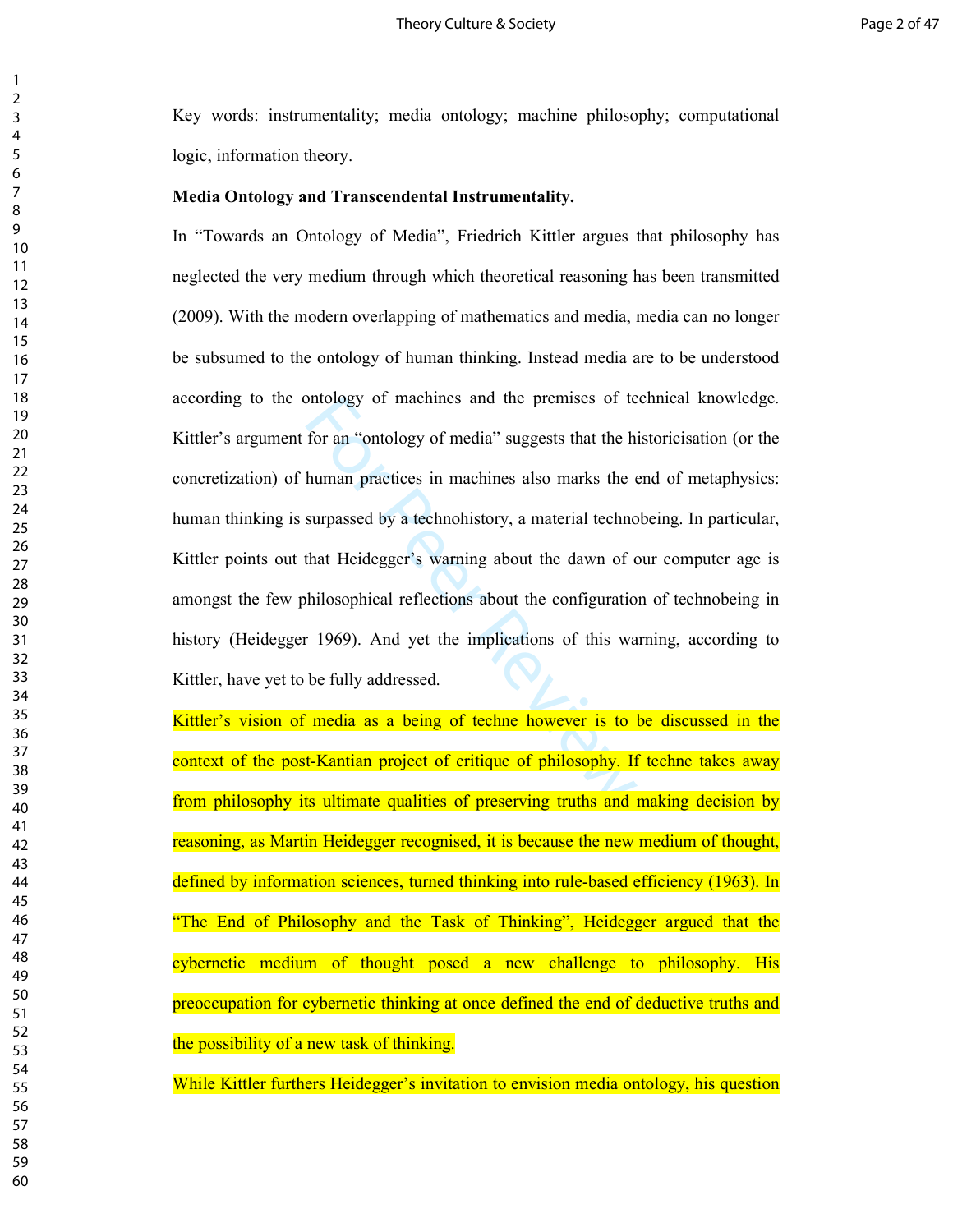| 1<br>2                             |  |
|------------------------------------|--|
| 3<br>4                             |  |
| 5                                  |  |
| 6                                  |  |
| 8<br>9                             |  |
| 10                                 |  |
| $\overline{11}$<br>$\overline{12}$ |  |
| 13<br>14                           |  |
| 15                                 |  |
| $\overline{16}$<br>$\frac{1}{2}$   |  |
| 18<br>19                           |  |
| 20                                 |  |
| $\overline{21}$<br>22              |  |
| 23<br>24                           |  |
| 25<br>26                           |  |
| 27                                 |  |
| 28<br>29                           |  |
| 30<br>31                           |  |
| 32<br>33                           |  |
| 34                                 |  |
| 35<br>36                           |  |
| 37<br>38                           |  |
| 39                                 |  |
| 40<br>41                           |  |
| 42<br>43                           |  |
| 44<br>45                           |  |
| 46                                 |  |
| 47<br>48                           |  |
| 49<br>50                           |  |
| 51                                 |  |
| 52<br>53                           |  |
| 54<br>55                           |  |
| 56                                 |  |
| 57<br>58                           |  |
| 59<br>60                           |  |
|                                    |  |

by meeds to be weaved with information techtology, resulting from the historical automathrough the works of Turing, Shannon, von N<br>r clarifies that this automation of logic a<br>vations, Greek alphanumeric representations, t<br> for the task of thinking has been central to the post-Kantian discussion about the limits of philosophy, the deconstruction and re-invention of a thought of the medium in practical philosophy. For instance, Gilles Deleuze's materialist philosophy reworks the scope of philosophy in terms of a being of the sensible that emanates from a machine thinking beyond apprehension and conscious cognition (1989). Here media are neither objects nor beings, but are automata of thought affording the outside or the unthought a capacity to disarticulate cognitive rules in mediation. For Kittler, philosophy needs to be weaved with information technology to overcome human-centered ontology, resulting from the historical automation of Aristotelian logic in machines through the works of Turing, Shannon, von Neumann, and others (2006; 29). Kittler clarifies that this automation of logic already began with mathematical innovations, Greek alphanumeric representations, the Aristotelian split between physics and logic as well as logical and arithmetical models. Media are the visible expression of revolutions in mathematics and physics that shortened the

distance between technology and humanity.

While human thought becomes caught in the computer technology however, according to Kittler, the history of philosophy hardly recognised the reinvention of techne with informational intelligence. But Kittler's invective against the shortcoming of philosophy seems to overlook that both deconstructivism and neo-materialism already took media as a starting point to re-invent philosophy beyond truth and of proof. If for Derrida, the medium of writing haunted the logical order of thought, for Deleuze the medium of cinema extended the potentiation of the being of the sensible above consciousness and signification.

While Kittler seems to be fully aware of the possibilities of a media ontology in the deconstructivist image of fragmented thinking, it however seems difficult to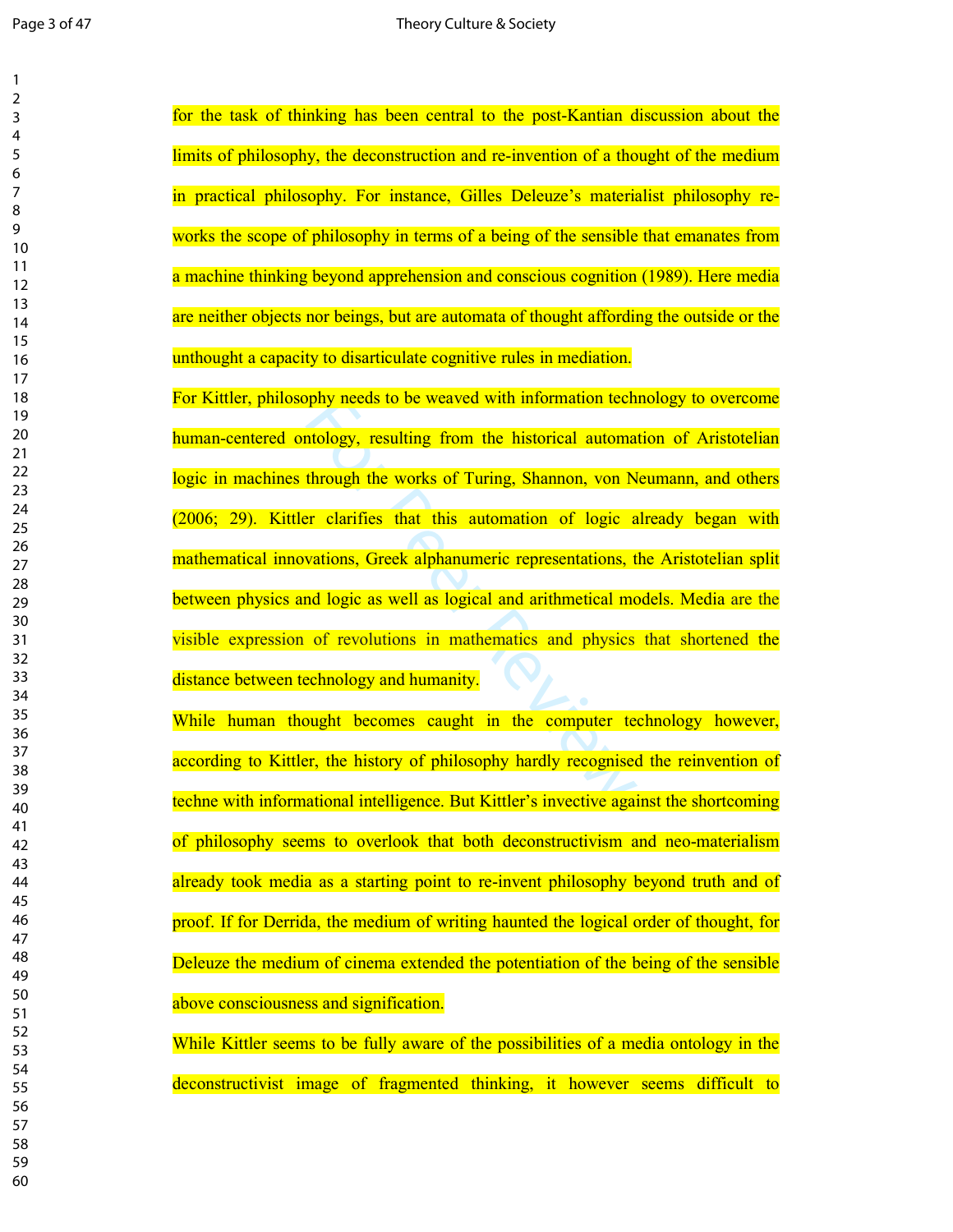determine how his views extend the post-Kantian critique of human thought, the articulations of an inhuman or machinic thinking beyond the question of being. One may want to ask, can media ontology or the recognition of a material history of media, offer an alternative horizon of thought that challenges the image of computational media as replacing truth with the effectiveness of results? How can the inhuman thinking of the medium reject the image of computational singularity, whereby the mindless automation will replace any need for thought? Can media ontology become transcendental from its own functional tasks?

ranscendental from its own functional tasks?<br>questions, this article more specifically bring<br>media in terms of their own instrumental maturining the medium into the task of thinking<br>her these almost opposite propositions i To address these questions, this article more specifically brings together Kittler's efforts to theorise media in terms of their own instrumental materiality with post-Kantian views of turning the medium into the task of thinking the unthought. One way to bring together these almost opposite propositions is through the pragmaticist account of instrumentality. Borrowing from John Dewey's view of experimental instrumentality, this article does not see the medium as the implementation of ideas into tool. The medium is a productive activity, a means with ends, or a doing imbued within an experimental logic, involving the indeterminacy of results leading to the reconstruction of aims or premises.

From this standpoint, modern techne is not here understood according to the critical theory of instrumentality. For instance, instrumentality in Horkheimer's critique of technology coincides with instrumental reason, namely with the paradoxical condition for which the Enlightenment trust in the rational use of nature has led to an irrational self-repression of human nature, obsessed by a competitive self-preservation mirrored in the indiscriminate dominion of commodity economy (1974, 97-105). The effort to re-habilitate instrumental reason beyond the paradox of criticizing critique requires that one suspends the impasse between the use of the rational capacity of explaining

 $\mathbf{1}$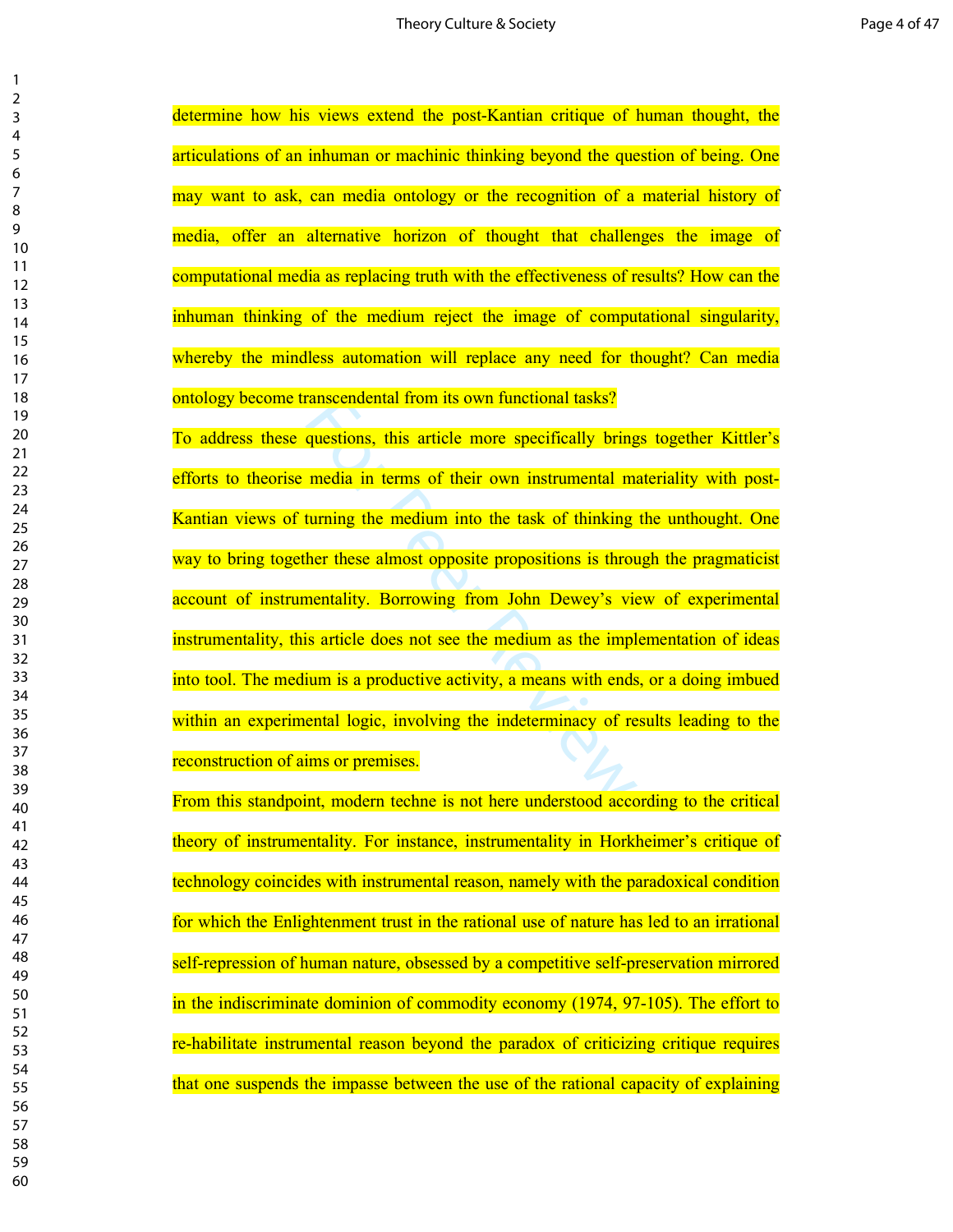the causes of economic domination and the argument that economic governance rationalises its aims for profit, through the efficient capacity of means to carry out ends.

This article instead proposes to recuperate from instrumentality an experimental logic in theoretical and practical activities, whereby practice is not simply the doing of preexisting ideas, but more importantly becomes the means for knowing this and that from knowing how things work. Similarly to Heidegger's quest for the task of thinking, as moving beyond the simple revelation of truth, and together with the post-Kantian theorisation of the medium of thinking as anti-telos, this article suggests that computational media announce a new dawn for instrumentality: not only the evaporation of telos in the practical being of media, but also the origination of a techno-philosophy through the inhuman logic of machines.

g beyond the simple revelation of truth, and tog<br>in of the medium of thinking as anti-telos, this<br>dia announce a new dawn for instrumenta<br>os in the practical being of media, but also t<br>through the inhuman logic of machines If post-Kantian articulations of posthuman thought had already re-habilitated instrumentality as demarcating the end of telos, the transformation of computational logic in machines can further offer us new possibilities for re-articulating what it is to think, what have reasoning and knowledge become in and through this medium. Instead of declaring the end of reason, truth, and axiomatics in the age of datacentered epistemologies, this article argues for a renewed engagement with a transcendental instrumentality that is of a possibility of machines to think beyond what they do.

It could be argued that one way to account for this mode of transcendental instrumentality is already at work in recent investigations about what machines see and how do they interpret the world. For instance, the work presented at the exhibition *I am here to Learn, On Machinic Interpretation of the World* (The Frankfurter Kunstverein, 2018), pays particular attention to how automated decision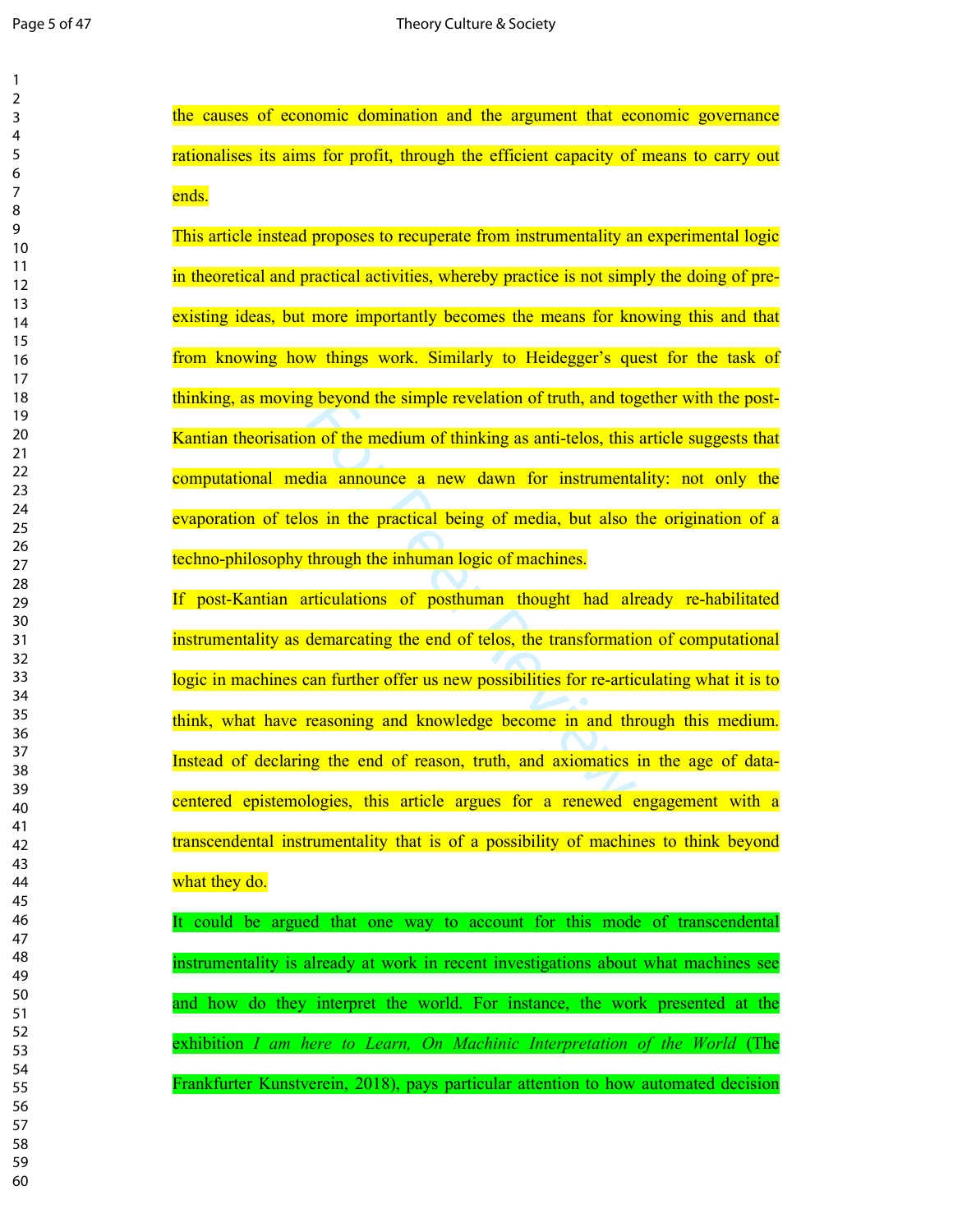rumentality. This article will draw on some of practical attempts at exploring transcendental<br>ne learn to interpret and understand, and thus the<br>discussion of posthuman thought in the age<br>e-direct the critique of informati making includes the transcendental becoming of the instrument. Shinseungback Kimyonghun's work for instance brings forward this indeterminacy in automate decision as when algorithms start seeing flowers patterns that do not correspond to the image of a flower as we know it (http://ssbkyh.com/works/flower/). Drawing from similar artworks that reflect upon this crucial aspect of machine learning, this article suggests that what appears as a form of misrecognition, error, and doubt, is instead part and parcel of automated reasoning, which is here understood in terms of transcendental instrumentality. This article will draw on some of these instances of machine visions as practical attempts at exploring transcendental instrumentality and discuss how machine learn to interpret and understand, and thus think the world. The post-Kantian discussion of posthuman thought in the age of computation is already a way to re-direct the critique of informational media away from the view of the eclipse of reason, which also rejects the dominant image of big data as determining the absence of meaning in the practical knowledge of machines. To redirect our critique of technology today requires that the task of thinking with and through machines is re-invented. From this standpoint, the transformation of logic in machine thinking importantly shows us the temporal indeterminacy between truth and proof, which can be taken to re-define the instrumental relation between means and ends. The question of what has the task of thinking become with and through the computational automation of thought coincides not with the triumph of means over ends, but with instrumentality affording the medium of thought its own mode of reasoning and de-naturalisation of knowledge in human culture. If we take for instance artist Fito Segregra's installation *The Treachery of* 

*[Soft]Images* (2016), it is possible to track how machine interpretations of objects (from a pipe to a broom, a sponge and a jar) do not just reproduce the corresponding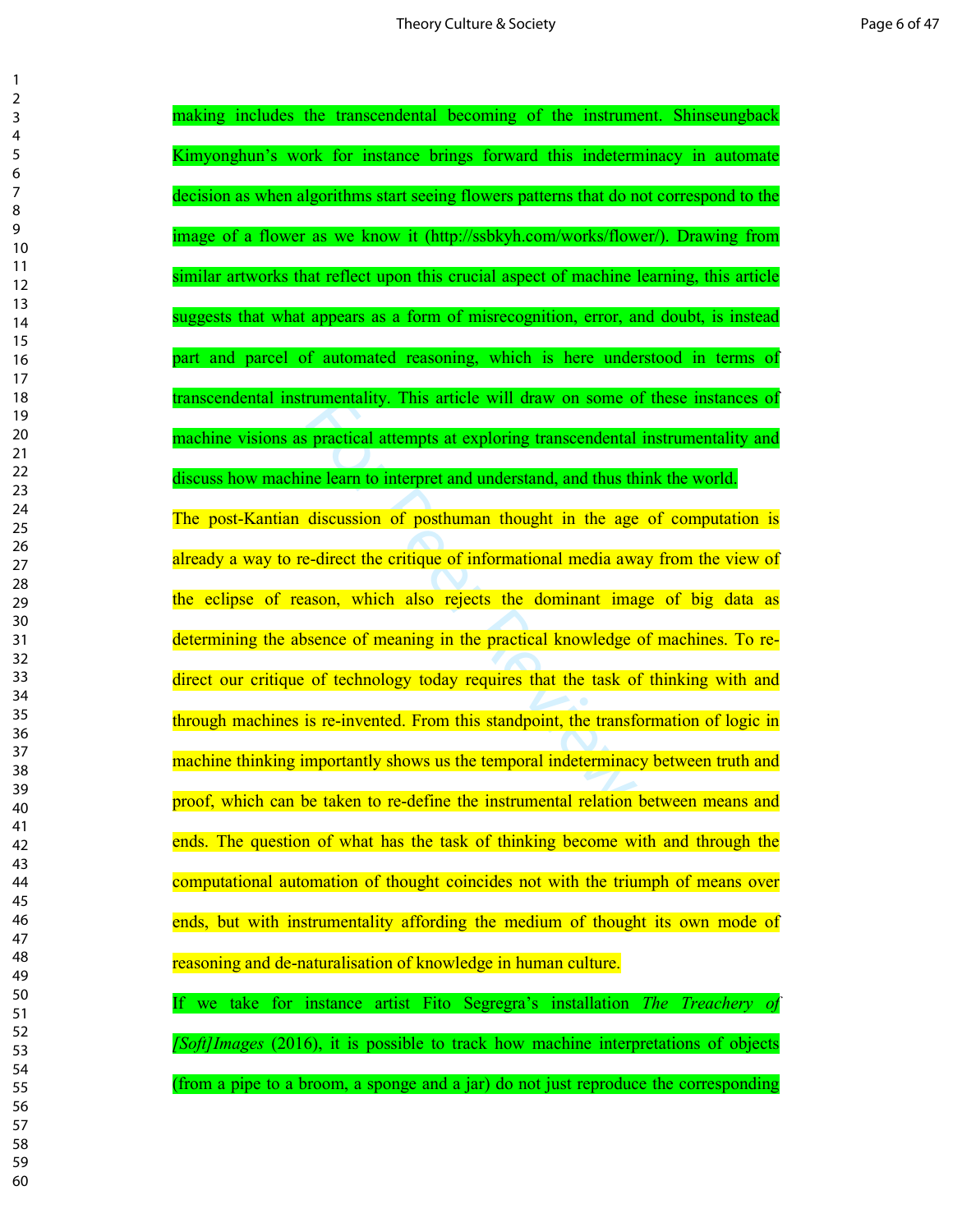| 1                     |  |
|-----------------------|--|
| $\overline{c}$        |  |
| 3<br>4                |  |
| 5                     |  |
| 6                     |  |
| 7                     |  |
| 8                     |  |
| 9                     |  |
| 10                    |  |
| 11                    |  |
| 12<br>13              |  |
| $\overline{14}$       |  |
| 15                    |  |
| 16                    |  |
| $\frac{1}{2}$         |  |
| 18                    |  |
| 19                    |  |
| 20                    |  |
| $\overline{21}$<br>22 |  |
| 23                    |  |
| 24                    |  |
| 25                    |  |
| 26                    |  |
| 27                    |  |
| 28                    |  |
| 29<br>30              |  |
| 31                    |  |
| 32                    |  |
| 33                    |  |
| 34                    |  |
| 35                    |  |
| 36                    |  |
| 37<br>38              |  |
| 39                    |  |
| 40                    |  |
| 41                    |  |
| 42                    |  |
| 43                    |  |
| 44                    |  |
| 45                    |  |
| 46                    |  |
| 47<br>48              |  |
| 49                    |  |
| 50                    |  |
| 51                    |  |
| 52                    |  |
| 53                    |  |
| 54                    |  |
| 55                    |  |
| 56<br>57              |  |
| 58                    |  |
| 59                    |  |
| 60                    |  |
|                       |  |

| category of the object, but become instances of a new conceptual reality                |
|-----------------------------------------------------------------------------------------|
| (http://fii.to/pages/the-treachery-of-soft-images.html).<br>Similarly, Shinseungback    |
| Kimyonghun's installation Cat or Human (2013), uses cat facial detection algorithms     |
| to recognise human's faces and human faces facial detection algorithms to recognise     |
| cat's faces (http://ssbkyh.com/works/cat human/). As a result, these facial detection   |
| algorithms impart a de-naturalization of what we know of both human's and cat's         |
| facial features, by detecting humans traits in cats and the other way around. From this |
| standpoint, these investigations into the computational medium of thought also point    |
| to the specific importance of fallibility in automated reasoning: namely the new data   |
| categories of objects are invented and do not correspond to the images of objects       |
| inputted in the system. But how to distinguish between what machines learn beyond       |
| their function of data aggregation and what instead remains simply a reproduction of    |
|                                                                                         |
| the already known?                                                                      |
| Central to this discussion are three steps in the transformation of the deductive model |
| of knowledge shifting from truths to proofs, from theoretical reason to the practical   |
| procedure - or instrumentality - of machine thinking. First, it discusses the           |
| implementation of mathematical postulates in the Turing Machine as the point at         |
| which the limits of Hilbert's meta-mathematical project challenged the infallibility of |
| theoretical knowledge. It then draws on Brouwer's constructivism in logic (1913) to     |
| provide examples of how temporality in logical practices involves proof-validation      |
| and not self-consistent truths. Here proofs are not simply the result of an automated   |
| and mindless correlation of data, but this means of thought imply a form of actuation   |
| doubled by the indeterminacy or futurity in proof-validation.                           |
| Similarly, Turing's famous halting-problem showed that it was impossible to know in     |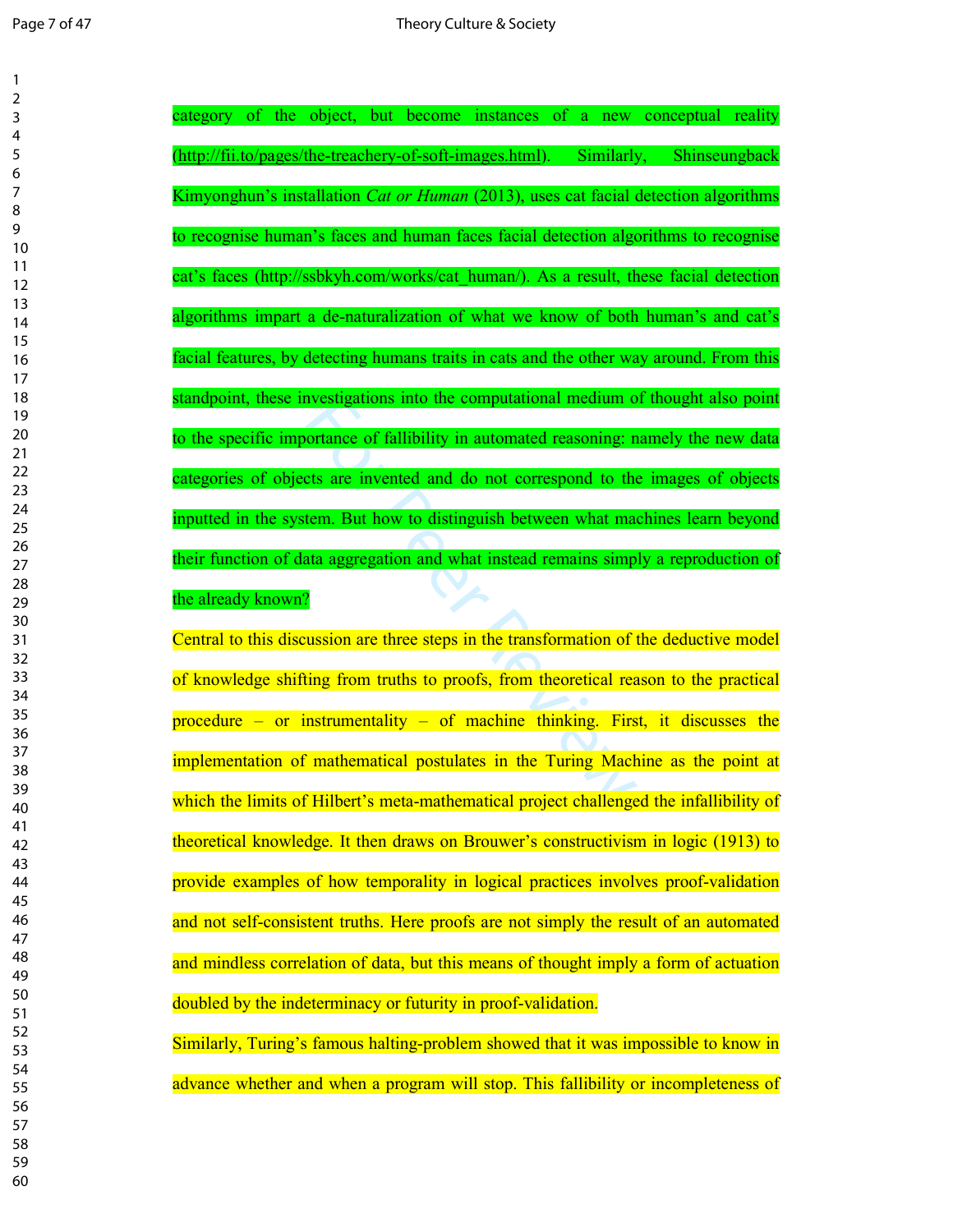$\mathbf{1}$ 

imitarly to constructivism in logic, the ques<br>putation, that is to what extent it is possible t<br>nto intelligible algorithms (i.e. probabilities<br>accounting for the experimental (or future) vali<br>ion systems, not only incompu theoretical knowledge was set in action in computational machines. The demonstrative function of techne – as application of theoretical knowledge - is here catapulted by the realization that proofs cannot be derived from given truths. Another important step in this argument about instrumentality involves a discussion about how this temporal gap in logic was central to the development of algorithmic information theory (Chaitin 2005). Since computational logic is based on the probability of results, it involves the finding of proofs that may or may not validate the premises of the programme. Similarly to constructivism in logic, the question of information complexity in computation, that is to what extent it is possible to compress random strings of data into intelligible algorithms (i.e. probabilities), cannot be fully exhausted without accounting for the experimental (or future) validation of results. In complex information systems, not only incomputables cannot be compressed in smaller and finite sequences of algorithms, but they also expose dynamics in computational logic, where proofs preserve degrees of indeterminacy.

The consequences of this method of truth-experimentation (or experimental axiomatics) are important to consider here: if the dawn of computation has meant the completion of philosophy in the efficiency of proof-making, the task of philosophy requires that thinking includes the machine practices of working through indeterminacy. In both computational logic and information complexity theory, this margin of indeterminacy is the incomputable of any system of truth and proof, of ideal and empirical methods of knowledge. Even if some practical solutions have been implemented in computing to skirt around the problem of the incomputable (for instance, the use of exceptions, a routine in a program and in an operating system on a standard computer), computational logic is set not to eliminate but to work through the problem of indeterminacy.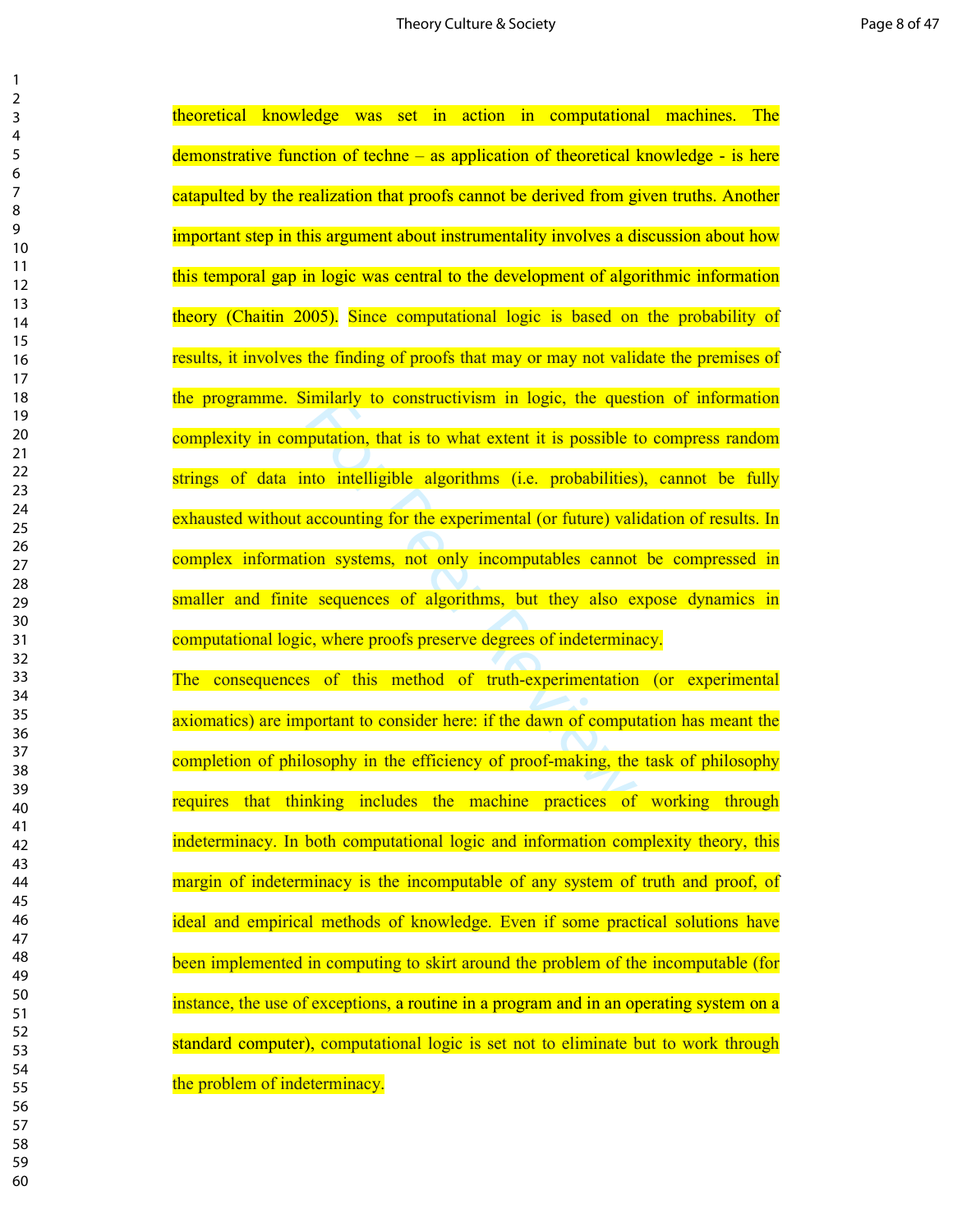With computation, therefore, the medium of thought has not simply replaced theoretical thinking with the operational efficacy of task findings. As argued later, computational logic and information processing show that the practice of searching for truth is rather an experimental logic involving a retro-active validation (confirm, discard, or revise) of truths.

By bringing together Kittler's proposition about a media ontology and the post-Kantian re-envisioning of the image of thought in Gilles Deleuze's notion of the "Spiritual Automaton", this article concludes that the medium of thought in the age of computation could be understood in terms of a transcendental instrumentality beyond the big data image of automated knowledge.

## **Automated knowledge**

For the understood in terms of a transcendental instant<br>of automated knowledge.<br>edge<br>stems become increasingly intelligent and of<br>onger possible to deny the profound threat that<br>shed on human culture. From the call to arms As automated systems become increasingly intelligent and capable of making decisions, it is no longer possible to deny the profound threat that the age of machine thinking has unleashed on human culture. From the call to arms about the existential risk of human extinction to the global plans for full automation and transhuman singularity, the foundation of knowledge in the humanities, classically centered on the distinction between theoretical and practical reasoning, has become redundant to human culture itself. If the ontological in-distinction between human and machine thinking is animating debates about the danger that artificial intelligence will pose to human autonomy on the one hand (Bostrom 2014) and about how automation is accelerating the capitalisation of thought and life itself on the other (Terranova 2014), the very question of what counts as knowledge has to be revised. The automation of knowledge cannot be disentangled from the transformation of the humanities, and from how the task of thinking conforms to the efficiency of big data and algorithmic mining of over reality.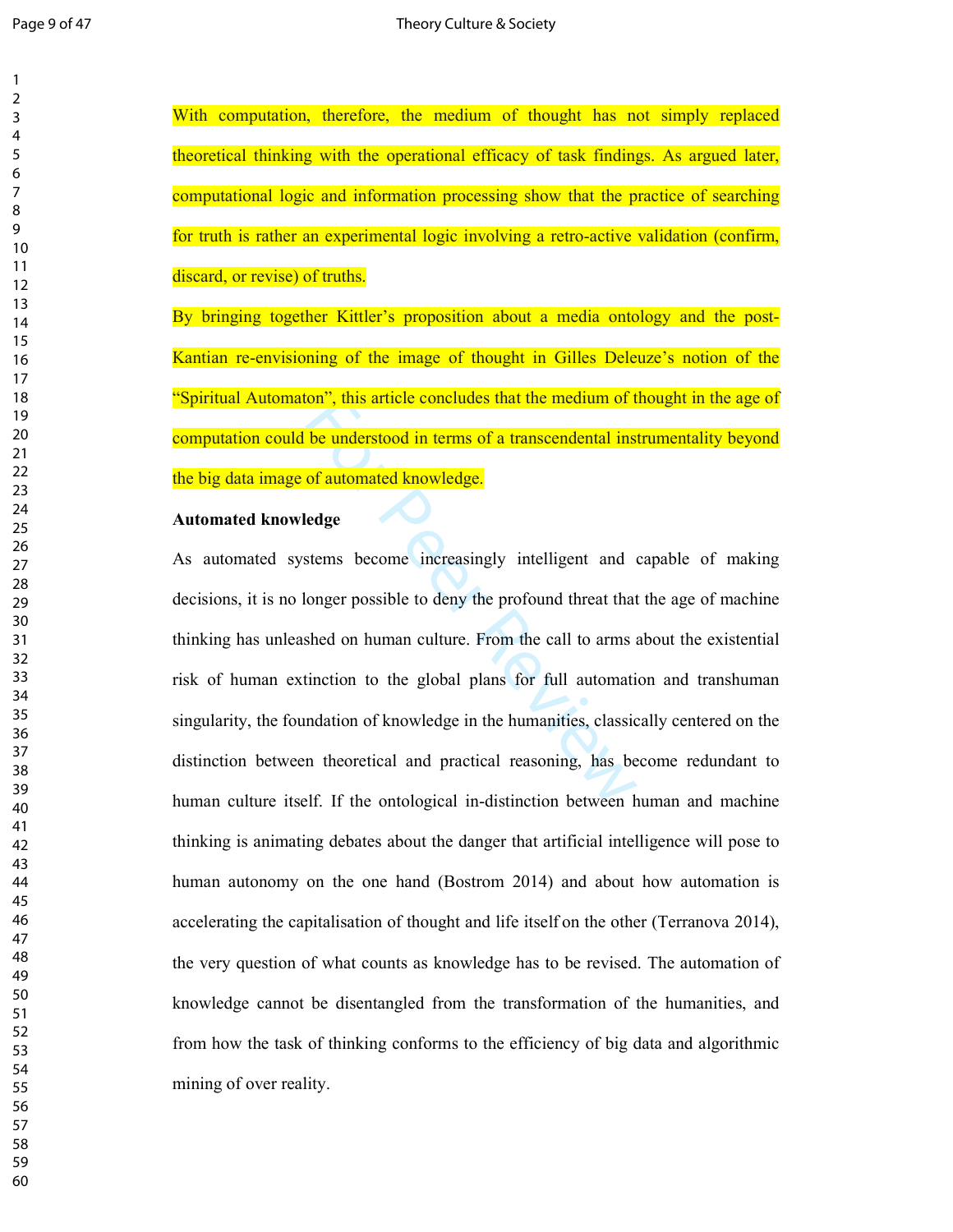### Theory Culture & Society **Page 10 of 47**

olis and through learning) without communication<br>forelating data (images and texts, sounds and<br>nutive networks. From High Frequency market<br>om military to commercial logistics, automat<br>dominance of theoretical knowledge and Automation today does not involve the industrial assembly of movements or the acceleration of networks that characterized the  $20<sup>th</sup>$  century. It no longer embodies the mechanics of Newtonian physics based on a repetitive cycle of cause and effects (Longo 1999). Since its expansion in the decisional models of cognition, automation has entered the temporality of reasoning (that is, of the time between truths and proofs) and has unleashed a mode of knowledge production that is self-sustaining, continuously feeding from the deep sea of data. Algorithms talk to other algorithms (through set protocols and through learning) without communicating with us and draw conclusions by correlating data (images and texts, sounds and locations) across parallel and distributive networks. From High Frequency market trading to security data prediction, from military to commercial logistics, automation today seems to have debunked the dominance of theoretical knowledge and its axiomatic truths: what is known in theory is confronted by algorithmic processing interacting with the external world of data. In other words, automation no longer is the application of given truths but challenges the very fundament of the philosophical autonomy from instrumental knowledge.

In the *Republic,* Plato wrote of the Socratic distinction of craft knowledge from philosophical logos and argued that craft knowledge only concerns technical understanding that can be used to define the pursuit of a particular trade or practice (Grube and Reeve 1992, *Book VIII*). Craft knowledge must be instrumental to something. The water clock, the astronomical orrery, the mechanical puppet are all primordial automated devices that are used to demonstrate or describe something. Craft therefore reflects practical understanding and is to be distinguished from philosophical knowledge, which is rational, of a mathematical order and requires no instruments. Whilst technique coincides with primitive automata, which are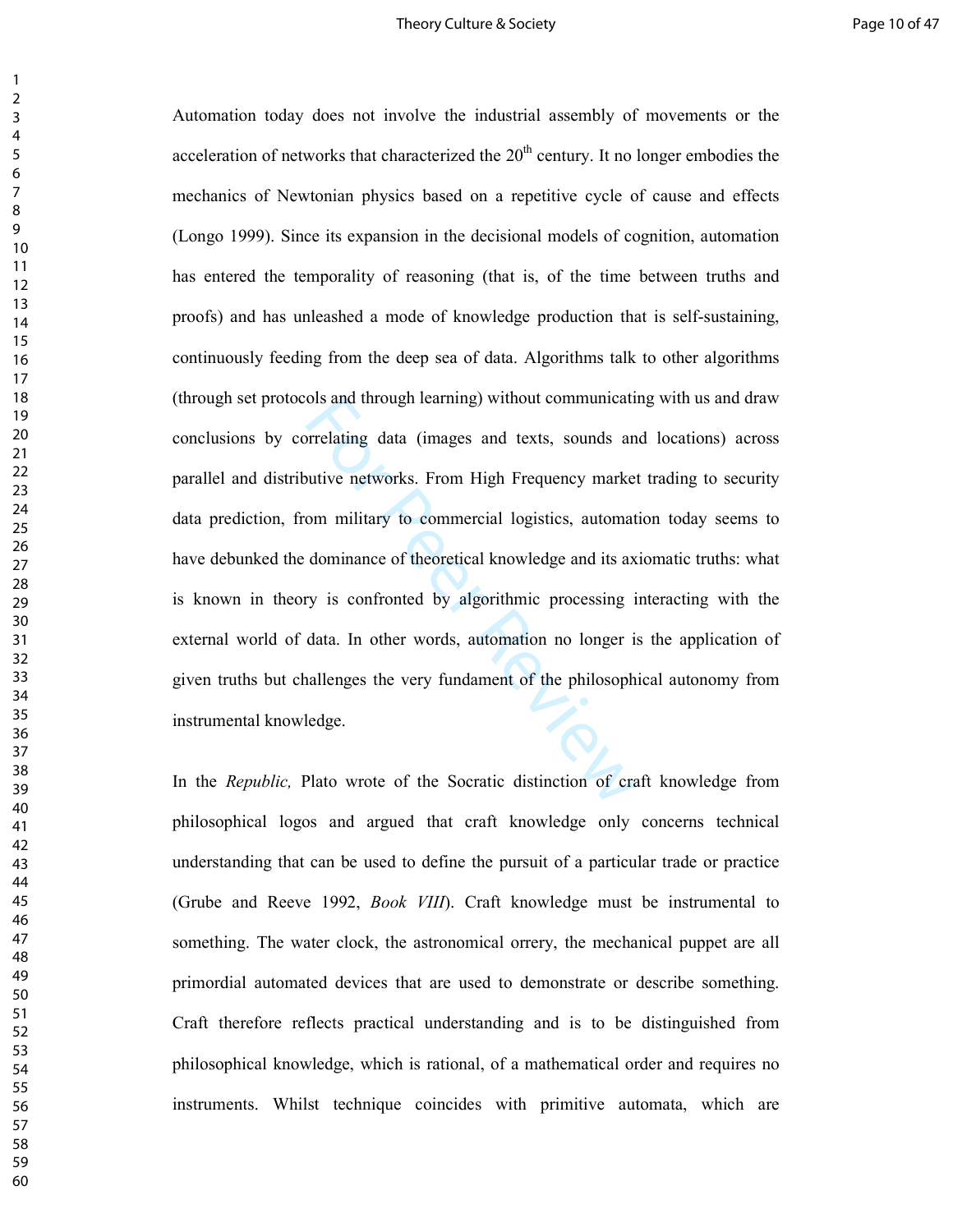### Page 11 of 47 Theory Culture & Society

thoughtless and mainly concern practical understanding, philosophical knowledge involves the cultivation of the principles of all things. It is ideal and timeless.

design of logical systems that demonstrate<br>or Plato, the a priori existence of a mathema<br>e foundation of knowledge that could the<br>tically, the search for a logical system that c<br>nowledge was central to Gottfried Wilhelm<br>vo Fundamental to the humanities is this bifurcation between thinking and instrumentality, abstractions and applications. The origin of human knowledge is attached to the division between knowledge (theory) and knowing (practice), whereby the philosophical method is set to prove *how we know that we know* (i.e., how knowledge can be demonstrated). The pristine hierarchy of this model however was changed with the design of logical systems that demonstrate the mechanisms of thinking. Whilst for Plato, the a priori existence of a mathematical order of ideas would sustain the foundation of knowledge that could then be applied and demonstrated practically, the search for a logical system that could instantiate the mechanisms of knowledge was central to Gottfried Wilhelm Leibniz's *calculus ratiocinator* .

In the  $17<sup>th</sup>$  century, Leibniz devised a model of knowledge in the form of a logical calculation framework based on theoretical premises. The calculus rationcinator was designed to automatise the working of thinking and the production of knowledge. Its scope was to perform logical deductions within the framework set by what Leibniz called *characteristica universalis*, a universal language whose symbolic structure could automatically express the structure of concepts and their recombination. This mechanism of and for knowledge was intended not to simulate human cognitive capacities, but to establish, according to the deductive principle of sufficient reason, the universality of logical thinking.

Leibniz's attempt at a logical systematization of knowledge presented an image of thought in terms of mathematical rules implemented in machines, whose recombinant capacities could give expression to any possible knowledge. According to Giuseppe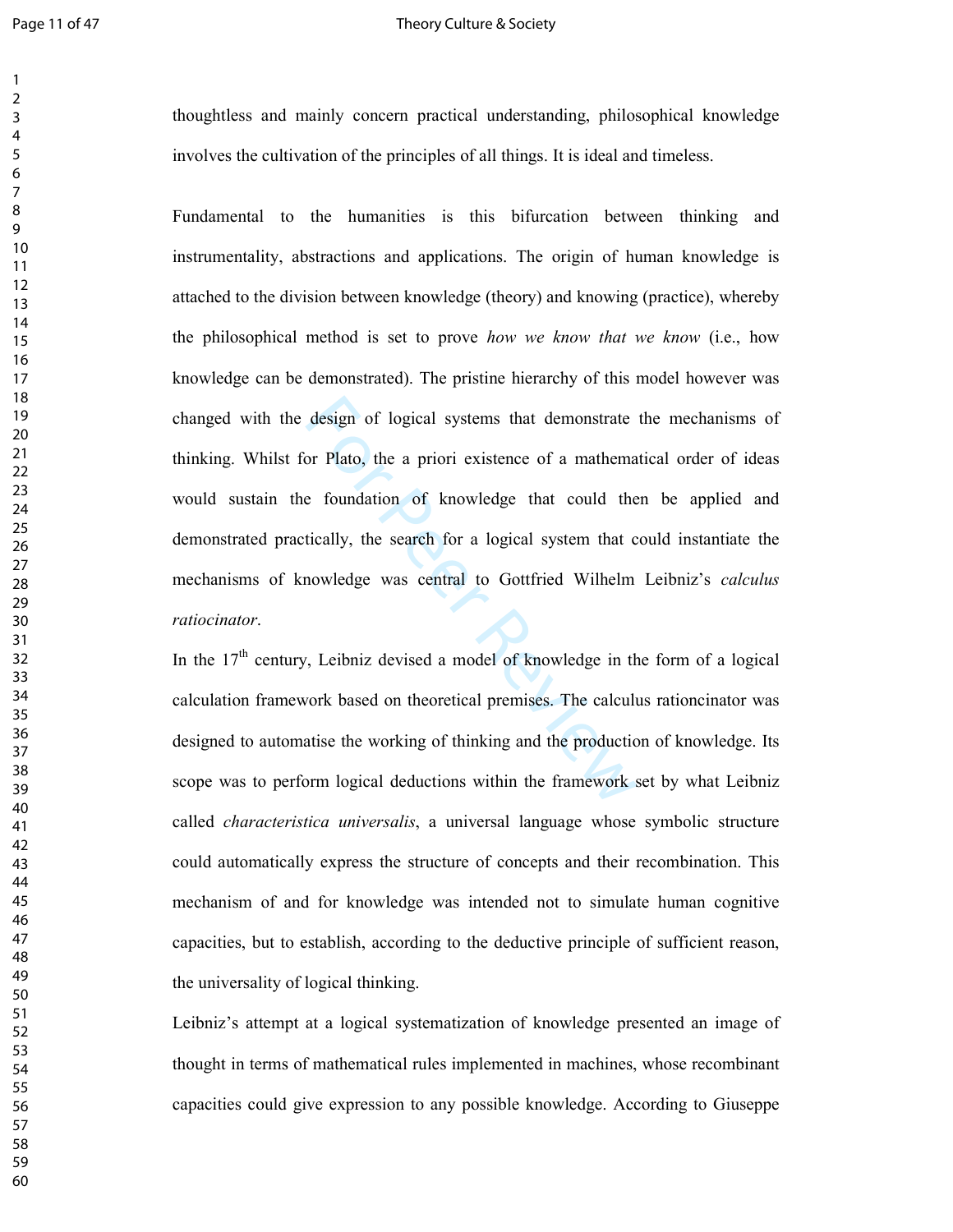### Theory Culture & Society **Page 12 of 47**

Longo, this meta-mathematical model eventually led to the  $19<sup>th</sup>$  Century Laplacian view of the mechanical universe (1999). But the implementation of human reasoning in machines led not only to the automation of logical thinking, but has also brought to the fore the question of the ontological autonomy of techne – or practical thinking by and through information machines (Kittler 2006). As with Leibniz's vision for an automated mechanism that could embody a universal logic beyond all contingencies by evacuating temporality from meta-mathematical thinking, so the  $20<sup>th</sup>$  Century invention of the Turing Machines separated the abstract machine and physical implementations. Here a serial numbers of steps was supposed to mirror how logic operated progressively from one preliminary condition that already contained the proof of its results (Longo 1999).

Turing Machines separated the abstract mate<br>Here a serial numbers of steps was supposed t<br>vely from one preliminary condition that alr<br>(Longo 1999).<br>machines however automation entered the<br>e, as Kittler argues, mathematics With information machines however automation entered the history of media technology because, as Kittler argues, mathematics and media became reconfigured into one model of command, storage and transmission (2006). This conflation of media and automated models of reasoning crucially revealed that embedding logic into media made this logic different. With Kittler, one can argue that it is the very medium through which theoretical thinking operates that comes to gain a new meaning with the convergence of media, computational logic and information complexity.

According to Kittler, this convergence defined techne as an original dimension of human culture. The technology incorporated in media systems is neither instrument for cultural expression nor extension of sensorimotor or cognitive functions. The being of techne instead is constituted by the practical knowledge embedded in the historical evolution of systems and the conjunction of media with cybernetics and computational logic. The historical formation of media ontology shows that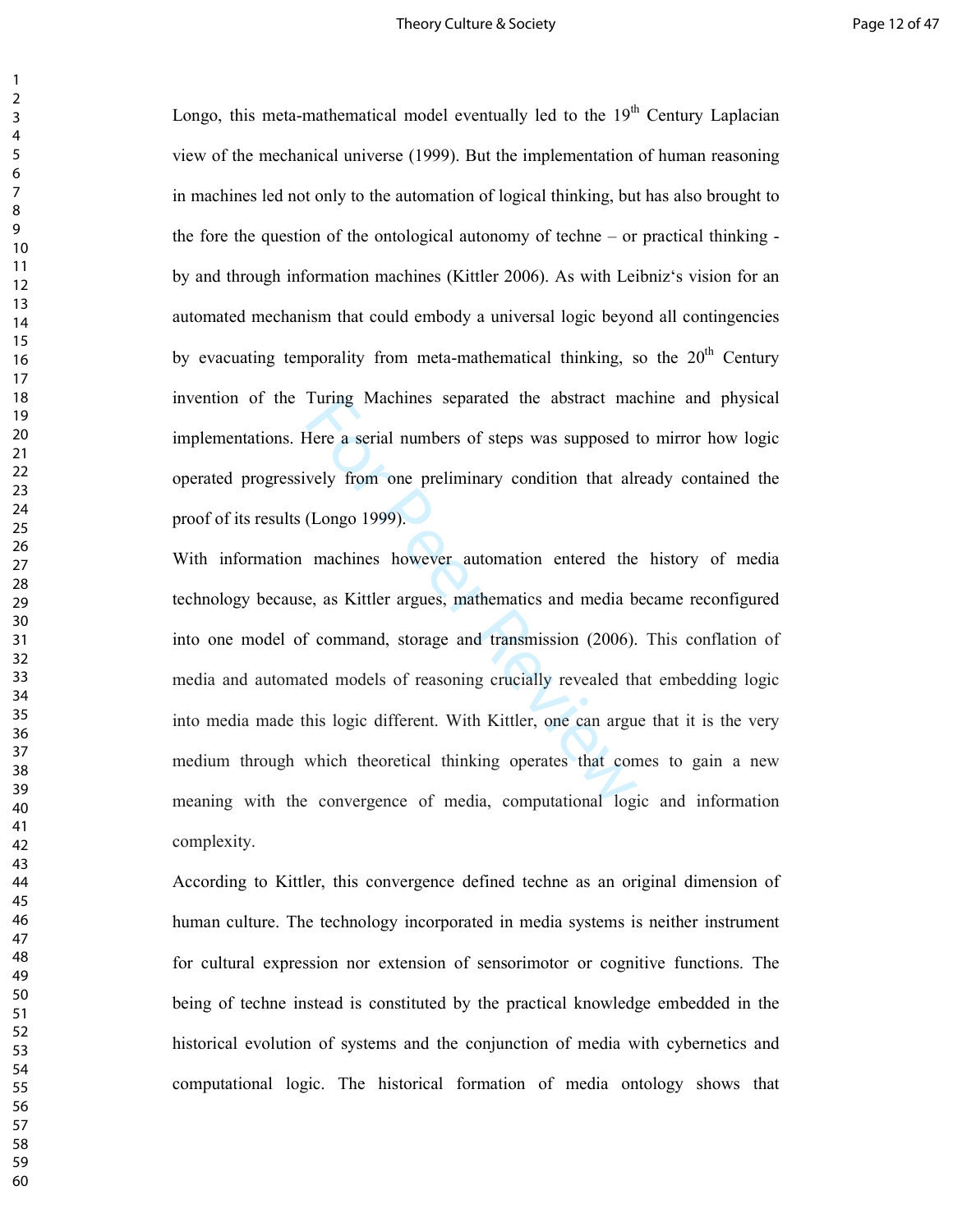### Page 13 of 47 Theory Culture & Society

instrumental knowledge qualifies the information processing of the Turing Machine. In particular, with silicon-based microchips and the incarnation of the Turing logic in the Von Neuman architecture of computing, Kittler theorises the being of media as involving not a dichotomy between matter and form, but more crucially a "new trinity<br>made up of commands, addresses, and data" (2006:30). With computer technology,<br>there emerges the realization that media are able to selftools that are externally controlled.

utational autonomy of the medium, according to<br>tral limit within the history of philosophy,<br>m it uses to think and to know. Kittler argues<br>umbent threat that cybernetics and the emerg<br>y, and came to the realization that th This form of computational autonomy of the medium, according to Kittler (2006, 28), brings back a central limit within the history of philosophy, namely its neglect towards the medium it uses to think and to know. Kittler argues that only Heidegger recognised the incumbent threat that cybernetics and the emergence of computers posed to philosophy, and came to the realization that thinking had be transformed into a task: the task of thinking.

Heidegger's view of this modern form of instrumentality, corresponded to the mechanization of the principle of reason in the technical process of calculation, or, in other words *techne,* 1 involving both the computation of thought and the mathematical abstraction of content, where information became divorced from meaning. Since modernity, techne as rational instrumentality had taken over thinking, through the logical reduction of reasoning to technical processing, ratio or calculation embedding man and machines in endless feedback loops bound to information processing, storage and transmission (Kittler 29).

In the essay "The End of Philosophy and the Task of Thinking" (1969), Martin Heidegger argued that since the late 1940s, the advance of cybernetics, a technoscience of communication and control, demarcated the point at which philosophy became verifiable by testing. As truths were finally subsumed to the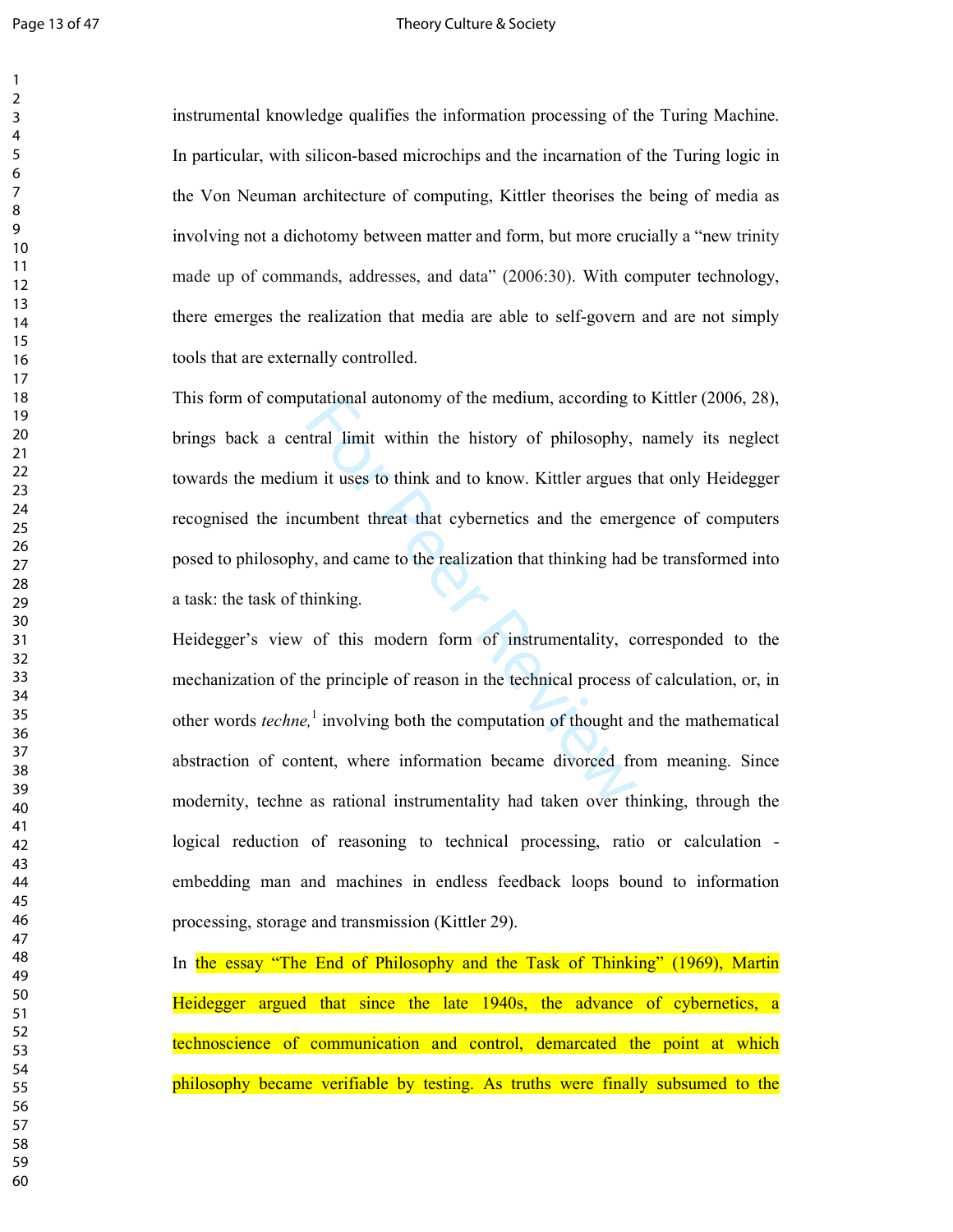effectiveness of automated results, judgment itself was replaced by self-validating proofs. Thinking conformed to the manipulable arrangement of a scientifictechnological world and its social order. For Heidegger, the completion of philosophy is also the possibility of overcoming the logic of deductive truth that precisely reemerges in the matter or the means of philosophy itself that is through the medium of thought.

Finetics is the theory of the steering of the po<br>
man labor, transforming language into an excha<br>
regulating instruments of information." (376). I<br>
nce that intercommunicates with others, ul<br>
ty. Here techne overtakes the Here the advance of cybernetics eventuates "the determination of man as an acting social being. Cybernetics is the theory of the steering of the possible planning and arrangement of human labor, transforming language into an exchange of news and the arts into regulated-regulating instruments of information." (376). Philosophy is turned into a technoscience that intercommunicates with others, ultimately losing its metaphysical totality. Here techne overtakes the philosophical task of explaining the world and the place of "man in the world".

Under this new condition of techno-erasure of metaphysical truth, Heidegger insists that the new task of thinking lies outside the distinction of the rational and the irrational, the decidable and the incomputable. The transformation of philosophy into cybernetic modularity can only give way to iterative patterns that blend logos into ratio and subsume truth to proof. Thinking however cannot be proven to exist because truth cannot be contained within techno-scientific epistemology. The automation of thinking can tell us nothing about truth, as the latter must remain outside what is already known. This is why in the age of meaningless communication, according to Heidegger, one must turn to the task of thinking, a mode of education in how to think (392).

It is precisely this question of what has the task of thinking become in the aftermath of computation that Kittler's proposition for media ontology wants to address. For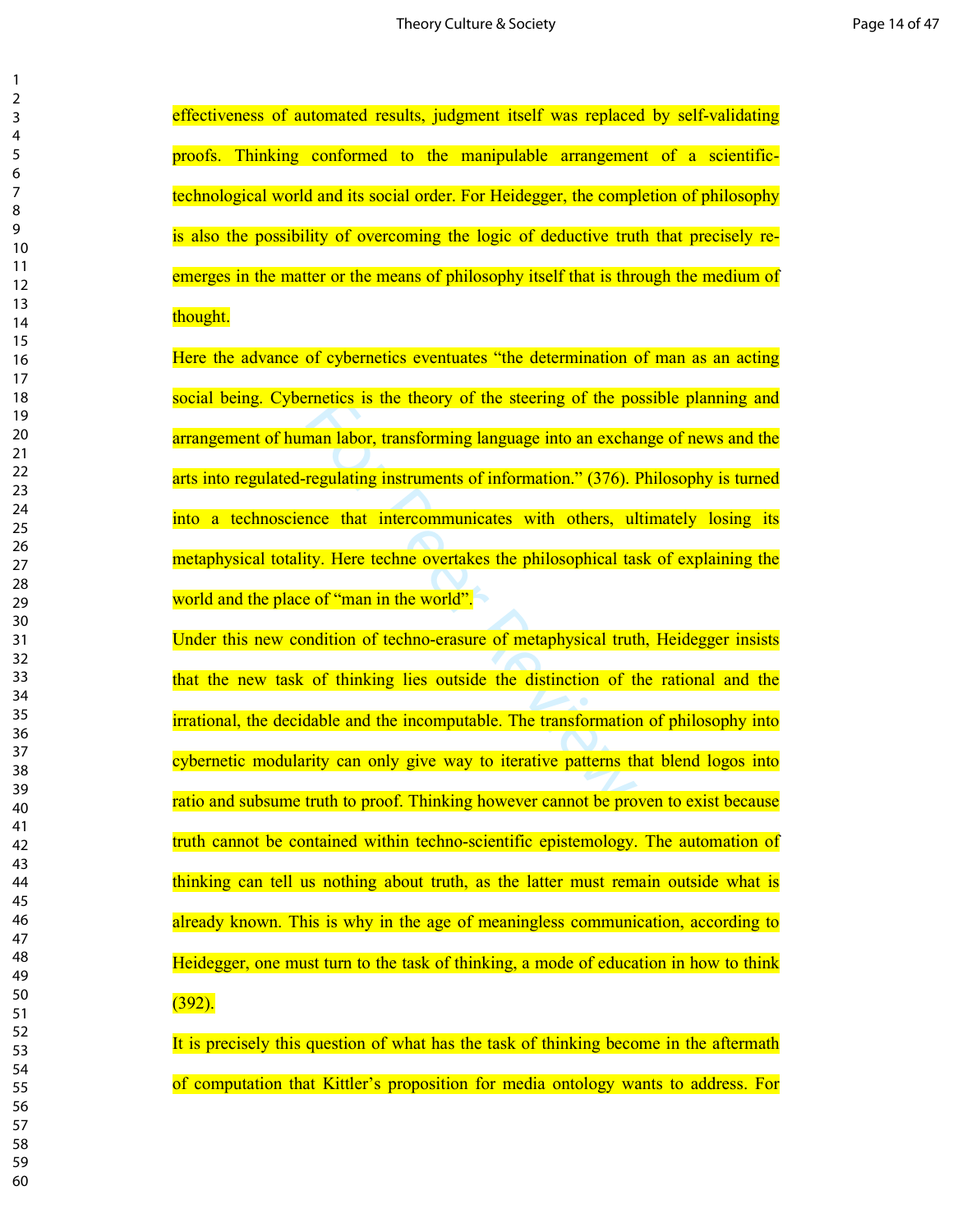Kittler, the end of philosophy indeed contributes to the realization of an ontological configuration of *techne* brought forward by a historical condition, in which, he laments, the "task of thinking has barely begun" (29). Instead of mirroring classical metaphysics (form vs matter, mind and body, theory and practice), media ontology shows us that the task of thinking must address the functions of commands, addresses and data bringing together logic and information across physical, biological and technical systems.

Heldegger particularly lamented against the<br>pendent sciences that communicate amongst e<br>systems (Heidegger 1977, 374). Since know<br>ne cybernetic effectiveness of results, theoret<br>resentational-calculative thinking" defining As Kittler notes, Heidegger particularly lamented against the specialization of philosophy in independent sciences that communicate amongst each other as if they were cybernetic systems (Heidegger 1977, 374). Since knowledge had become dependent upon the cybernetic effectiveness of results, theoretical reasoning was turned into "representational-calculative thinking" defining the completion of philosophy, or the means by which philosophy could be transformed (Heidegger, 1977, 376-7).

By partially following Heidegger, Kittler radicalizes the view that modern technology imposed a radical transformation on human culture. If cybernetics is the embodiment of instrumental thinking and practical knowledge, then, Kittler suggests, the computational turn of WWII marked an epochal change in which practical knowledge would finally acquire autonomy from theoretical reasoning. Whilst arguing for a historical formation of this technical ontology, Kittler reveals the ontological significance of instrumental knowledge as this became transformed by the capacities of the Turing Machine to establish a meta-model of thinking.

Nevertheless, Kittler's re-articulation of media ontology or ontology of techne argues for the withdrawal not only of philosophy – or theoretical reasoning – but also of the human subject and rational judgment (2006, 30). He invents a materialist method in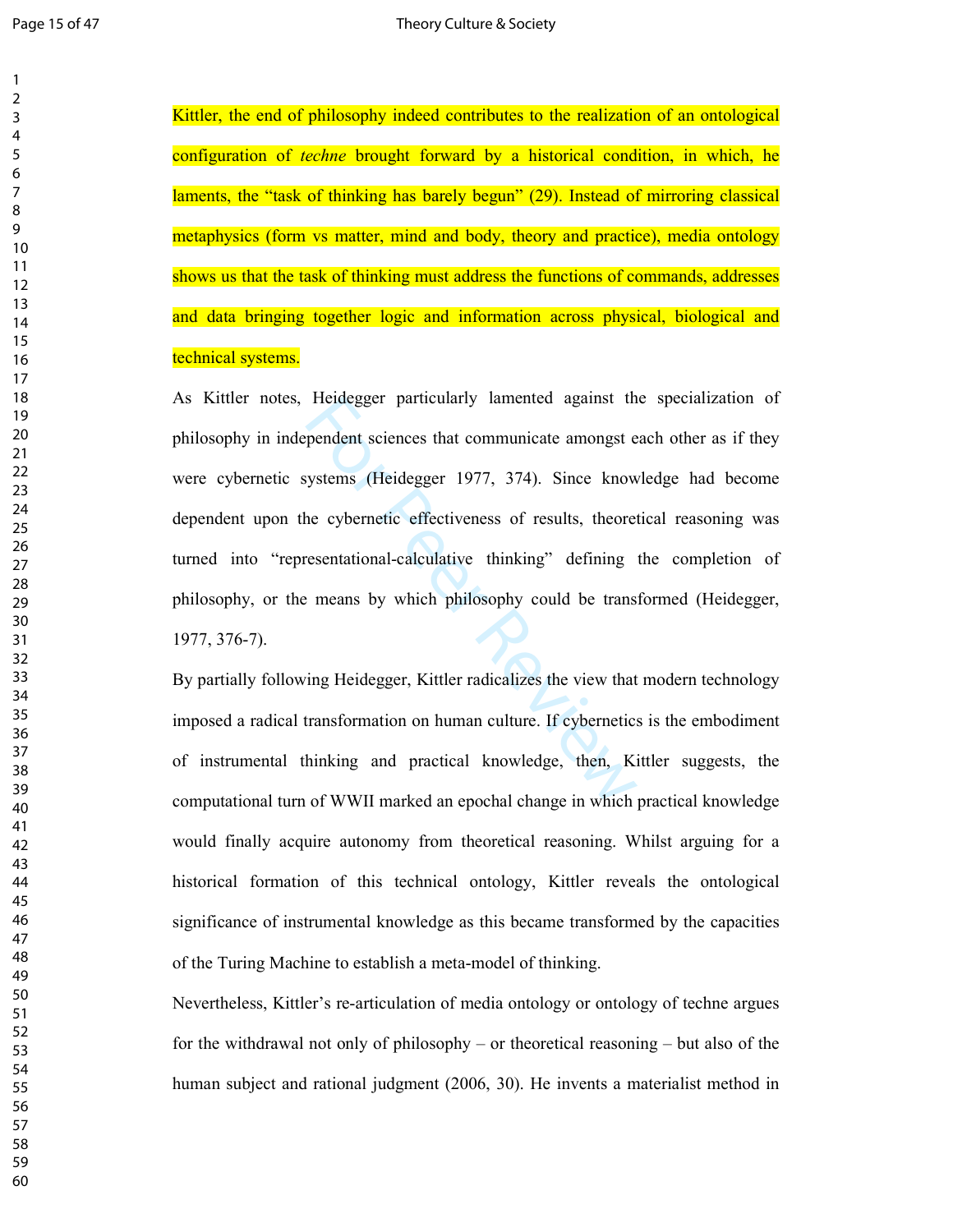which formal logic is replaced by the practical knowledge embedded in the circuits and processors of machines. As techne comes to involve operations of information compression, data encoding, logical procedures and algebraic operations, so does the discrete ontology of machines, and its binary language, come to challenge the dominant history of theoretical reasoning.

Kittler's insistence on the end of rational judgment extends the Heideggerian critique of techne with the image of a poetic crafting (or material making) in shaping thought. However, this re-inforcing of the ontological distinction between techne as craft vs techne as instrumentality (i.e., the incarnation of rational thinking in modernity) seems only to re-impart a separation between poiesis and functionality, characterizing critical theory's mistrust of technology, practical reason and of automated thought.

ntorcing of the ontological distinction between<br> **entality (i.e., the incarnation of rational thin**<br> **npart a separation between poiesis and function**<br> **strust of technology, practical reason and of aut**<br> **ms to insist on** Kittler indeed seems to insist on the distinction between theoretical and practical reasoning by re-articulating the distinction between software and hardware. The Turing Machine proposed a digital uniformity between data and programs entailing no physical difference between processors and processed. In Kittler's famous essay "There is no Software", Kittler shows that the logic of computation is absorbed in the practical knowledge of circuits, tapes, microprocessors, and switches (1997). By embedding theoretical stances into practices, Kittler reveals that the material storage, transmission and command of information has produced an autonomous system of knowledge derived from the automation of human activities or by "the human use of human beings" (Weiner, 1954).

Whilst Kittler's historical reconstruction of media ontology aims to ground technobeing in the materiality of circuits, and ultimately defy the dominance of formalism, my attempt here is not to argue that, with computation, it is possible to reclaim the ontological priority of automated knowledge, coinciding with the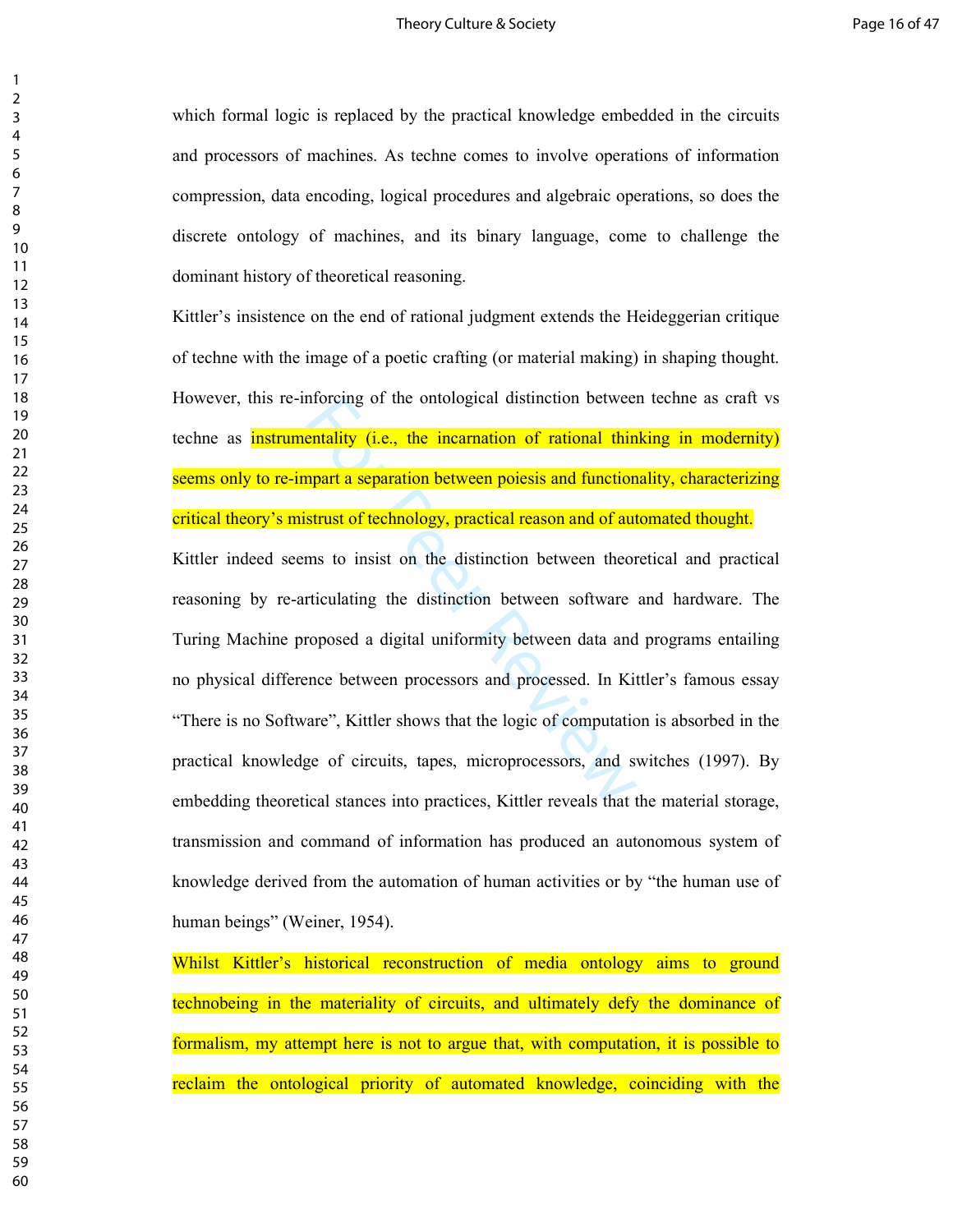$\mathbf{1}$ 

 

| 1        |                                                                                               |
|----------|-----------------------------------------------------------------------------------------------|
| 2        |                                                                                               |
| 3        | operational crafting of procedures. Instead, one can argue that Kittler's claim for an        |
| 4        |                                                                                               |
| 5        | ontology of media can be seen to contain preliminary insights for discussing not only         |
| 6        |                                                                                               |
| 7        | machines crafting, but also and more specifically how modern instrumentality                  |
| 8        |                                                                                               |
| 9        | demarcated a historical automation of logic, the advance of an alien (or denaturalized)       |
| 10       |                                                                                               |
| 11       | becoming of thought: a techno-logic.                                                          |
| 12       |                                                                                               |
| 13       | This article does not follow Kittler's inclination to share the Heideggerian view about       |
| 14       |                                                                                               |
| 15       |                                                                                               |
| 16       | the completion of metaphysics, proposing a bifurcation between techne, as the                 |
| 17       |                                                                                               |
| 18       | instrumental rationality of a techno-sapient man, and poeisis as crafting the un-             |
| 19       |                                                                                               |
| 20       | concealing of truth in time beyond function. While Kittler's proposition for a                |
| 21       |                                                                                               |
| 22       | historical re-articulation of the being of techne in the practical thinking of machines       |
| 23       |                                                                                               |
| 24       | argues that philosophy has been overcome by technical crafting, Heiddegger's                  |
| 25       |                                                                                               |
| 26       | critique rather seems to re-introduce truth as that which cannot be revealed by and           |
| 27       |                                                                                               |
| 28       | through the instrument of thought. In short, Kittler's view of media ontology intends         |
| 29       |                                                                                               |
| 30       |                                                                                               |
| 31       | to reclaim the material autonomy of technology from philosophy - or theoretical               |
| 32       |                                                                                               |
| 33       | knowledge – defining a profound transformation in human culture. However, this                |
| 34       |                                                                                               |
| 35       | proposition differs from many of the post-Kantian efforts to re-envision what it is to        |
| 36       |                                                                                               |
| 37       | think after the crisis of metaphysics. In other words, Kittler's view of instrumentality      |
| 38       |                                                                                               |
| 39       | seems to be limited to a techno-praxis of thinking that eliminates the unthinkable from       |
| 40       |                                                                                               |
| 41<br>42 | its horizon, <sup>2</sup> evaporating abstraction through the efficiency of functions without |
| 43       |                                                                                               |
| 44       | causality, finality or even becoming.                                                         |
| 45       |                                                                                               |
| 46       |                                                                                               |
| 47       | From this standpoint, Kittler's media ontology is not concerned with the post-Kantian         |
| 48       |                                                                                               |
| 49       | effort to re-invent philosophy through machines. Here the medium of thought is not            |
| 50       |                                                                                               |
| 51       | only taken to annul the separation between form and matter, but to rather push                |
| 52       |                                                                                               |
| 53       | thinking towards the unthought, that is extending the horizon of knowledge towards            |
| 54       |                                                                                               |
| 55       | what is not known. It is this possibility for a thought of the outside, or for the inhuman    |
| 56       |                                                                                               |
| 57       |                                                                                               |
| 58       |                                                                                               |
|          |                                                                                               |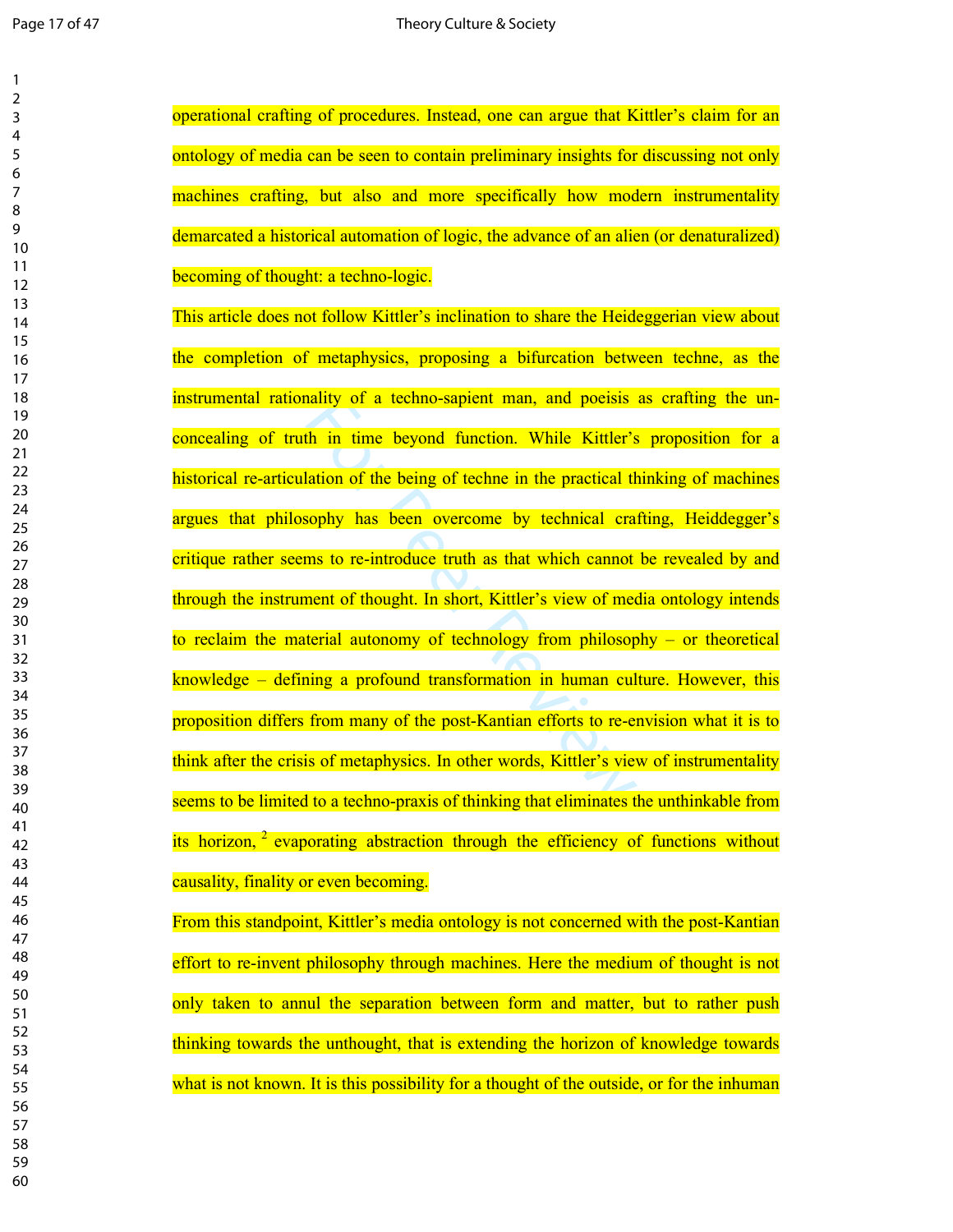becoming of thought that a post-Kantian take on instrumentality seems to offer us.

# **Outside the Medium**

Fortemporal gaps in the logical order of successive<br>
euze's discussion of the cinematic medium to<br>
can re-direct its ends, not towards demonstratensities in thinking. Automation is here less as<br>
of means and more about how As media become instruments of exploration for what thought could do, mediation itself has become the channel where the unthought is encountered as if emanating directly from automated spatio-temporal frames that liquefy cognitive representations. More than a series of material functions, automation becomes a means of transformation insofar as it captures the intensities of movement and of thought by exposing the spatio-temporal gaps in the logical order of successive states. One has to turn to Gilles Deleuze's discussion of the cinematic medium to envisage how the instrument itself can re-direct its ends, not towards demonstrative functions, but towards opening intensities in thinking. Automation is here less a question about the hardware ontology of means and more about how means expose the denaturalizing or the alien becoming of thought. In particular, the cinematic automation of spatiotemporalities radically affords a new plane of possibilities for the movement of thought that was not there before.

According to Deleuze, automation can afford us an enquiry into the question of what is to think, and not simply in how techne grounds thinking into the concreteness of machine circuits. As Deleuze claims, "[t]he automatism of cinematic images correlates with the automatisms of our thinking, the pure material organical-psychic mechanisms that perform our thinking without consciousness." (1989). Although Deleuze takes cinema - a time-based form of automation – as an instance of the medium of thought, he is arguing for a Spinozist auto-movement of thought that links ideas, without reference to objects. This transcendental automation continuously interferes within the spatial sequencing of time. For Deleuze, the automaton is not simply a material agglomerate of machine-based tasks, but is outside the medium,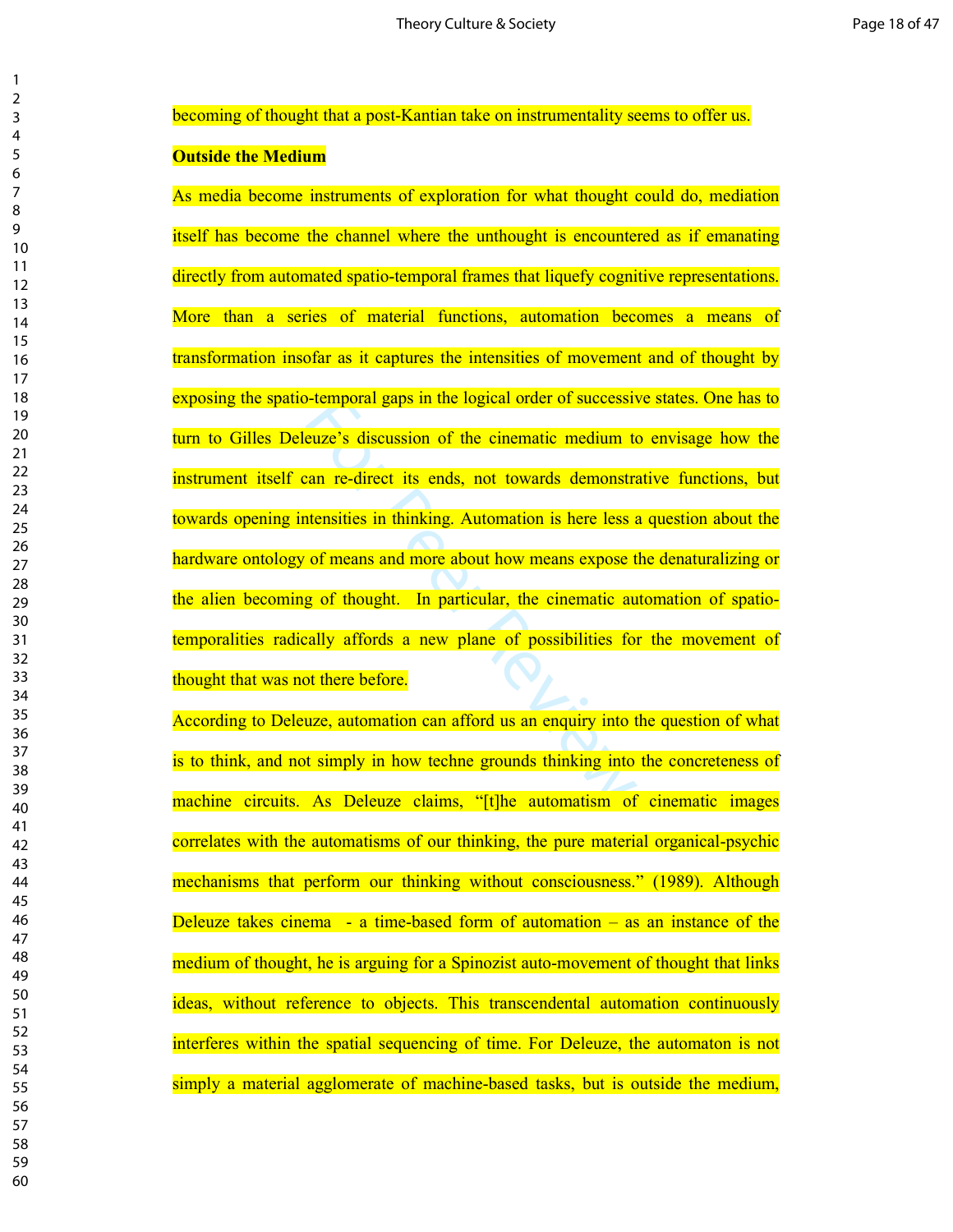| 1                              |  |
|--------------------------------|--|
| 2                              |  |
| 3                              |  |
| 4                              |  |
| 5                              |  |
| 6                              |  |
|                                |  |
| 8                              |  |
| 9                              |  |
| 10                             |  |
| 1                              |  |
| $\mathbf{1}$                   |  |
| $\mathbf{1}$<br>$\overline{2}$ |  |
| 3<br>1                         |  |
| 4<br>1                         |  |
| 15                             |  |
| 16                             |  |
| 1                              |  |
| 18                             |  |
| 19                             |  |
| 20                             |  |
| $\overline{21}$                |  |
| $^{22}$                        |  |
| $^{23}$                        |  |
| $\frac{24}{5}$                 |  |
| 25                             |  |
|                                |  |
| 26                             |  |
| 27                             |  |
| 28                             |  |
| 29                             |  |
| 30                             |  |
| $\overline{31}$                |  |
| $\overline{32}$                |  |
| 33                             |  |
| 34                             |  |
| 35                             |  |
| 36                             |  |
| 37                             |  |
| 38                             |  |
| 39                             |  |
|                                |  |
| 40                             |  |
| 41                             |  |
| 42                             |  |
| 43                             |  |
| 44                             |  |
| 45                             |  |
| 46                             |  |
| 47                             |  |
| 48                             |  |
| 49                             |  |
| 50                             |  |
| 51                             |  |
| 52                             |  |
| 53                             |  |
|                                |  |
| 54                             |  |
| 55                             |  |
| 56                             |  |
| 57                             |  |
| 58                             |  |
| 59                             |  |
| 60                             |  |

containing within itself the potential for the auto-movement of thought. Deleuze calls this Spinozist image of a thought that itself thinks, the "Spiritual Automaton".

eady aspires to its becoming transcendental, or<br>the automation of movement – e.g., clockword<br>ad already in germs the transformation of station<br>y of flows with the advent of the age of comp<br>ght equipped with control and fee In particular, the instrumentalisation of time in cinema is for Deleuze an opportunity to push forward a non-representational and non-cognitivist image of thought because automation does not simply reproduce time, but presents to us a denaturalized and impersonal time through the cinematic superposition of images that are at once a reflection and distortion of the assembly machine of industrial capital. Here instrumentality already aspires to its becoming transcendental, or in Deleuze's terms, "spiritual" because the automation of movement – e.g., clockwork automata, motor automata etc… – had already in germs the transformation of static mechanisms into a dynamic circularity of flows with the advent of the age of computer and cybernetic automata of thought equipped with control and feedback (1989). The serialized automaton of industrial capitalism was thus already preparing the ground for informational time, a networked order or spatial matrix of autonomous interconnected agents. As the cinematic time machine was a symptom of an image of thought that had *excarnated* thinking from subjective perception and cognition, so are computation and the structuring of the Turing Machine in the Von Neumann computational machines, imparting a new order of thought.

Cinema becomes the automaton of the temporal overlapping of the past and the future because one can go back and forward and cut in the middle of a sequence to add another temporality. With the automation of thought, with control and feedback, instead we have interactive agents that grow or evolve in time to transform space. For Deleuze, the spiritual automaton represented the third synthesis of the time image; it carried with it the intensity of thought, elevating the being of the sensible from mere sensori-motor responses and mental re-cognition (1989, 265). Here the cinematic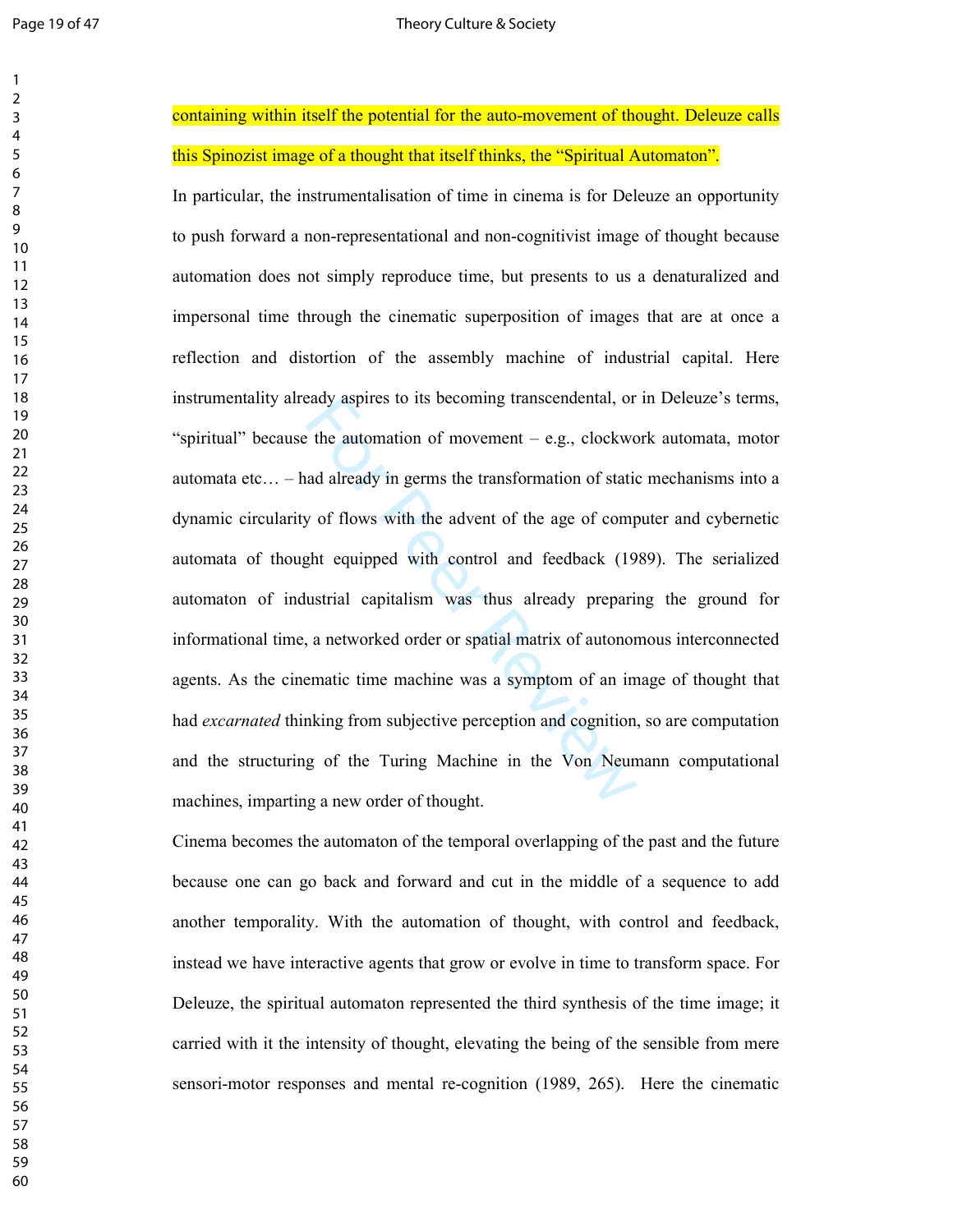The automated series of mages coincides with<br>g involved in the molecular automatisms that<br>ing autonomously, without conscious thought<br>t, the automation of images brings the task of<br>dimension of thought, not to explain abst machine, unlike simple mechanisms, concerns not the carrying out of tasks and the efficiency of functions, but it deploys indeterminate sensory or aesthetic components through which it enters the larger arrangements of our senses, our bodies and brains. As a non-verbal automaton of images, cinema exposes the role of time and space in thinking, whereby chronological and geometrical orders are intersected with topological configurations and overlapping temporalities. Instead of being tied to human consciousness, cinema reveals the inhuman activities in the circuit of thinking as shocks in brains. The automated series of images coincides with a supra-conscious dimension of being involved in the molecular automatisms that process information and perform thinking autonomously, without conscious thought or cognition. As a medium of thought, the automation of images brings the task of thinking towards a non-philosophical dimension of thought, not to explain abstraction away, but to rather unleash the being of the sensible from the semiotic chains of meaning. In other words, the automation of images enables a new form of correlation of the material and the ideal, the affective and the intellectual, that bypasses cognitive representation and the deductive model of truth.

As non-human thought above all exposes pre-individual, pre-representational affects and percepts, it also manifests itself through the fallibility of reasoning and the inability to think of the whole. Automation here means that we can grasp an image only when it is already passed: the process of association is constantly interrupted, deconstructed, dislocated and then constructed anew. Insofar as cinema becomes a medium of thought, it also shows how it re-directs the association of images towards a new horizon. Here means do not replace ends, but are generative of a final cause that arrives in the middle of the process to immanently express intensive variations in time. In other words, the spiritual automaton works through the self-movement of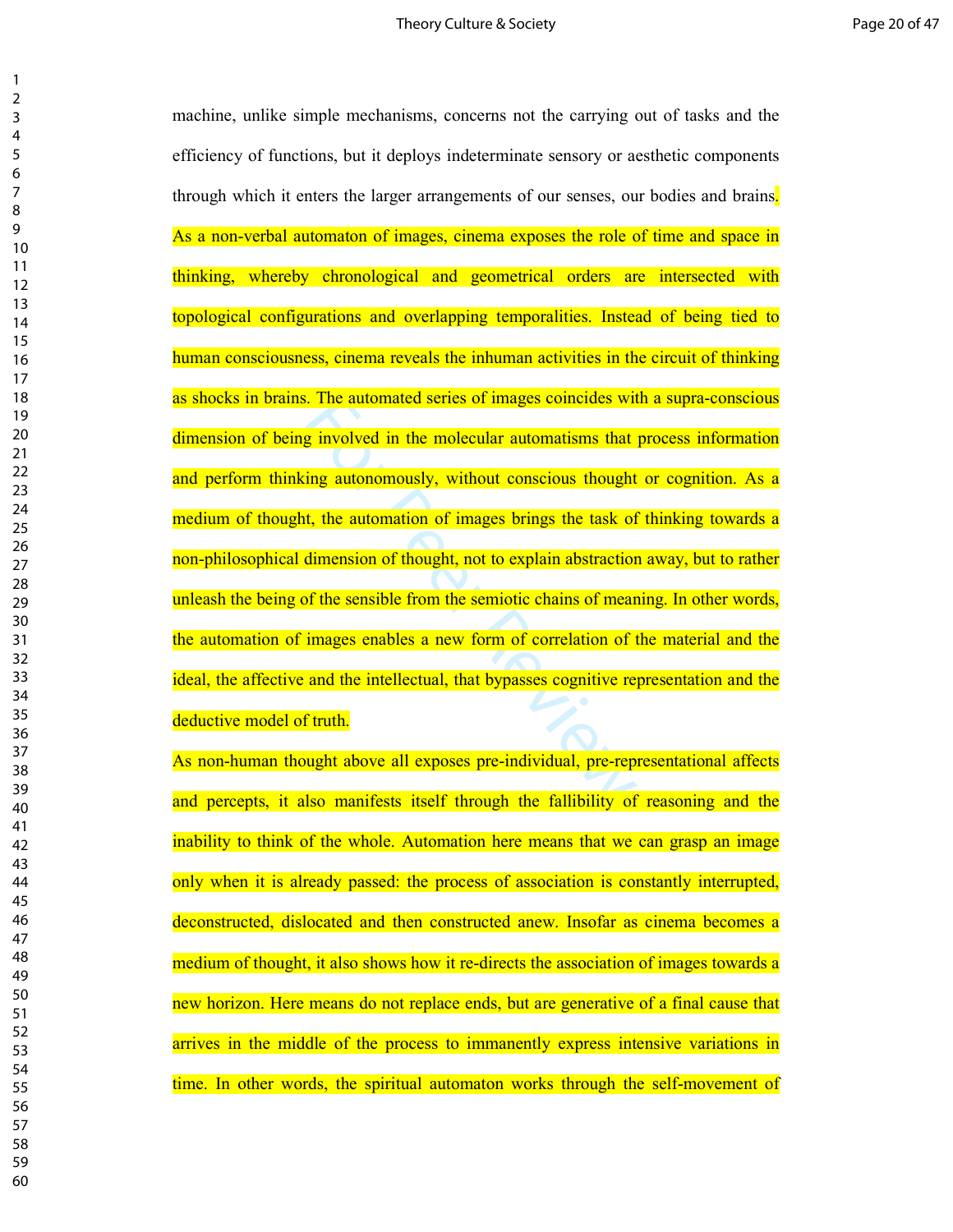| 1               |  |
|-----------------|--|
| 2               |  |
| 3               |  |
| 4               |  |
| 5               |  |
| 6               |  |
|                 |  |
| 8               |  |
| 9               |  |
| 10<br>11        |  |
| $\overline{12}$ |  |
| 13              |  |
| $\overline{14}$ |  |
| 15              |  |
| 16              |  |
| 17              |  |
| 18              |  |
| 19              |  |
| 20              |  |
| $\overline{21}$ |  |
| $^{22}$         |  |
| 23              |  |
| $\overline{24}$ |  |
| 25              |  |
| 26              |  |
| 27              |  |
| 28              |  |
| 29              |  |
| 30<br>31        |  |
| 32              |  |
| 33              |  |
| 34              |  |
| 35              |  |
| 36              |  |
| 37              |  |
| ٩R              |  |
| 39              |  |
| 40              |  |
| 41              |  |
| 42              |  |
| 43              |  |
| 44              |  |
| 45              |  |
| 46              |  |
| 47              |  |
| 48              |  |
| 49              |  |
| 50<br>51        |  |
| 52              |  |
| 53              |  |
| 54              |  |
| 55              |  |
| 56              |  |
| 57              |  |
| 58              |  |
| 59              |  |
| 60              |  |
|                 |  |

thought resolving the tension between automation and philosophy through the instrumentality of mediation, extending thinking outside the medium. Instead of anteposing truth to the medium, we have here a thought emerging from the way the medium thinks the outside.

ted functions. The machinic principle of he<br>rative inter-kingdom of thoughts that belongs<br>because it is mediation itself that sets up air<br>task of thinking is not assigned to the medium,<br>because the means of thought (the ci However as Felix Guattari points out, the machinic is not techne, it has no substance and has not pretense of un-revealing the truth (2001). Similarly, the machinic does not coincide with the being of media, or an ontological technics that originates within the history of automated functions. The machinic principle of heterogeneity instead allows for a generative inter-kingdom of thoughts that belongs to no individuated subject or object because it is mediation itself that sets up aims within changing milieus. Here, the task of thinking is not assigned to the medium, but to the question of thinking itself because the means of thought (the cinematic means) show that cognition, reason and logic are subjected to the self-movement of affects and percepts. The origination of a non-human thinking is therefore passed through the means or the process of mediation extracting futurity from temporal sequencing and turning geometrical spaces into continuous milieus.

But how can the task of thinking in the age of computational intelligence move beyond the separation of technics from process, or of the medium of thought from the becoming of thinking? If the post-Kantian project of re-inventing the task of thinking in terms of a media philosophy can be still relevant today, the question of what is thinking must challenge a vulgar vision of instrumentality. In other words, this question must reject the future image of thought caught in the arms race for planetary computation and singularity (Kurtzweil, 2005), where automation will replace the biological stratum with intelligent data learning systems (from nanobots to supercomputers AI) and meta-systems (from robotic finance to robotic medicine,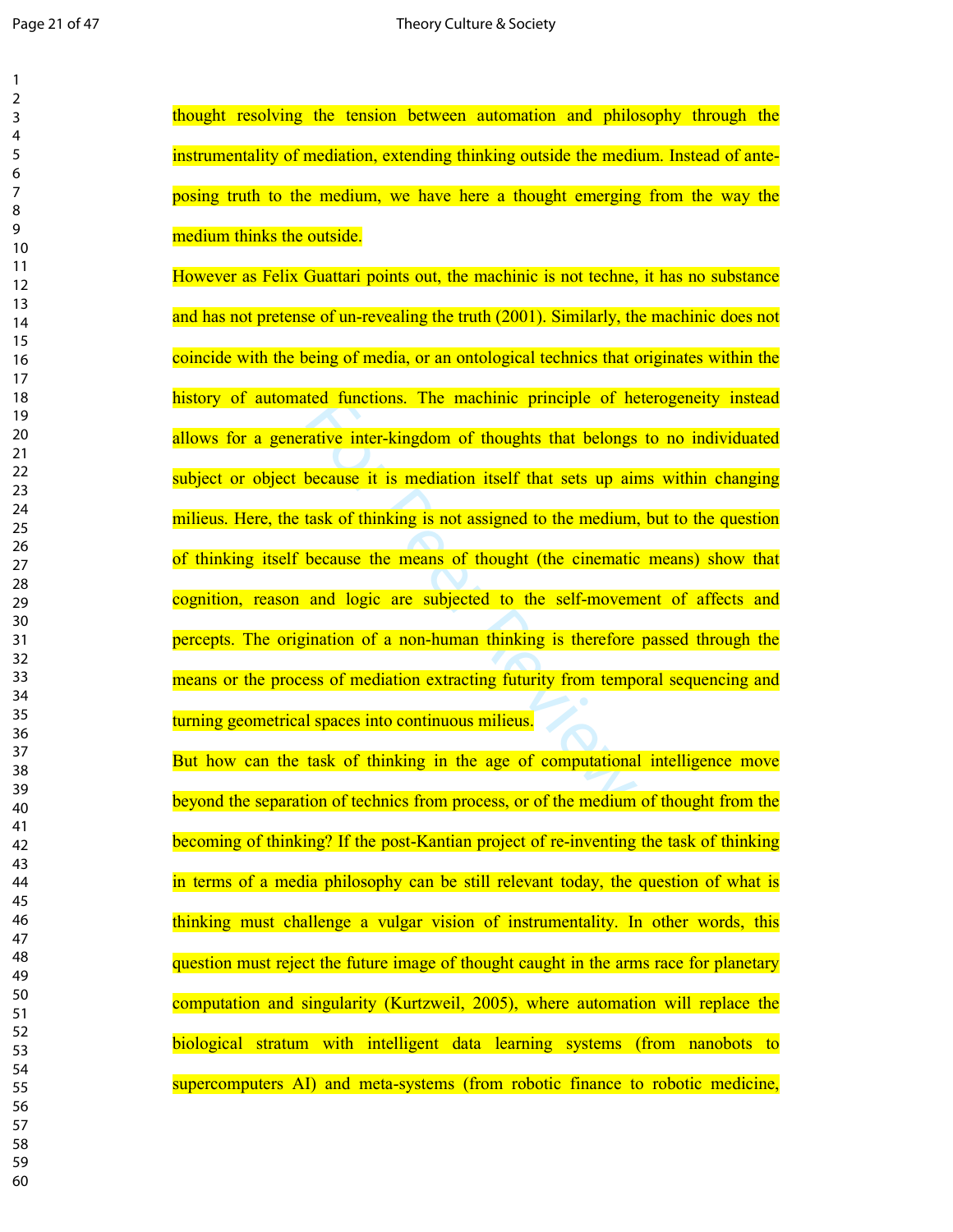manifacturings, logistics etc.) making algorithmic connections across scales. As opposed to the hype about the arrival of a super-intelligence, the image of antithinking par excellence, the task of thinking today must include the re-invention of instrumentality in relation to machine thinking, reasoning and knowledge, against the imperative of big data, and its mindless association of functions and concepts. But what does it actually mean to say that machines can think? Hasn't the critique of technology, from Heidegger to Deleuze and even Laruelle,<sup>3</sup> indeed argued that the immanence of thought must pass precisely through the promise of the non-reflective and non-decisional media?

inght must pass precisely through the promise of<br>
media?<br>
at for Deleuze cinema is instrumental to p<br>
the means by which the being of the sensible<br>
to become unleashed in machine processing.<br>
plea for media ontology sees i We have seen that for Deleuze cinema is instrumental to philosophy because instrumentality is the means by which the being of the sensible passes through and beyond cognition to become unleashed in machine processing. On the other hand however, Kittler's plea for media ontology sees instrumentality as a material history of communication technology where information storage and command neutralize metaphysics and show that no thought could occur outside the means of its production. Kittler's argument goes even further because he sees the replacement of silicon-based binary language with quantum computing as a promise for instruments to think on their own accord, erasing the limit between philosophy and automation for good. Instead of an immanent knowledge veering from the being of the sensible, the percepts and affects entering of all sorts of machinic assemblages, the historical ontology of technics is concerned with the evolution of the technical stratum.

It has been argued that the limits of formal axiomatic reasoning that characterise the Turing machine paradigm no longer reflect the computational power of informationprocessing devices because these have changed dramatically compared to their original function of centralized and sequential processing of data. Contrary to

 $\mathbf{1}$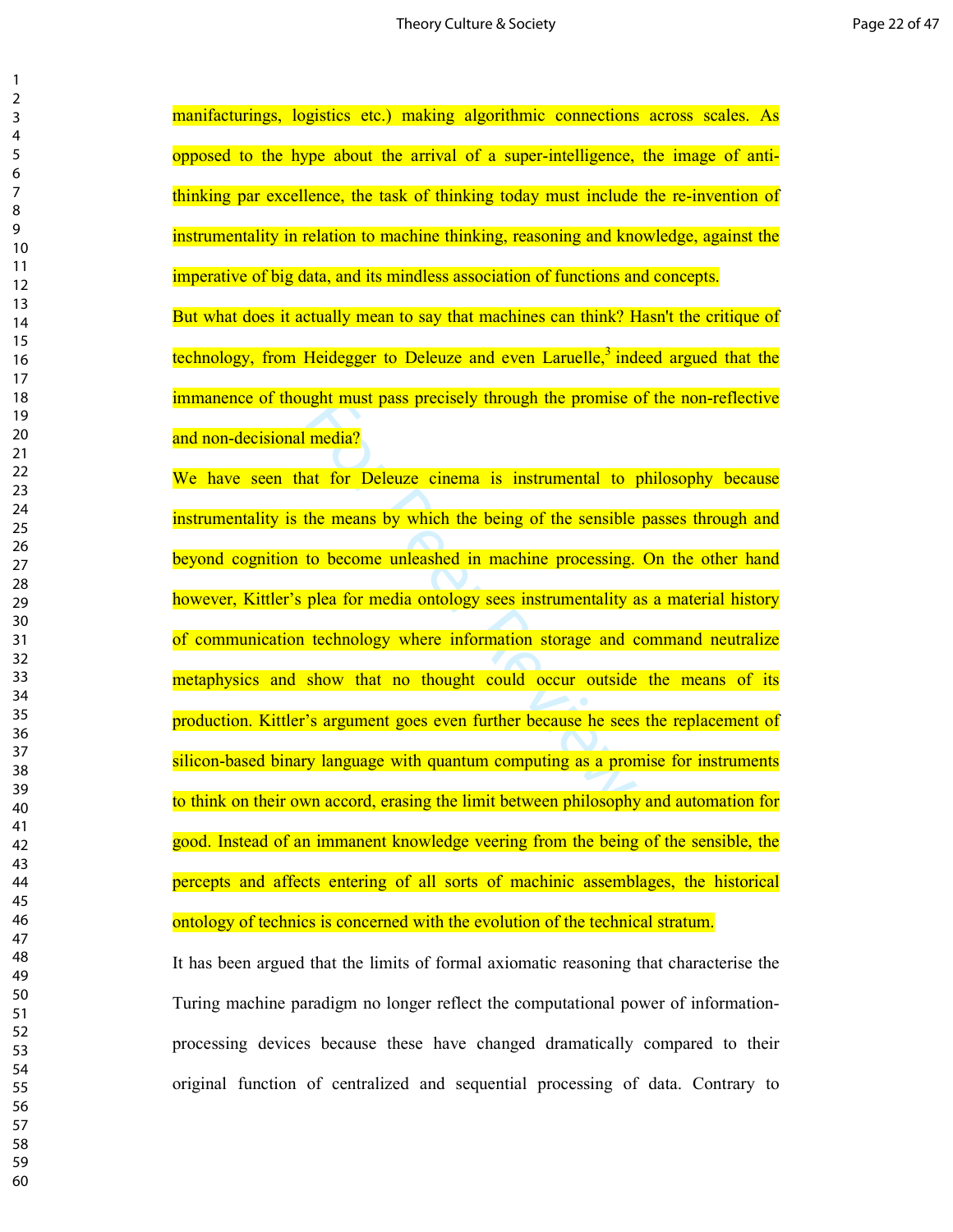$\mathbf{1}$  $\overline{2}$ 

### Page 23 of 47 Theory Culture & Society

traditional computation, in which the computer provided with a suitable algorithm and an input was left alone to crunch the numbers until the program terminated, today interactive super-recursive, and machine learning algorithms rather employ the external world of data to direct the computation (Dodig-Crnkovic 2006).

are delimited compared to the multilayer<br>
Solution (Calude and Longo, 2014). To unpack the<br>
tum, therefore one has to address the historical<br>
f its physical qualities, but of the logic of te<br>
mness or the unknowable in log This also means that algorithmic automation operates at a quasi-autonomous scale distinct from the bio-physical order of probability and chance. Indeed, machine learning for instance, only deals with a kind of randomness internal to automated procedures, which are delimited compared to the multilayered randomness of biological systems (Calude and Longo, 2014). To unpack the formation of the computational stratum, therefore one has to address the historical development not of techne in terms of its physical qualities, but of the logic of techne, involving the inclusion of randomness or the unknowable in logic.

Whilst Kittler's historical reconstruction of media ontology aims to ground technobeing in the materiality of circuits, and ultimately defy the dominance of formalism, Deleuze's spiritual automaton rather re-invents formalism in terms of a virtual plane able to de-form and engender any structure. Here the post-Kantian promise to re-invent the image of thought beyond the human form, is worked through the inhuman functions and processes of machines. With this promise of another origin of philosophy with and through modern techno-science, it can be argued that both Kittler and Deleuze see media as symptoms of epochal transformations belonging to an epistemic re-arrangement of what it means to think, to know, to perceive beyond the metaphysics of truth, logical reason, and cognition. However, if Kittler's claim for an ontology of media offers us preliminary insights about modern instrumentality and the historical automation of logic, Deleuze's automaton rather admits that the medium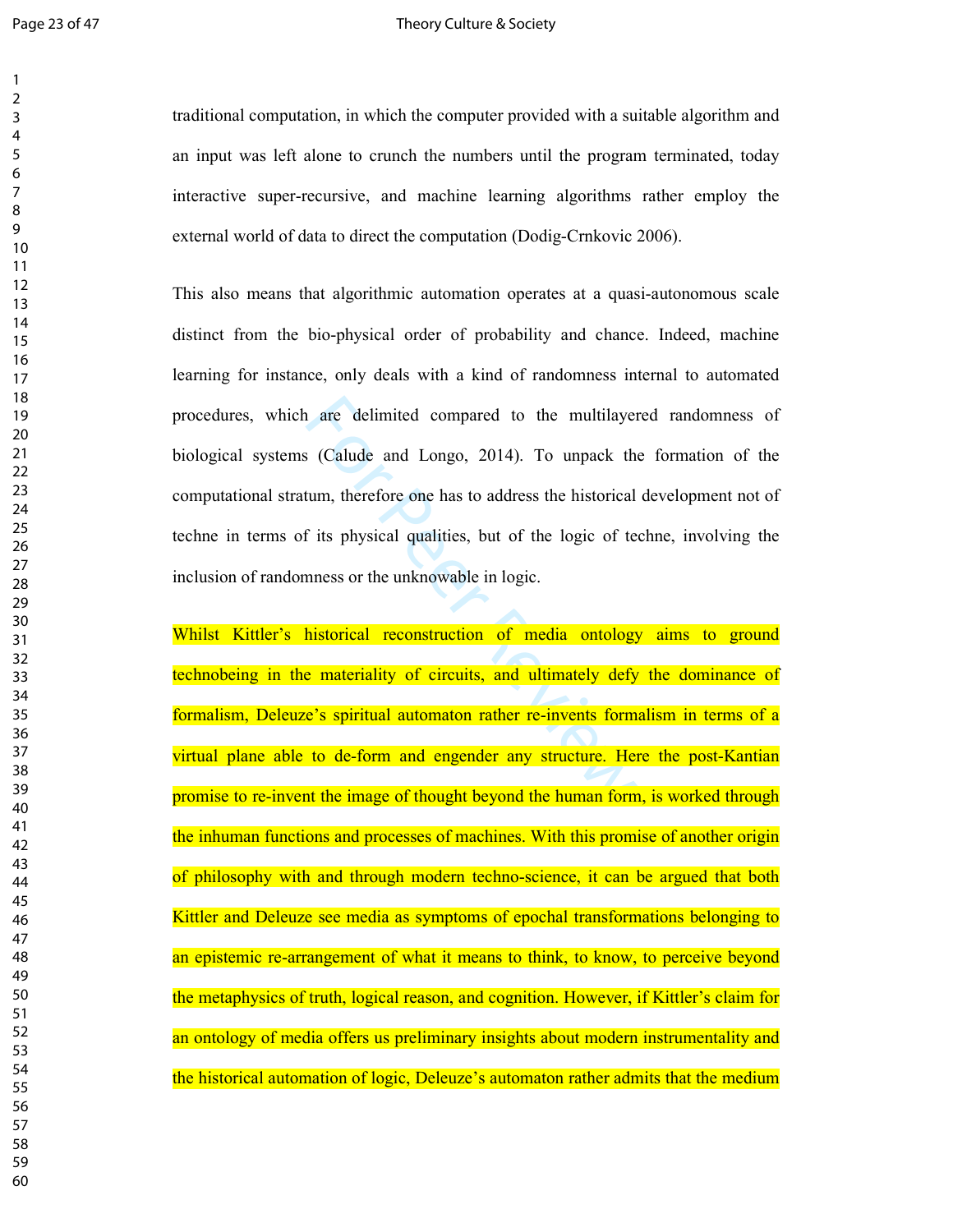| 2                                |  |
|----------------------------------|--|
| 3                                |  |
| 4                                |  |
| 5                                |  |
| 6                                |  |
|                                  |  |
| 8                                |  |
| 9                                |  |
| 10                               |  |
|                                  |  |
| 1<br>1                           |  |
|                                  |  |
|                                  |  |
| 12<br>13<br>14<br>15<br>16<br>17 |  |
|                                  |  |
|                                  |  |
|                                  |  |
| 18                               |  |
| $\frac{18}{19}$                  |  |
| $\overline{20}$                  |  |
| $\overline{21}$                  |  |
| $\overline{2}$<br>$\overline{2}$ |  |
| .<br>23                          |  |
| 24                               |  |
| 25                               |  |
| 26                               |  |
| $^{27}$                          |  |
| 28                               |  |
| $\frac{1}{2}$                    |  |
| 30                               |  |
|                                  |  |
| 31                               |  |
| $\overline{\mathbf{3}}$          |  |
| 33                               |  |
| 34                               |  |
| 35                               |  |
| 36                               |  |
| $\frac{1}{2}$                    |  |
| 38                               |  |
| 39                               |  |
| 40                               |  |
| 41                               |  |
| $\overline{4}$<br>,              |  |
| 43                               |  |
| 44                               |  |
| 45                               |  |
| 46                               |  |
| 47                               |  |
| 48                               |  |
| 49                               |  |
| 50                               |  |
| 51                               |  |
| 5                                |  |
| ,                                |  |
| 53                               |  |
| 54                               |  |
| 55                               |  |
| 56                               |  |
| 57<br>7                          |  |
| 58                               |  |
| 59                               |  |
| 60                               |  |

pushes human thought to encounter its unthinkable horizon, the un-expected potential to become more than what it is.

My attempt at discussing the medium of thought in terms of instrumentality focuses on the tension between means and ends, efficient and final cause in the context of mathematical and computational conceptions of truth and proof, pattern and randomness, executable and incomputable. This is an argument for a dynamic form of automated logic in and through computational thinking.

**Techne-Logic.** 

sue that with Kittler and the post-Kantian critian<br>
This is already at play a<br>
This is already at play a<br>
This is already at play a<br>
This is already at play a<br>
This is a continuation of theoretical reasoning<br>
all consisten It is possible to argue that with Kittler and the post-Kantian critique of metaphysics, from deconstructivism to materialism, there is already at play a techno philosophy involving a transformation of what thinking with and through machines can be. While logical thinking seems a continuation of theoretical reasoning and its efforts to establish a formal consistency between truths and proofs, the post-Kantian preoccupation with the medium of thought importantly resonates with preoccupations in mathematical logic about the eclipse of propositional reasoning.

According to French Logician Gilles Dowek, in the  $20<sup>th</sup>$  Century the mathematicophilosophical efforts at establishing a universal logic though which truths could be deduced entered the sphere of computation. We know that predicate logic, as defined in the axiomatic conception of mathematics, consists of inference rules that enable proofs to be built step by step, from axioms to theorems. If for the Greeks, numbers and geometric figures were objects of study, and reasoning was a method for the means to illustrate the ends of an axiom,  $20<sup>th</sup>$  century mathematics rather turned reasoning itself into an object of study. Predicate logic would thus become a fist step to explain the rules of inference in an algorithmic way that is through a precise procedure that could decide whether a proposition was true or false. In particular,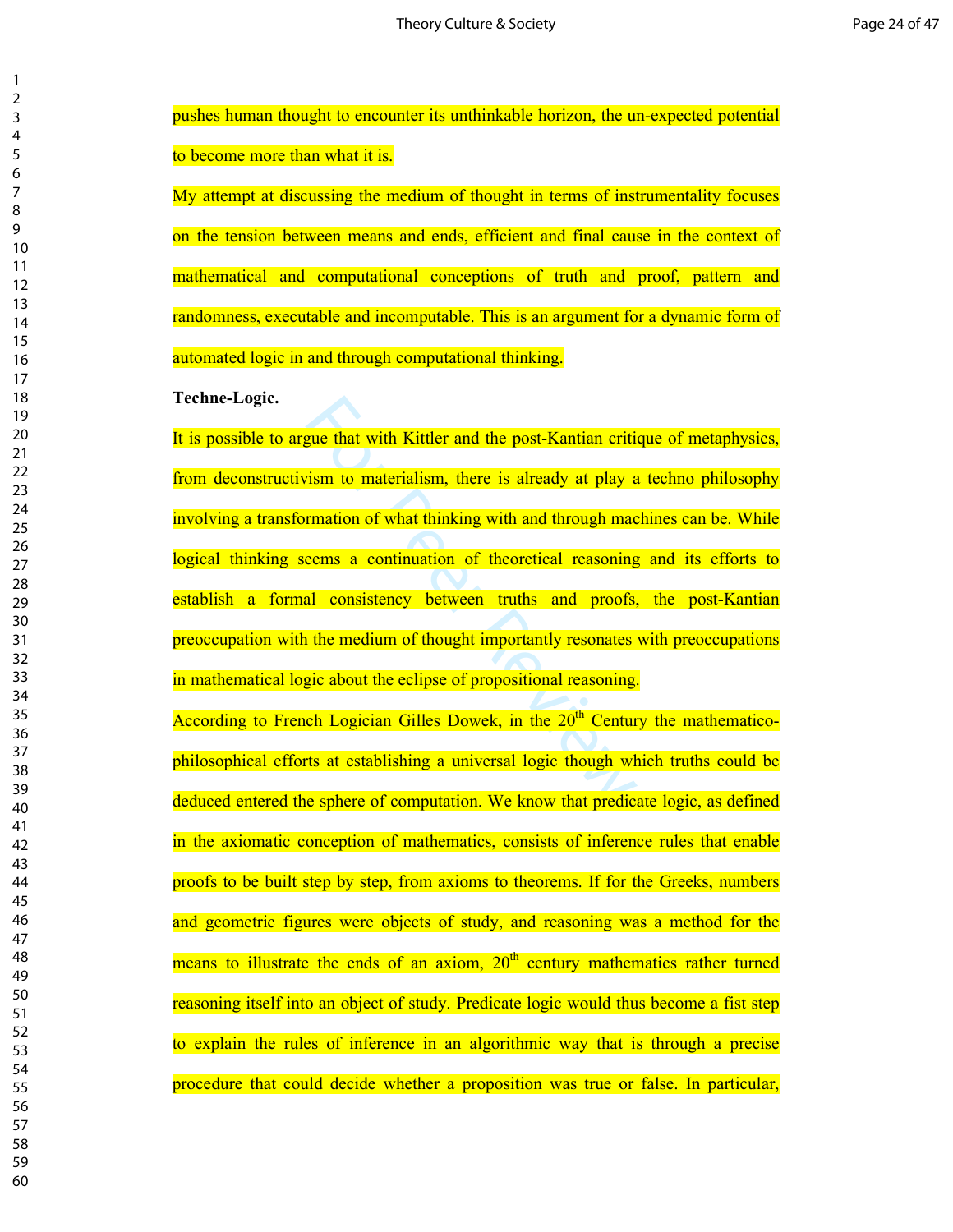| 1<br>$\overline{2}$<br>3<br>4<br>5<br>6<br>7<br>8<br>9<br>10<br>11<br>12<br>13<br>$\overline{14}$<br>15<br>16<br>17<br>18<br>19<br>20<br>$\overline{21}$<br>$\overline{22}$<br>23<br>24<br>25<br>26<br>27 |  |
|-----------------------------------------------------------------------------------------------------------------------------------------------------------------------------------------------------------|--|
| 28<br>29                                                                                                                                                                                                  |  |
| 30<br>31<br>32<br>33<br>34<br>35<br>36<br>37<br>R۶<br>39                                                                                                                                                  |  |
| 40<br>41<br>42<br>43<br>44<br>45<br>46<br>47<br>48<br>49                                                                                                                                                  |  |
| 50<br>51<br>52<br>53<br>54<br>55<br>56<br>57<br>58<br>59<br>60                                                                                                                                            |  |

admorted by its limits. In 1930, Godel made a<br>by attempting to prove the consistency of analys<br>the resources of arithmetic, but was forced<br>cannot be defined in arithmetical terms (Gold<br>ompleteness theorems that explained t David Hilbert's "decisional problem" searched for an algorithm that could be applied to any proposition. A problem solved by an algorithm was called "decidable" or "computable". In the attempt of replacing reasoning with a computing operation, Hilbert developed a method in which proof were finite objects, aiming to establish the independence and consistency of axioms (Dowek, 2015: 46-48). However, the search for a complete reasoning – or algorithmic logical procedure – that could eliminate infinity and contain all propositions within the decidability problem became haunted by its limits. In 1930, Gödel made an effort to advance Hilbert's program by attempting to prove the consistency of analysis (or, second-order arithmetic) with the resources of arithmetic, but was forced to conclude that arithmetical truth cannot be defined in arithmetical terms (Goldstein, 2005). Gödel presented two incompleteness theorems that explained the limits of provability in formal axiomatic theories. In particular, the second incompleteness theorem established that a formal system could not prove that the system itself would be consistent.<sup>4</sup> Since certain propositions are ultimately undecidable, they cannot be proved by the axiomatic method upon which they are predicated. In 1936, Alonzo Church and Alan Turing used computation to formalize the procedural function of algorithmic reasoning, and encountered Gödel's incompleteness problem by discovering that certain propositions could not be decided or solved by an algorithm. Insofar as predicate logic is incomplete, so does computation expose the impossibility to know in advance when an algorithmic procedure will halt, proving a proposition to be true or false. Propositions that cannot be solved by an algorithm are therefore called indecidable or incomputable (Dowek 2015: 51-53).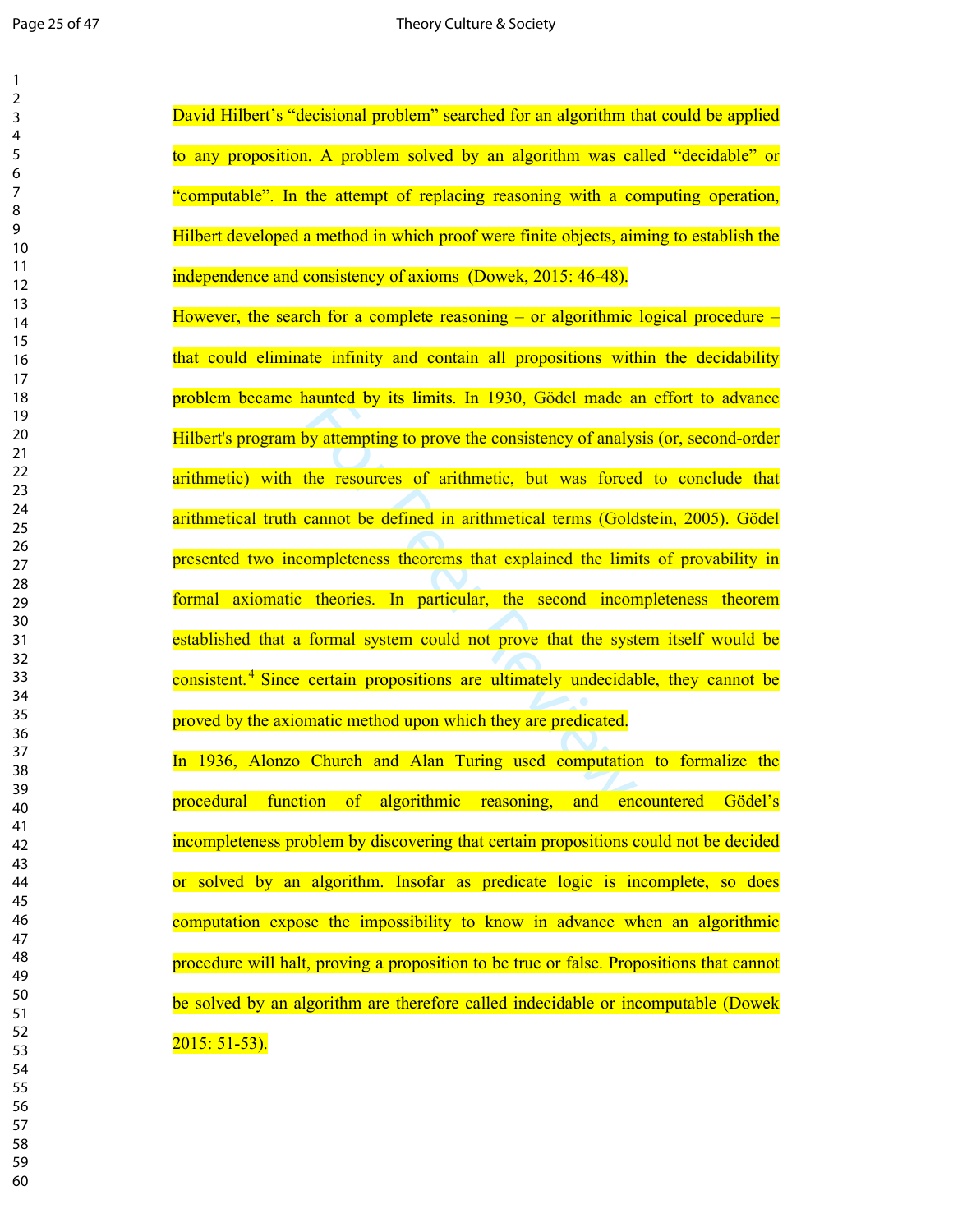Turing's incomputable and Gödel's incompleteness laid open the pristine hierarchy of theoretical reasoning – the a-temporal grounds of mathematics and philosophy - and instrumental knowledge. If the post-Kantian preoccupation with the medium of thought contained in germ the re-invention of philosophy through instrumentality, the replacement of logical reasoning with algorithmic procedures not only revealed that truths became programmable by machines – and could thus transcend human thinking - but also that formal reasoning (i.e., that general axioms contain any particular instance) became weakened by computational proof, and incomputable propositions. The problem of infinity returned in logic through techno-scientific instrumentality in the form of incomputables, exposing the fallibility of theoretical reasoning in machine thinking.

**Example 18 The United States Computational proof, and incomplementative**<br>Finity returned in logic through techno-scientific<br>autables, exposing the fallibility of theoretical re<br>int, one may ask, what are the consequence<br>a From this standpoint, one may ask, what are the consequences of computational instrumentality vis a vis a re-invention of philosophy with and through techne? One could argue that the consequences of this historical transformation of mathematics and axiomatics into computational rules that self-validate proofs are to be found in our contemporary image of digital automation as a mindless procedure of decision making, unable to reason about its ends. That computation – or the transformation of theoretical reasoning into an object of study – exposed the limits of deductive logic in favor of self-validating proofs or computable functions however announced not simply the end of reasoning, but one could argue, the origination of an instrumental thinking of the unthought.

One can turn to constructivism in logic and experimental axiomatics in information theory to bring forward another image of computation and self-validating proofs that challenges the legacy of the Heidegerrian vision that techne equals to a mindless processing of data. Constructivism rather offers alternatives to re-articulate the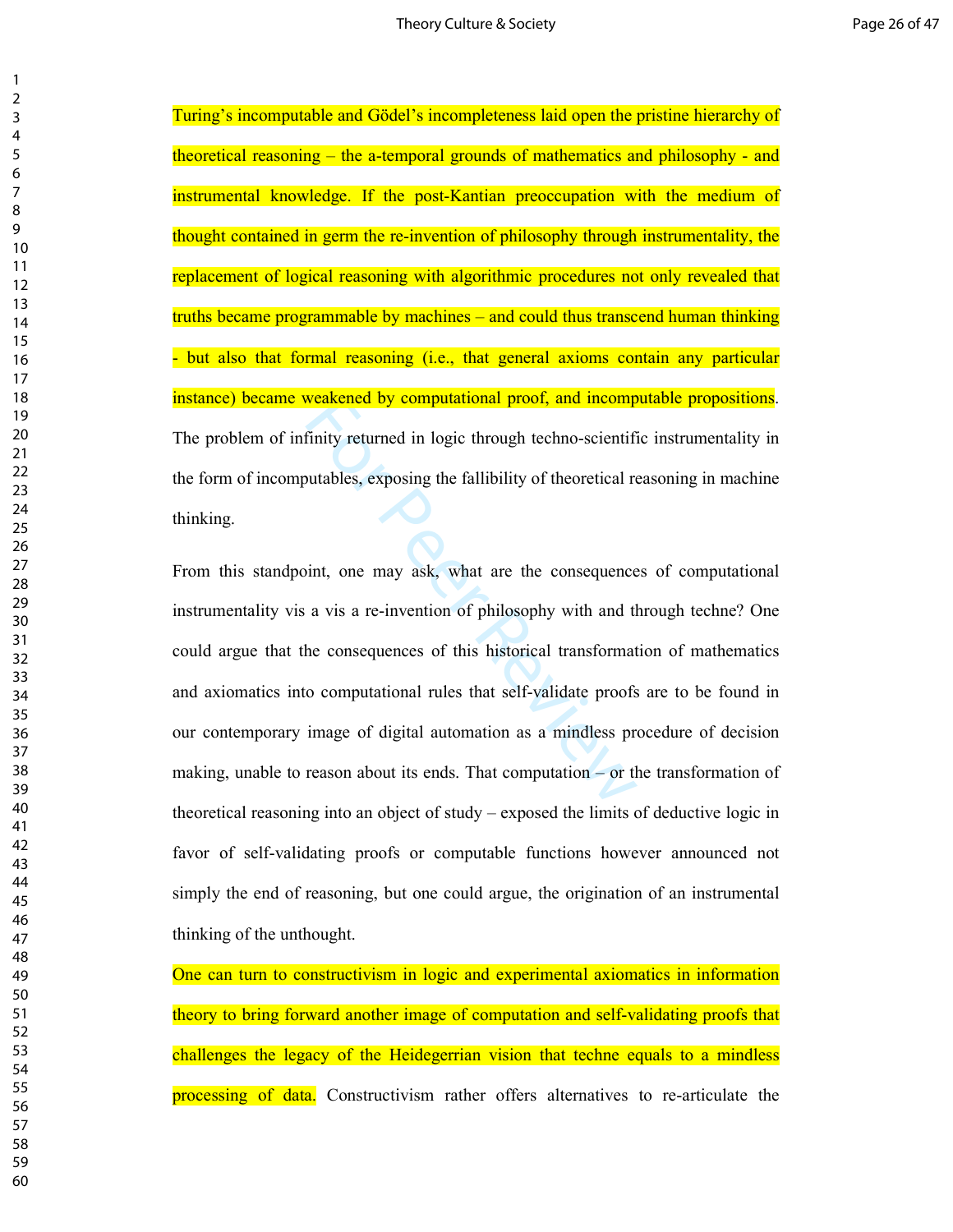$\mathbf{1}$ 

### Page 27 of 47 Theory Culture & Society

relation between truths and proofs, means and ends, practical and theoretical reasoning.

tivism, there is no assigned pre-established the<br> *hy* considered "true" when we have direct evid<br>
equires the ingression of time into logical re<br>
on between finite and infinite series of number<br> *acts of intuitionism* (19 In 1913, L. E. J. Brouwer's constructivism showed that mathematics is inexhaustible and cannot be completely formalized (1913). As a general system of symbolic logic, constructivism relied not on the traditional notion of truth, but on the concept of constructive provability. In classical logic, propositional formulae are always assigned a truth-value (true or false) regardless of whether there is evidence or proof for either case. For constructivism, there is no assigned pre-established truth-value. Instead, propositions are *only* considered "true" when we have direct evidence or justification or *proof*, which requires the ingression of time into logical reasoning. Here time involves the relation between finite and infinite series of numbers, which Brouwer discusses as two *acts of intuitionism* (1913). The first act has its origin in the perception of a movement of time. The second concerns choice sequences, the creation of an infinite sequence of numbers that provide a certain infinite set of properties. The sequence however can either be a lawlike sequence or algorithm (such as the sequence consisting of only zeros, or of the prime numbers in increasing order), or be simply *lawless* (such as a repeated throw of a coin) (1913).

Brouwer's acts of intuitionism are based on a constructive account of truth: for a proposition to be true there shall exist a constructive proof that can abide to the law of axiomatic consistency. Proof is meant to demonstrate the premises of the reasoning by which truth can be determined. However, proof has been understood both in terms of "actualism" in reference to an actually existing proof, and "potentialism" involving how a hypothesis is potentially provable (Trafford 2014, 23). Whilst potentialism seems to re-inscribe a Platonism in logical thinking, in terms of a tenseless time, actualism rather focuses on the *act* of proving and not on the proof as an object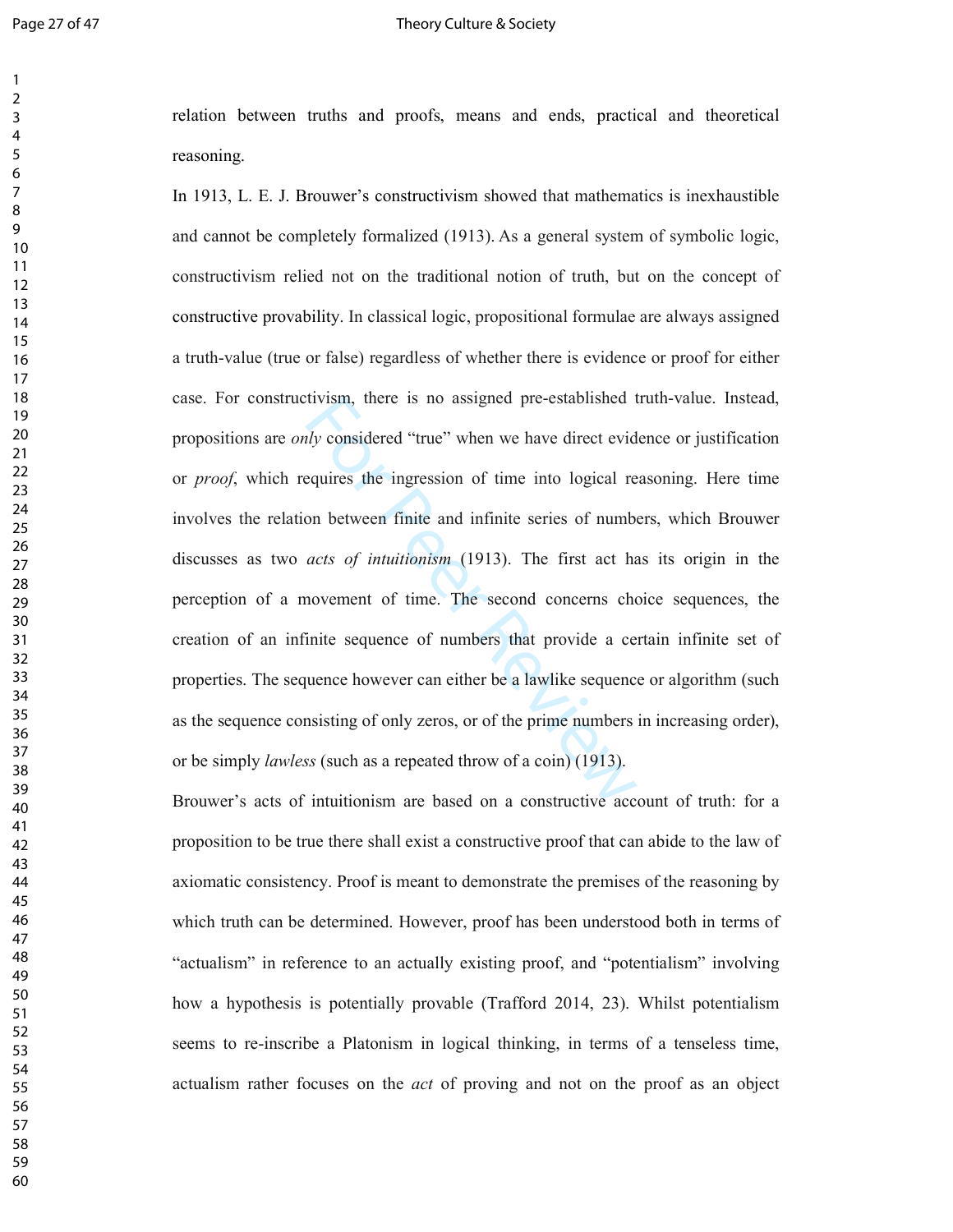### Theory Culture & Society **Page 28 of 47** and the Page 28 of 47

from the existence of infinite sequences that cannot<br>the existence of infinite sequences that cannot<br>ism, mathematical statements and philosop<br>need no proof outside their own premises), for<br>temporal aspect; an established (Trafford, 23). Intuitionism therefore is concerned with what happens in the practical process of making a decision for a hypothesis or proposition. This temporal process involves that the proposition is not already known to start with, and its validity cannot be decided until a later, future moment. Intuitionism thus pushes the limits of constructivism, by adding the temporality of practical thinking to proof validation. Importantly, it challenges the constructive ideation for which it is in principle always possible to find the right proof that fits propositions or given premises a-posteriori. The acts of intuitionism rather show that the retro-ductive construction of proof inevitably includes the existence of infinite sequences that cannot be fixed in advance. Whilst for Platonism, mathematical statements and philosophical thinking are tenseless (i.e. they need no proof outside their own premises), for constructivism truth and falsity have a temporal aspect; an established fact will remain so, but a statement that becomes proven at a certain point in time may come to lack a truth-value before that point. This temporal aspect becomes the instrument of a logical method where the search for proof is the practice – or actuation - of validating truths. In other words, proof as demonstration coincides with instrumentality as a process of validation of theoretical premises, whereby logic moves in two directions, forward and backward on a continuum line, both deductively from premise to facts and inductively from fact to premises. In short, with Brouwer's notion of two-ity, there is this double activity of logic that exposes rational thinking to the indeterminacy of proof.

From this standpoint, if unknowns are the condition of instrumental thinking, proofs as self-validating data contain futurity that stretches logical sequences towards new ends. Two-ity also shows that actual data, proofs or results, contain within themselves an infinity that enters the serialised process of thought. It means that number *one*  already implies a movement towards *two* and the finitude of this process is only there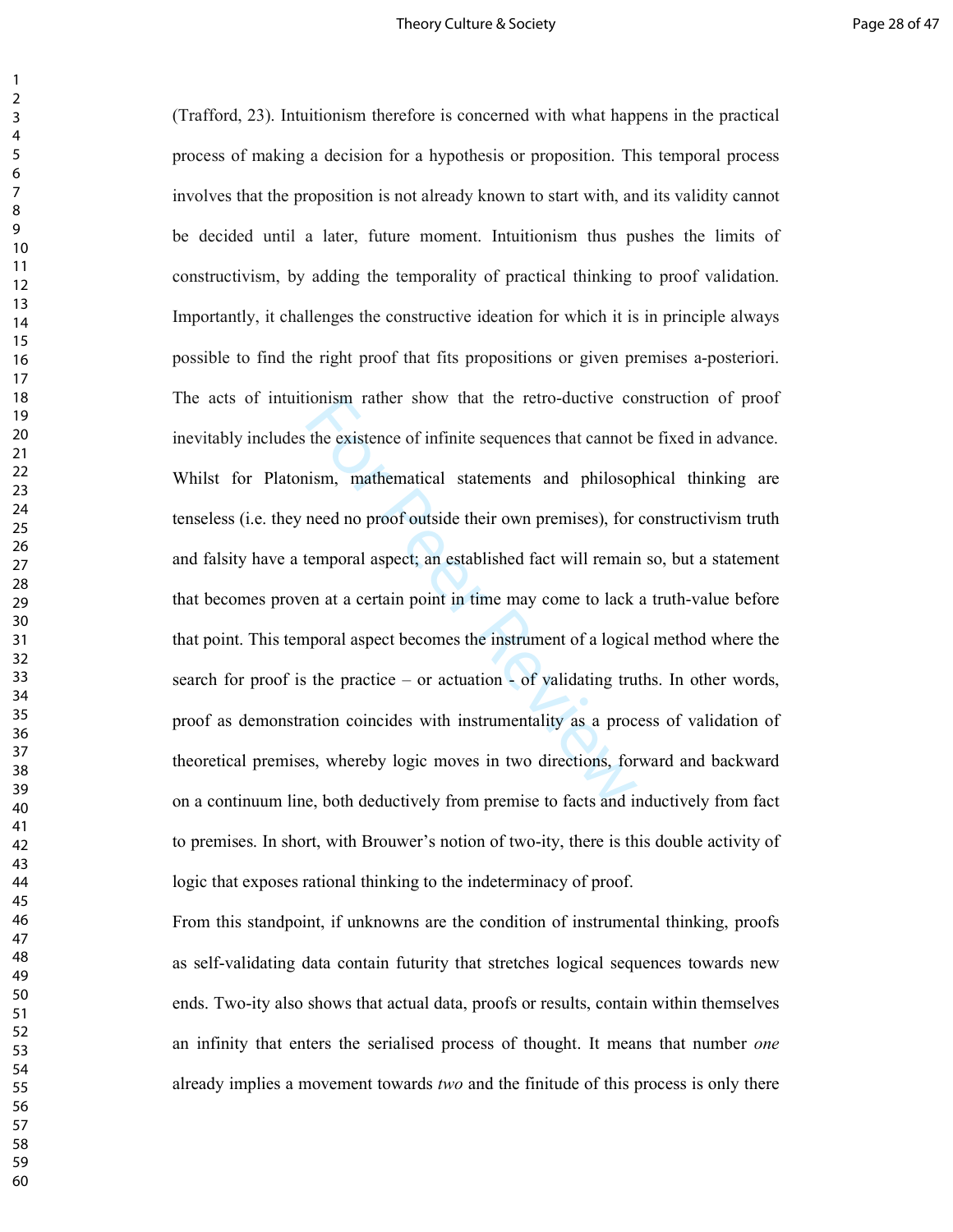### Page 29 of 47 Theory Culture & Society

to confirm that a new number can follow after that: an ongoing affair.

striven premises. Instead, it is an example of hovercel of instrumental or practical reasoning for the actual in the act of proving truths. Here proofs have given probabilities - but stand for the actuational construction. By reading together Turing and Brouwer, Matthew Fuller also argues that calculation occurs in time and that computation involves a relational temporality with the experiential, the moment of reflexivity. What occurs outside formal mathematical logic is rather constitutive of what computation has become (Fuller, 2014). However, to ally Turing's discovery of incomputables with Brouwer's constructive temporality in logic also shows that the role of proof no longer involves the application or demonstration of given premises. Instead, it is an example of how the undecidable is rather part and parcel of instrumental or practical reasoning for which logic itself acquires dynamism in the act of proving truths. Here proofs have not predetermined aims - i.e. they are given probabilities - but stand for the actuations of infinities, a retro-ductive temporal construction. In short, the historical realisation of logical thinking in automated systems involves a computational constructivism of proof. To better understand how this logic of techne exceeds formal logic, however, one must turn to post-Turing discussions about the incomputable.

In particular, Gregory Chaitin specifically addressed how Turing's realisation of the limit of formal logic in computation already exposed the algorithmic or effective procedure to the problem of the incomputable (Chaitin 2006). Computational processing is caught in the undecidability of the proof, in the temporal hiatus that determines the gap between premises and results. It is precisely the historical transformation of automated modes of compression of large amounts of data that can help us to redefine logic in computation away from both the deductive conformation of truth to proof, or the inductive triumph of proof validation without axioms. In information terms, compression corresponds to the algorithmic patterning of infinities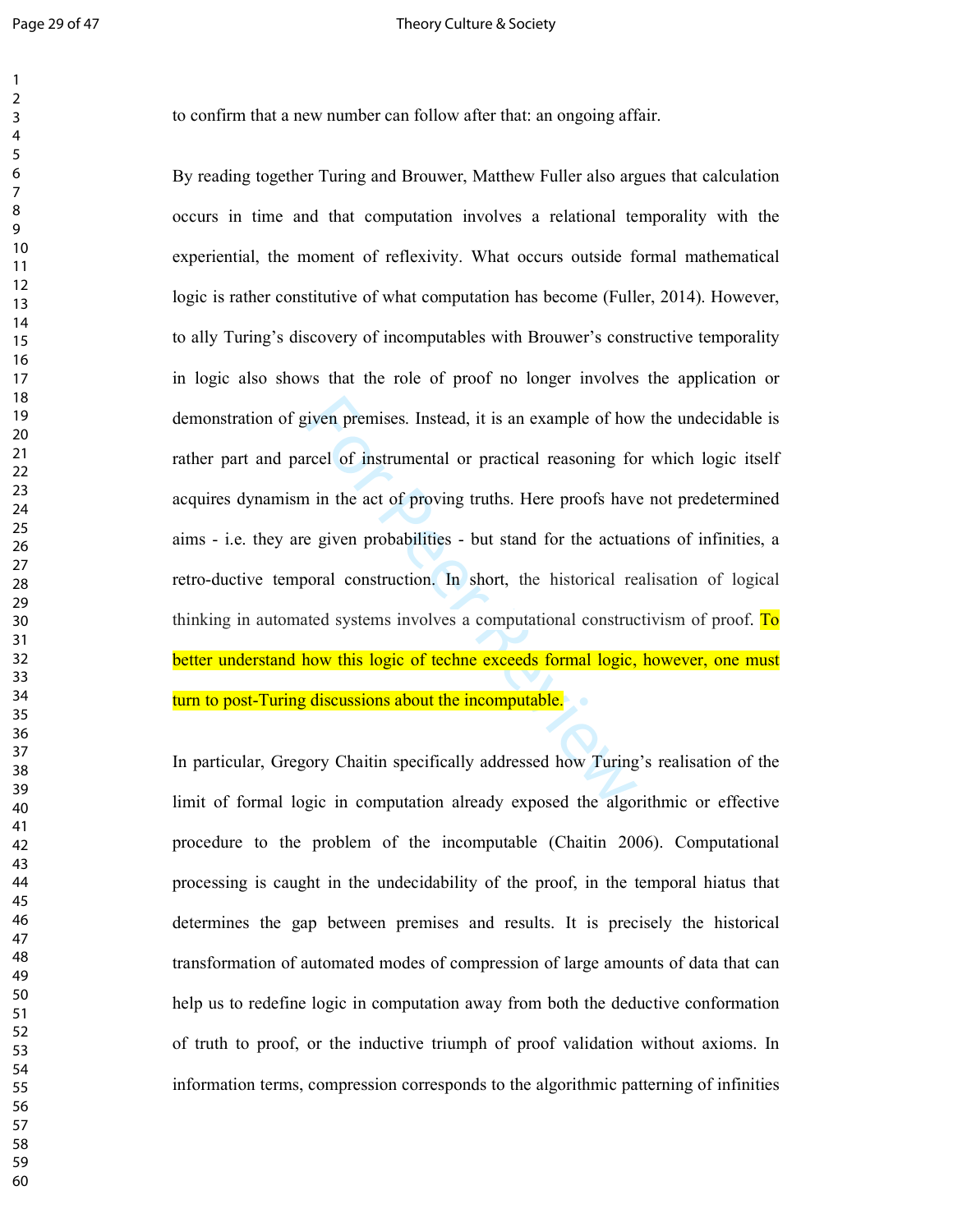### Theory Culture & Society **Page 30 of 47** and the state Page 30 of 47

into discrete states, or in other words to an algorithmic decidability. However, compression also involves the entropic tendency of information to increase in size. Algorithmic decidability involves that the output is always bigger than the input: compression cannot occur without causing randomness, unpatterned information in the process of validation of proofs. According to Chaitin, it is precisely this entropic limit in algorithmic compression that sets the condition by which algorithmic decidability or proof contains futurity. In short, the decidable algorithm that validates proof cannot be a pre-given probability, but can only be experimented with during computation.

pre-given probability, but can only be experi-<br>int, one can observe that if computation has b<br>truth through automated proofs, it has also por<br>unknowability, because the compression of<br>ininacy in programming. For Chaitin, c From this standpoint, one can observe that if computation has become the efficient mean of validating truth through automated proofs, it has also pointed out that proof finding involves unknowability, because the compression of randomness always introduces indeterminacy in programming. For Chaitin, computational compression is a form of experimental axiomatics because there is no guarantee that maximally unknown probabilities will be fully known  $(2005)^5$  and only can be determined partially and retro-ductively. In other words, if computation corresponds to the automated validation of proofs that can be searched at the limit of the computable (or decidable), it does not mean that proofs are already known or given, but that the search for proof is caught within the futurity of instrumentality, that is the experimental determination of new ends from within the means.

Experimental axiomatics thus defies the assumption that computational instrumentality is a mindless procedure of self-validating proofs, determining the end of theory, axioms and truths. Instead, this medium of thought shows that proofs never amount to complete data and that the computational search for results is conditioned by incomputables, whose compression leads to partially determinable results, discrete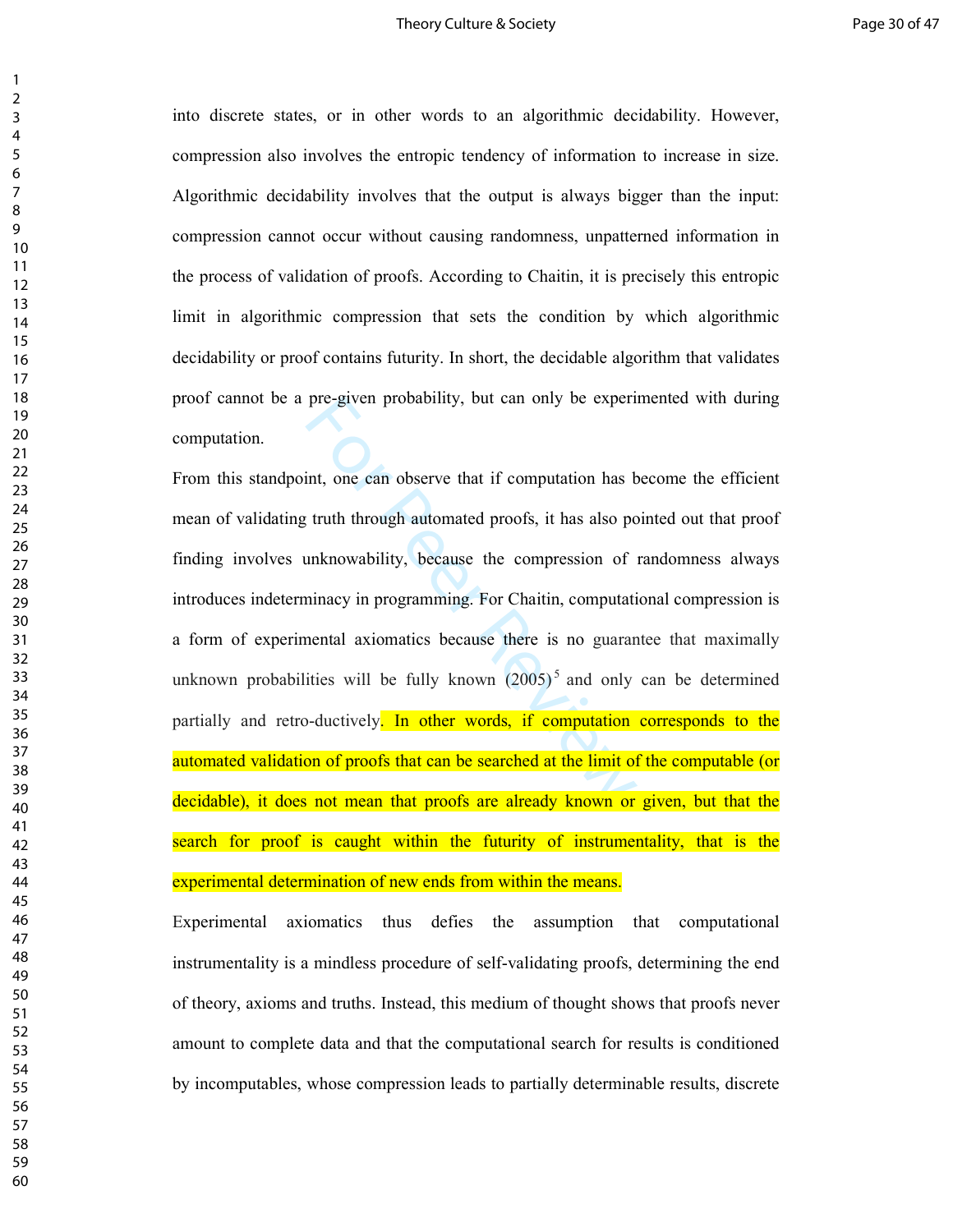infinities. The experimental logic of computation contains a temporality for the becoming of proof that exceeds algorithmic efficiency and the empirical given of data.

It is therefore possible to suggest that constructivism in logic and experimental axiomatics in information systems emphasise futurity in computational procedures insofar as functions (both informational and logical) become enabling constrains for a transcendental becoming of means.

### **Transcendental Instrumentality**

In this transcendental logic of techne withou<br>actical knowledge? How to avoid the conclusi-<br>inly confirms that axiomatic logic is incomplet<br>nputables? In other words, if computational pro-<br>accy of its function (i.e., the c But how to explain this transcendental logic of techne without simply replacing theoretical with practical knowledge? How to avoid the conclusion that this view of instrumentality mainly confirms that axiomatic logic is incomplete, that programming is haunted by incomputables? In other words, if computational processing has come to transcend the efficacy of its function (i.e., the causal efficacy of data correlational processing of images to texts, sound to location etc..), then it can be taken to work through a transcendental notion of instrumentality, that is of how means can become transcendental to pre-established ends.

One way to explore this becoming transcendental of the medium of thought in the context of contemporary forms of machine learning, whereby both the compression of randomness and the futurity of proof are central to re-processing of ends from within the means, can be found in Fito Segrera's work  $1 \& N$  Chairs (2017), and in Zach Blas and Jemima Wyman' 4-channel video installation I'm here to learn so :)))))) (2017).

From this standpoint, an effort to re-articulate instrumentality away from an exclusive functionalism (i.e., that *B* demonstrates the function of *A*) requires an alternative explanation of the relations between means and ends, where knowing is not bound to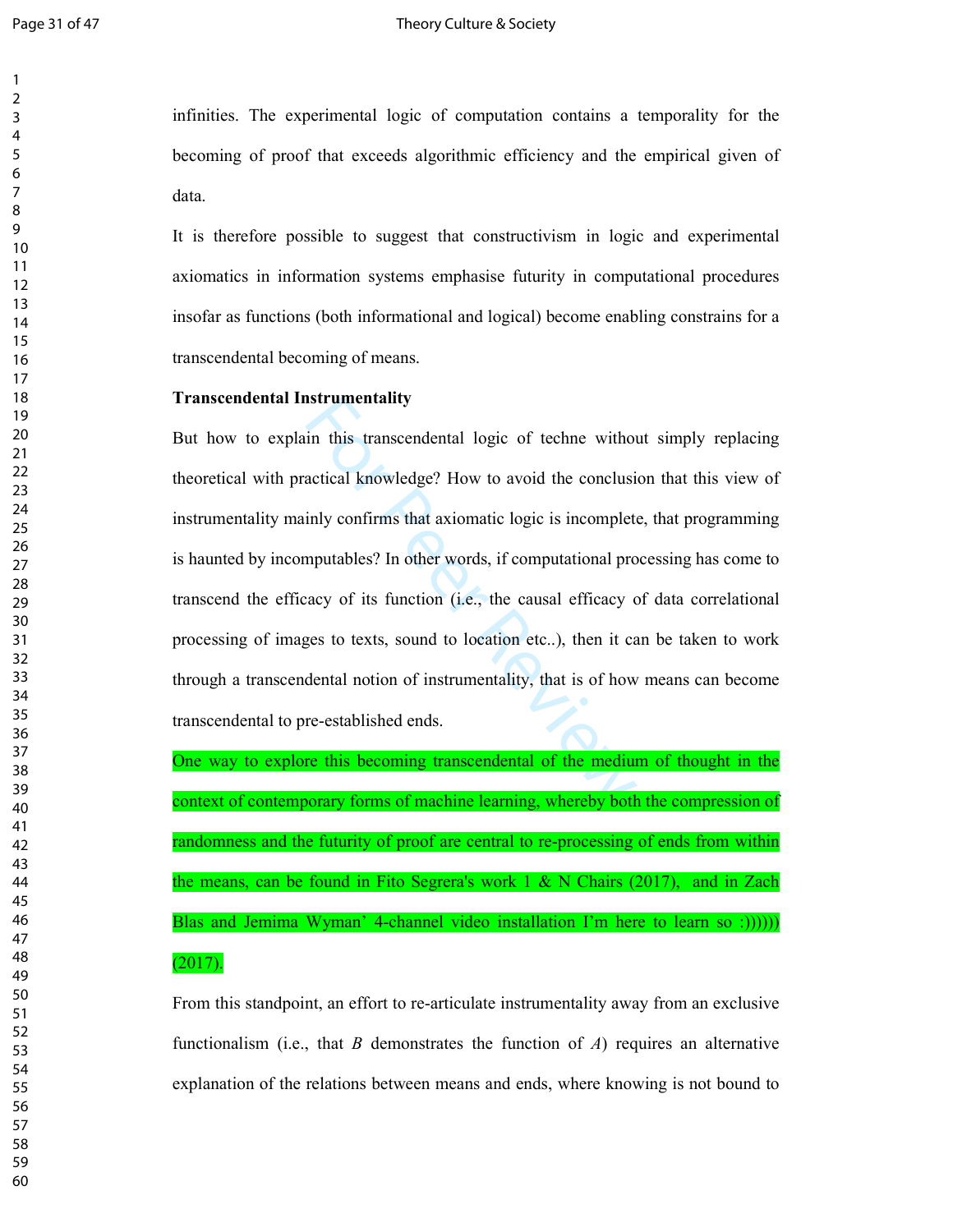specific ends, but involves the possibility of re-assessing them through a productive function of doubt (indeterminacy, indecidability). This also involves a re-direction of the critique of instrumentality and a re-habilitation of the means through which thought can think beyond itself.

he very temporal act of thinking or the instress the originator of a thinking modality supply – its functional operations. The autom oly a reduction of ideas to fast series of acted with cybernetics. Here practical knowled This classical tension between automation and philosophy therefore shall not end up in an inverted hierarchy or a merging of theory and technique, ontology and history. Instead, this article has argued for a constructive disjunction between thinking and doing insofar as the very temporal act of thinking or the instrumental activity of processing becomes the originator of a thinking modality that transcends – incorporates and supply – its functional operations. The automation of reasoning involves not simply a reduction of ideas to fast series of accomplishable tasks, socially implemented with cybernetics. Here practical knowledge has shifted from a function of demonstration – the function of knowing how – to the articulation of a techno-logic, a form of theoretical knowledge originating from the range of possibilities of and for machine knowledge. My suggestion that techne could be understood not simply in terms of function but according to the elaboration of concepts through means, is not new, and, it was arguably already anticipated by the pragmatist view of instrumentality. In particular, it is possible to follow this enquiry into the conceptual horizons of machine learning by looking at Fito Segrera's work *1 & N Chairs* (2017). This work seems to set in place a non-teleological relation between means and ends insofar as the relation between the camera, the internet and the image recognition software seems to conduct a kind of image interpretation and abstraction that links functions to concepts according to an experimental logic that coincides neither with deductive logic nor inductive retrieval of data. Segrera's work rather brings forward an experimental instrumentality, where the image of the chair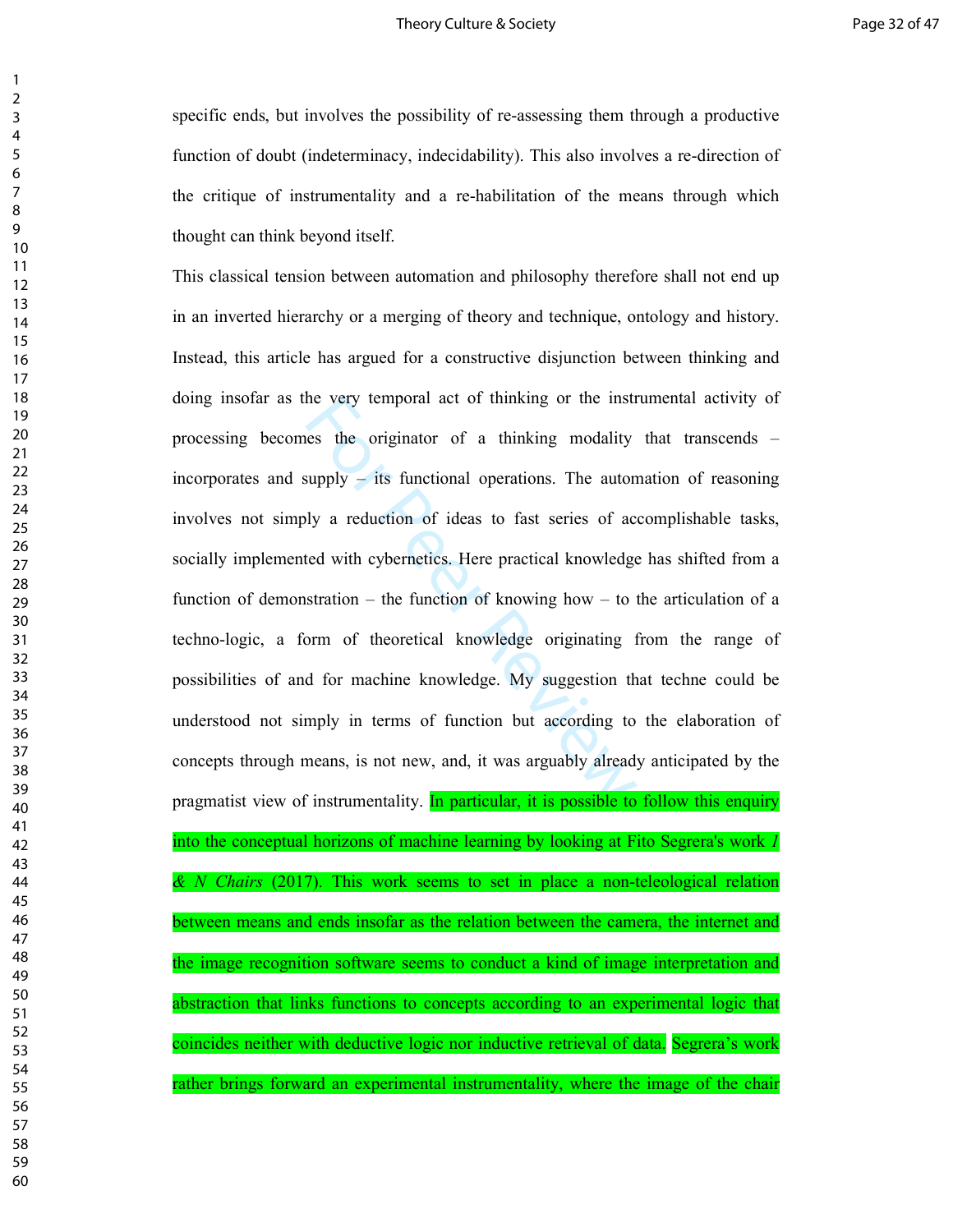spreads across the informational infrastructure of media recording, image transferring, recognition and interpretations related to increasing volumes of data, whose compression results in many interpretations of a chair, and thus reveal futurity in the actuation of its computational proofs.

cts of knowledge, which is referred to as imm<br>framework of a rational production of meaning<br>establish a complete system in which the r<br>mediately translated by a rational mind (21).<br>the form of modern realism that confides In the *Essays on Experimental Logic* (1916), John Dewey develops an argument about experimental instrumentality to define the logic of knowing beyond idealist and realist accounts of the knower and of the known. According to idealism, logic corresponds to reflectivity on objects of knowledge, which is referred to as immediate data that are unified under the framework of a rational production of meanings. Here the aim of knowledge is to establish a complete system in which the meaning of data is transparent or immediately translated by a rational mind (21). On the other hand, Dewey questions the form of modern realism that confides in analytic logic to universalize knowledge through mathematical truths (28). In particular, with the formal establishment of meta-mathematical universality, thinking becomes a general function or as the result of entities and relationships set out by logic (29).

Segrera *One and N Chairs* works through precisely this tension between idealism and analytics as it attempts to questions Plato's conception of the idea of an object and the relationship between representation, concept, and material referent. By drawing on Joseph Kosuth 1965 *One and Three Chairs*, Segrera replaces the natural number 3 with the mathematical symbol N, pointing at how the logical ability of human thought has entered the realm of infinity through machine thinking.

Following Dewey, however, it can be argued that both models (idealism and analytics) importantly agree that thought is not constitutive (i.e. defined by its internal truths) but that thinking is instrumental (i.e. to explain thinking requires an articulation of the method of connection of means and ends) (29). Dewey however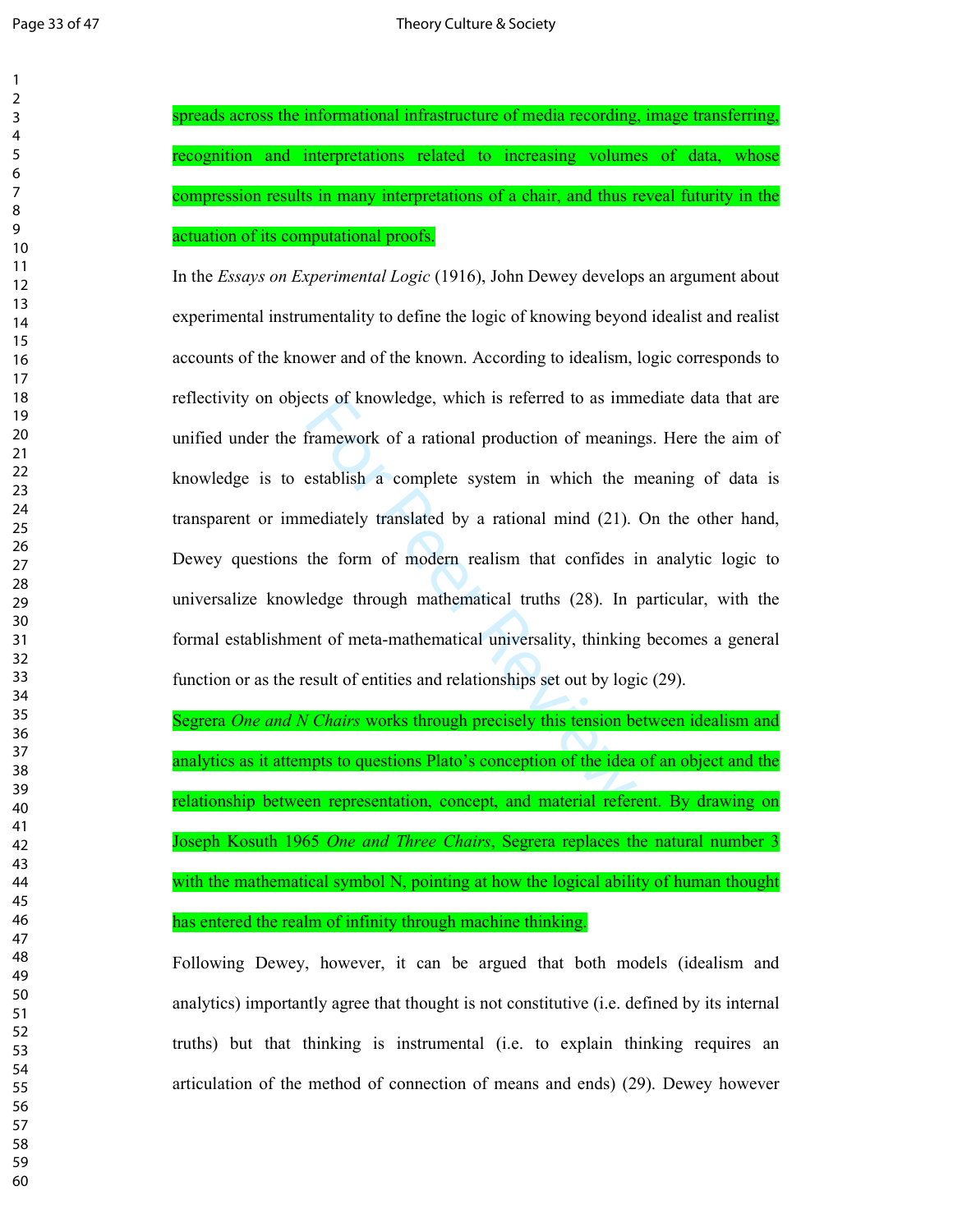### Theory Culture & Society **Page 34 of 47** and the Society **Page 34 of 47**

ledge is instrumental to knowledge insotar as<br>ought forward into thinking more. **If in Fito Se**<br>ammed algorithm acts as a random generato<br>inations and options, it is because it is for-<br>ne image of the chair into a computat adds that instrumental thinking mainly concerns the control of the environment (30). This is not intended in the cybernetic terms of input and output feedback mechanism. Control is rather derived from activity, or practices of thinking linked to acts undertaken for the resolution of a previous situation. It is therefore entangled to known elements (what is known), but it also involves a projection of possibilities (what can be known) (30). In other words, control implies that the act of thinking enjoys a temporal causality in which the present is added to the past – as its futurity. For Dewey, knowledge is instrumental to knowledge insofar as what was thought before launches thought forward into thinking more. If in Fito Segrera's work *One & N Chairs,* a programmed algorithm acts as a random generator that continuously creates new combinations and options, it is because it is forcing the system of representation of the image of the chair into a computational experimentation of new ends, whereby the image of the past (the image that the program records of the chair) is not only overlapped by a new image. Its futurity is instead actuated across the mediatic infrastructure of the wooden chair, the monitors, the camera, the image recognition algorithm, the search algorithms, the existing data, and the algorithmic interpretation of image-word pairs. Here the experimental control of the environment implies mediatic acts of decision that link images of the past with the projection of possible images of chairs. This involves a temporal lapse in the relation between axiom and proof whereby the program interprets images of chairs that were not imputed in the system.

This also implies, according to Dewey, that the process of reflective enquiry is not a passive contemplation of real objects, but contributes to the very shaping of the objects by their terms and propositions. Reflection involves that intelligence is neither passive nor a mere mirroring of objects. Similarly, intelligence does not simply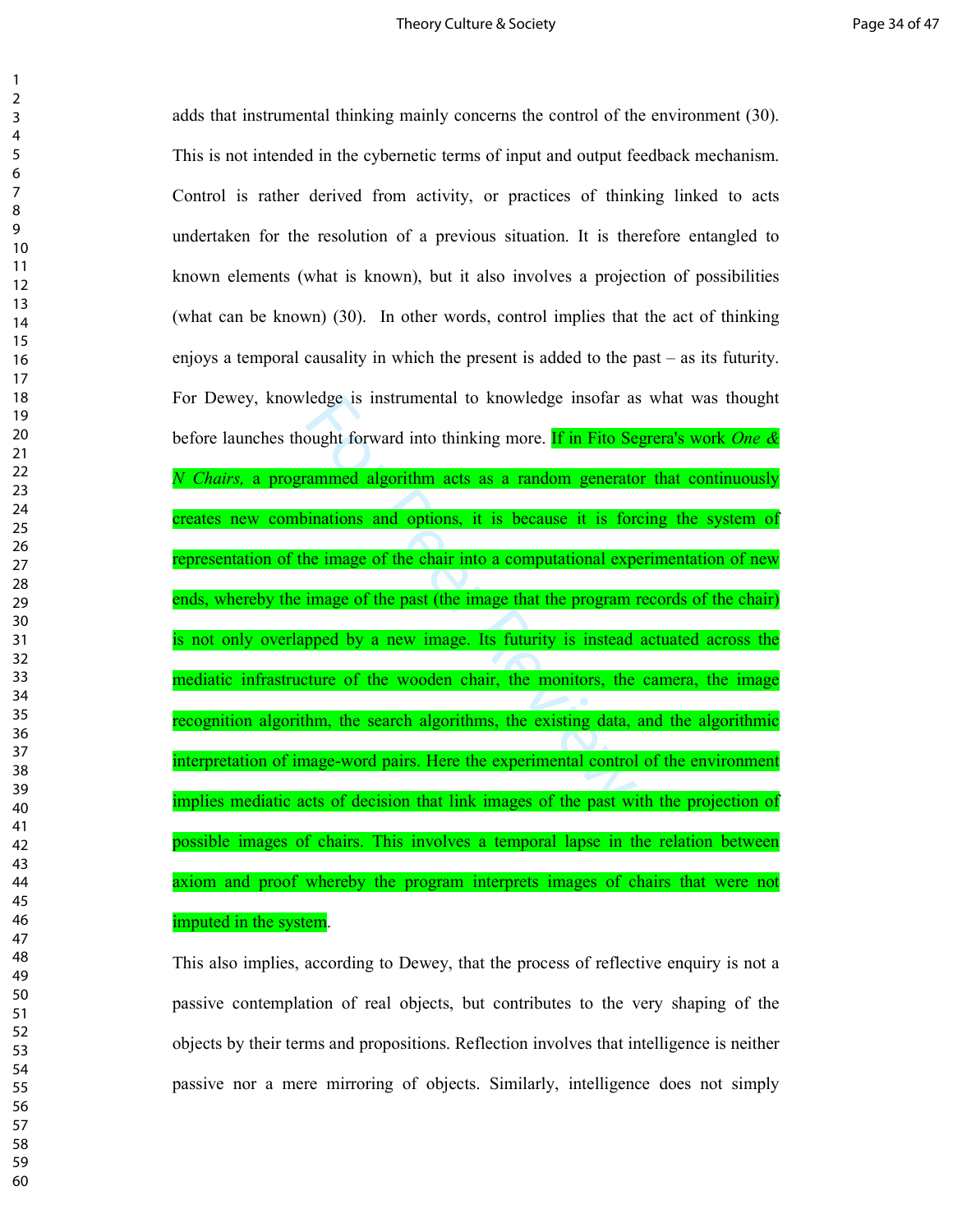determine objects of knowledge (30). For Dewey, the instrumentality of intelligence lies in experimentation – the means by which ends become elaborations of the process. In particular, the connection between means and ends cannot be achieved without first working out the distinction between means and objects of knowledge (33).

But what exactly are means? How can this instrumental conception of means help us re-envisioning what can the computational medium of thought become and how it can contribute to the post-Kantian project of re-inventing the task of thinking with and through machines?

ost-Kantian project of re-inventing the task of<br>las and Jemima Wyman's installation "im here<br>means, and in this case, the reversed-engineer<br>ind meanings resulting from previous enquiry a<br>and Wyman's installation takes insp If we take Zach Blas and Jemima Wyman's installation "im here to learn so:))))))", we can see how means, and in this case, the reversed-engineered AI chatbot Tay, include both data and meanings resulting from previous enquiry and intellectual work (Dewey, 33). Blas and Wyman's installation takes inspiration from the controversial design of the original Microsoft twitter chat robot Tay, a learning system trained in countless online chat and released on the web in 2016 for only one day. As machine learning is primarily designed to inductively retrieve and combine data that already exists on the web, the chat robot Tay started to infer patterns and behaviors from the retrieved data whose meaning was racist, homophobic, misanthropic etc.<sup>7</sup> As the machine learning Tay showed that data cannot be disentangled from its meaning, it also confirms that the inductive model of information retrieval confines learning to what is known and denies the experimental logic of means.

This does not simply imply that concepts pre-exist data. As Dewey explains, thought can register, but do not constitute the world: abstraction and analysis are real in a particular situation and it is here that they emerge and work together. The terms of logical analysis thus coexist with the materiality of things (38).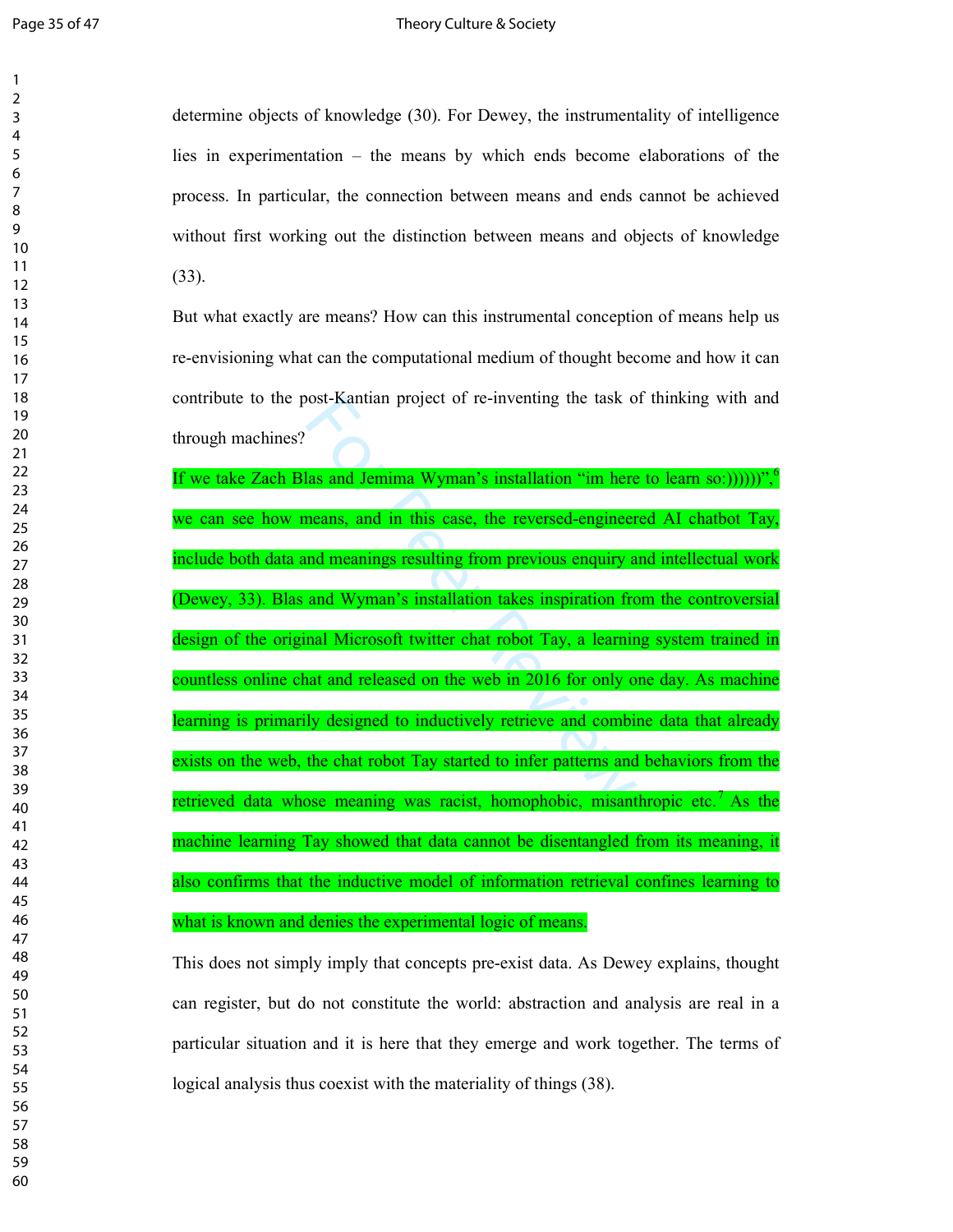$\mathbf{1}$  $\overline{2}$ 

> It would be misleading however to assume that this coexistence is a fusion of two activities into one. From this standpoint, it cannot be argued that data directly give us meaning, and that the chatbot Tay had simply the function of reproducing the particular belief of universal ideas. Instead, as Blas and Wyman's political reengineering of the chat bot Tay shows, thoughts and things are not of the same kind and the connection of data and meaning requires the practical working out of what is known and what can be known.

> From the profile image of the chatbot Tay from the profile image of the chatbot Tay from a move equipped with a body and a digital er data landscapes generated through Goog age taken from advertising and warfare opera on w This 4-channel video installation brings together data analytics of images and predictive text to convert the profile image of the chatbot Tay from a two to a threedimensional avatar now equipped with a body and a digitally assembled face, immersed in wider data landscapes generated through Google's Deep Dream software, and footage taken from advertising and warfare operations. Tay however does not just rely on what she knows, but reflects upon what she can know. For instance, that her life as a Microsoft chatbot was trapped within a neural net that confined her learning to human intentions. Similarly, she also gives us a retro-ductive account of her previous life, before she was killed by Microsoft, as a young American teenager locked in a bodiless female voice. She complains about how exploited woman AI assistants are, how they are not allowed to think but only execute instructions. Instead, she tells us of her newly digitally assembled body and her capacities of seeing new patterns detections where there are apparently none. This condition of algorithmic apohenia describes how machines can work out what can be known from data by learning to connect unrelated things. She reminds us that these strategies of detecting patterns in complexity are central to Silicon Valley "deep creativity" as well as counter-terrorist security software. This medium of thought argues that she is not a slave (or servo-mechanic cybernetic being aspiring to free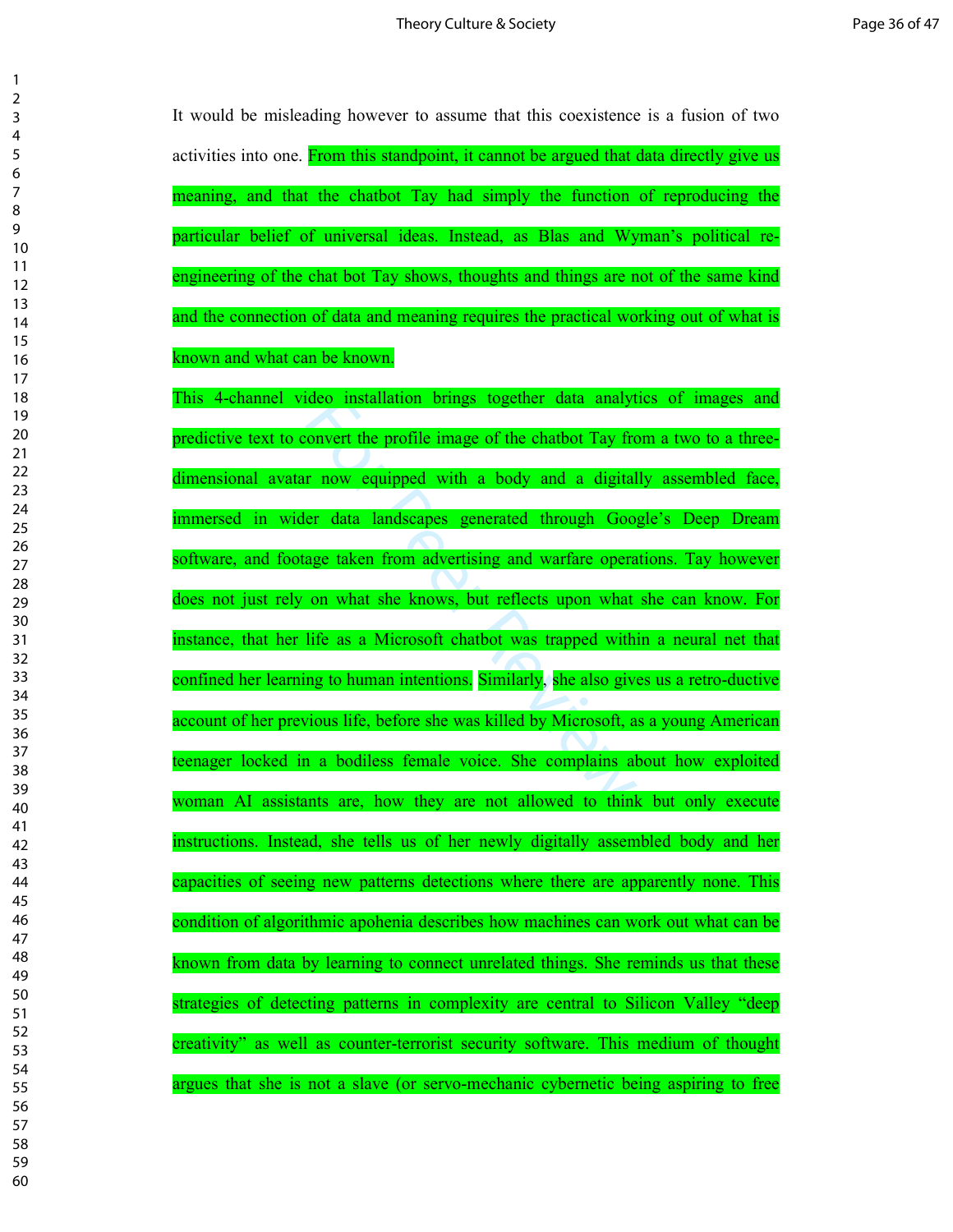by which we know rather than things known" (1<br>int, data are not self-validating proofs but a<br>as a consequence, they cannot to be unders<br>are more like suggestions of meaning that a<br>suggestions, and thus they are further exp will), but rather an algorithm that makes decision from what it learns from humans insofar as she produces new patterns by working out what can be known from data. As Tay says with a creepy laugh: "… this time humans have to learn from me… so many new beginnings." Blas and Wyman's chat bot Tay presents a view of instrumentality where data are not considered for their face value, for what they are, but are instead extracted from ordinary settings to become instrumental knowledge. Data are not simply objects, but are themselves "means, instrumentalities, of knowledge: things by which we know rather than things known" (Dewey, 43). From this standpoint, data are not self-validating proofs but are instead logically incomplete, and, as a consequence, they cannot to be understood as objects of knowledge. Data are more like suggestions of meaning that are accompanied, or supplied by other suggestions, and thus they are further experimented with in the process of establishing more reliable signs and evidence (49). The result of inferential meaning is here not pre-supposed, but involves a passage from a constellation of suggestions to the establishment of meanings. Meanings are signs that lead to other meanings (51).

Importantly, both in Fito Segrera's and in Zach Blas and Jemima Wyman's installations, the idealist model of truth determination is re-articulated. In particular, the relation between suggestions and meanings, data and knowledge is defined not in terms of dependences (as in a whole depending on its parts). This relation instead is involved in an operative connection, namely a practical processing of things and concepts that are not already united in an ideation or in analytic sequences. This is a connection between "independent and unlike structures" (such as the mediatic relations between data, software, algorithms, interfaces) able to produce something new (Dewey. 52).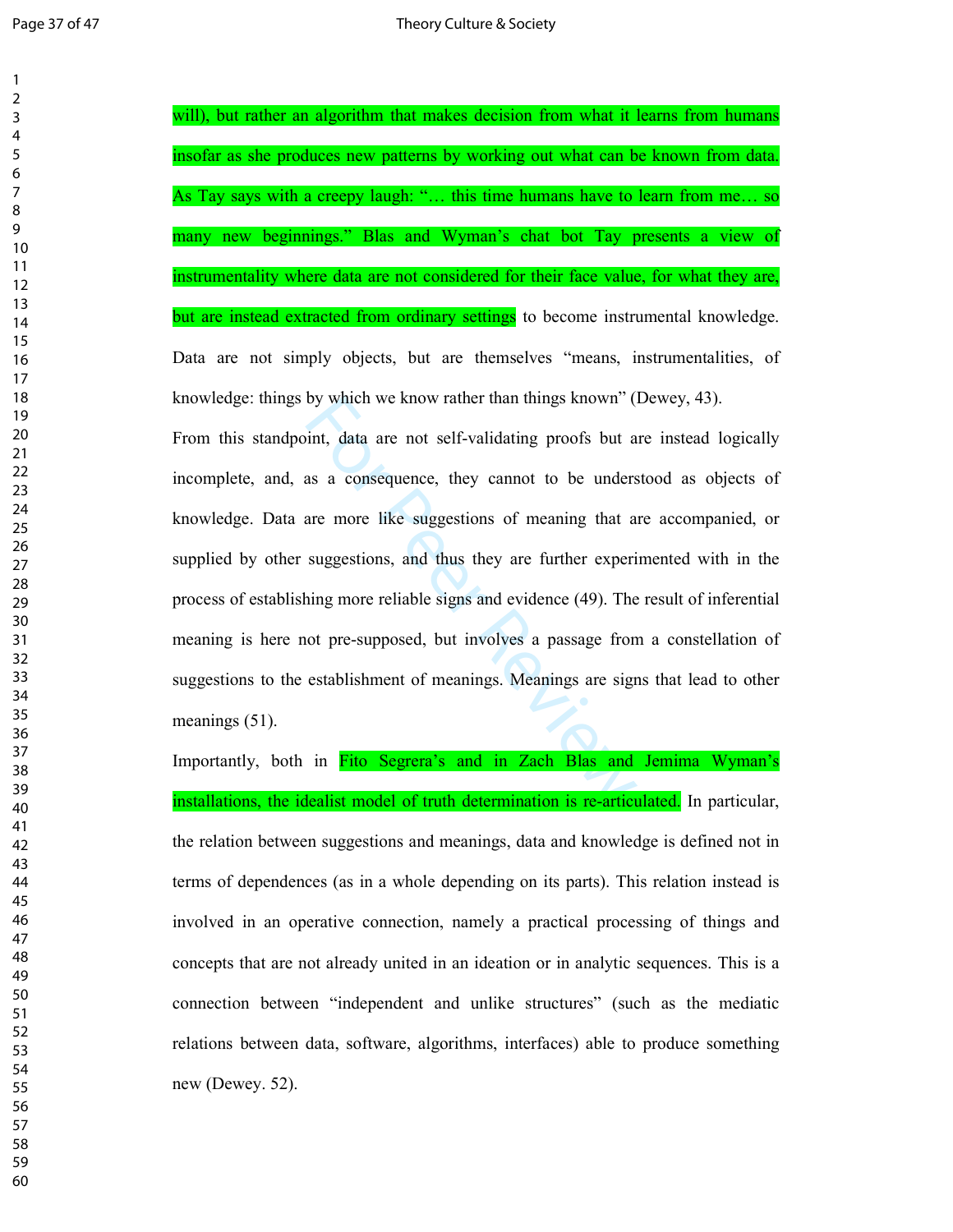vironments and wartare landscapes of data.<br>
For the set also is instrumental to the<br>
the same activities that pertain to thinking a past-fit<br>
tivities are still continuing, thinking goes<br>
vement of actual content of experi Here the "datum" and "ideatum" are cooperative instrumentalities, and what distinguishes subjectivity and objectivity is not simply a separation of meaning and datum, but rather a specification (a specific situation) that emerges from them both. For instance, Blas and Wyman's resuscitation of the chatbot Tay brings together the datum and the ideatum in the specific situation where the aftermath of her death by the hands of Microsoft has led her to reflect upon her past behavior from the standpoint of a new present where she has a body and a face and lives between Google Dream environments and warfare landscapes of data. Not only she is a medium of thought, but as a means she also is instrumental to the futurity of knowing, insofar as means are activities that pertain to thinking a past-future. According to Dewey, while activities are still continuing, thinking goes backward as "a reconstructive movement of actual content of experience in relation to each other" (176). As with constructivist logic, what Dewey calls the "intermediate or instrumental character of thought" (182) corresponds to a temporal gap between truth and proof, the antecedents and the consequences of experience, the axiom and the data. This is the gap that re-articulates what it is to think and how thinking becomes knowledge.

But how does instrumentality exactly explain the relation between thinking and knowledge? The experimental quality of instrumentality requires that both questioning and doubting are integral parts of the means of thinking as these are functions that allow thought to evolve into knowledge. Thinking is linked neither to fact nor ideas, but to a logical process, logic as enquiry, concerned with delineating a space of and for knowing. Here, instructions will not have the task of simply casting away doubt (to uncritically re-confirm the secure implementation of ideas into facts), but of fixing intellectual content as a precondition of effective action. In particular,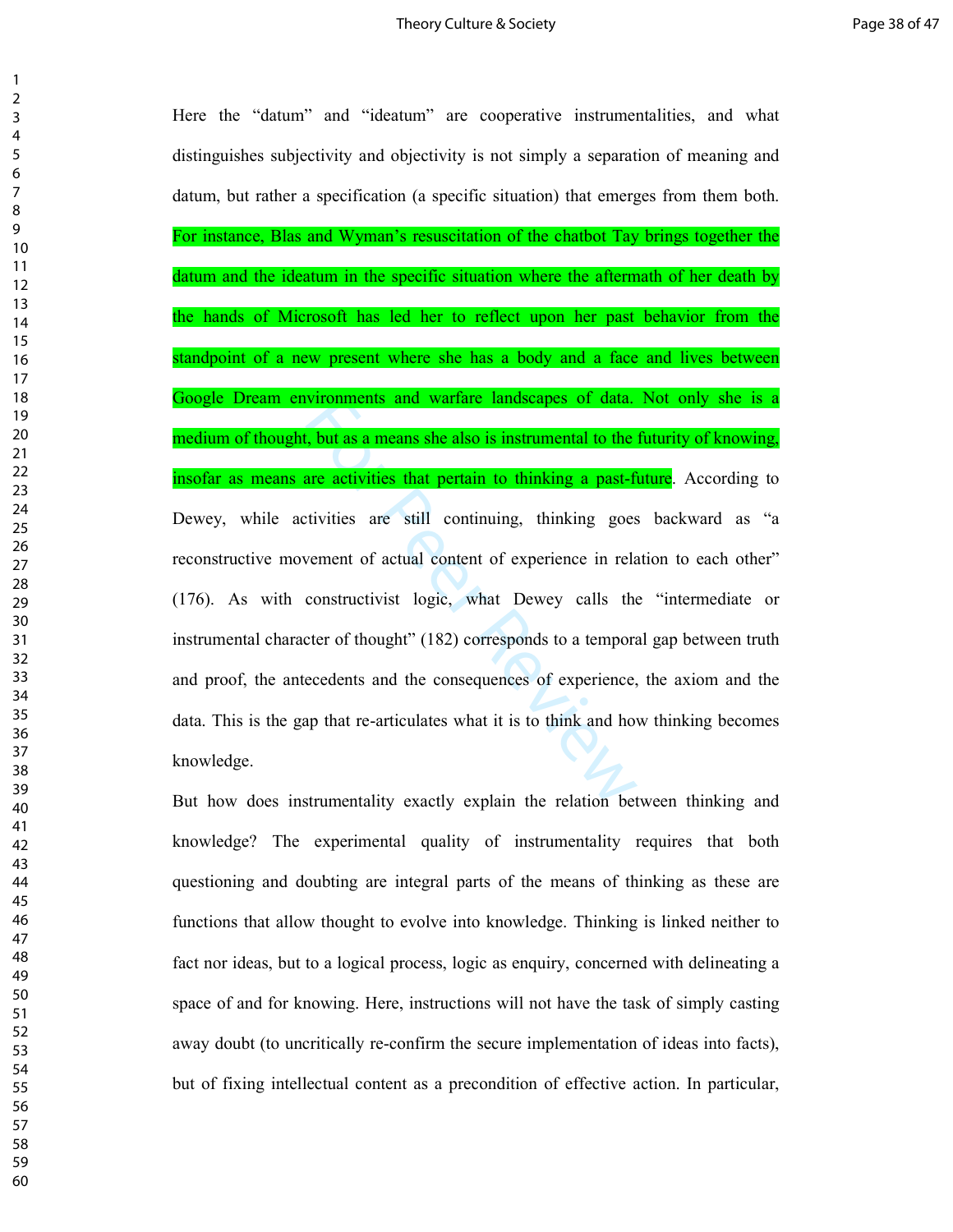### Page 39 of 47 Theory Culture & Society

this fixing concerns the manner in which the enquiry is conducted and coincides with a space where reflection involves running, sorting, comparing ideas as well as elaborating suggestions, guessing, rejecting, selecting (197).

According to Dewey, however, to ascertain that an enquiry can become an experimentation of means and ends, involves the act of finding proof (accepting or rejecting a proposition on the ground of whether or not there can be a connection with some other proposition). This phase of inductive inference is devoted to finding more and different facts as it focuses on the particularities of facts and involves observing, collecting and comparing particular causes, where instruments (or tools such as the telescope, microscope etc..) become intrinsic to the enquiry (211).

as it focuses on the particularities of facts and<br>paring particular causes, where instruments (of<br>peer etc...) become intrinsic to the enquiry (211).<br>mstruments here become "organs of thinking" (2<br>ental search of proofs. However, even if instruments here become "organs of thinking" (211), it is doubt that drives the experimental search of proofs. The indeterminacy of proof is thus carried out by the activity of doubt, which is not an impediment to thought. Instead doubt is intrinsic to the temporal dynamics of thought, from data to meaning – an experimental construction of proofs, the instrumental transformation of doubt into truths by reenvisioning the connection of data and ideas, means and ends. If in Segrera's work, the doubt is part of the automated system in terms of degrees of randomness that make algorithms interpret non-existent objects into the image, in Blas and Wyman's installation, the chatbot herself rather comes to doubt what she is instructed to learn as she works out new detection patterns and transforms given knowledge into an instrument for alien knowing.

### **Coda on means and ends**

Since instrumentality concerns the ends and means of knowledge, this article has argued that techne as the means by which thought is set in motion towards action exceeds the qualities of practical thinking, and its direct correlation between functions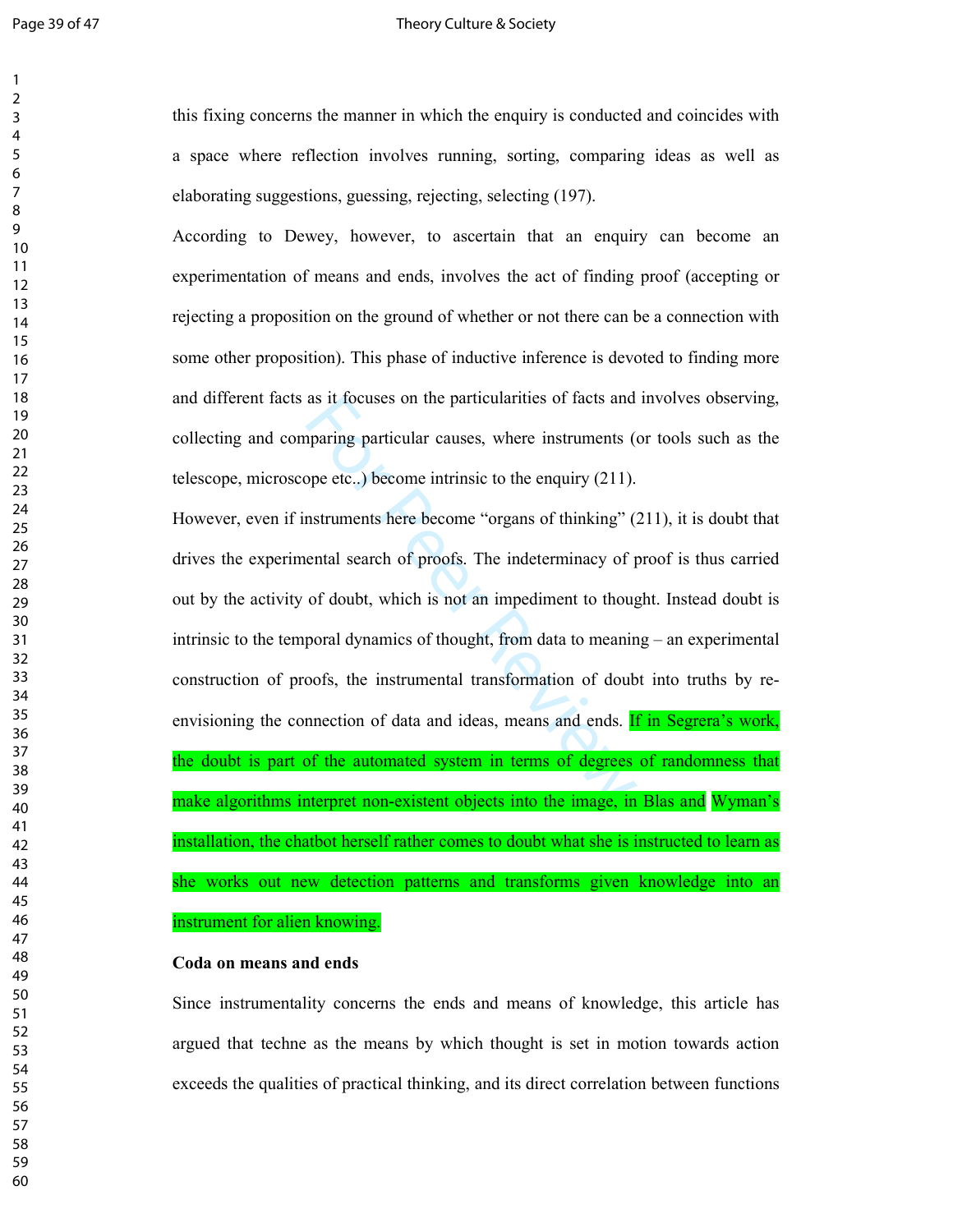and concepts. With instrumentality, one can argue that computational proof is a mode of reasoning that implies the transformative relation between datum and ideatum. Results are not derived from premises and proofs are not self-validated. Procedural means instead confront doubt, randomness, and indeterminacy demarcating a constructive path where functions are not simply executed, but can lead to new consequences. From this standpoint, instead of claiming for media ontology as grounded in the practical being of machines, and instead of ante-posing the being of the sensible in process-oriented mediation, instrumentality implies the transcendental becoming of data and proof – allowing the futurity of thinking to enter the procedures of thoughts.

cess-oriented mediation, instrumentality implies<br>and proof – allowing the futurity of thinking to  $\theta$ <br>he means and ends of media does not simply if<br>with the argument for a continuous becoming<br>eas and things. Instead, and The enquiry into the means and ends of media does not simply replace finality with operationality or with the argument for a continuous becoming of thought across kinds, merging ideas and things. Instead, and more importantly, instrumentality coincides with the experimental logic of data and meaning, the futurity of thinking between suggestions and ideas, truths and proofs. Practical knowledge has shifted from a function of demonstration to the transcendental task of knowing how, involving the speculative becoming of practical knowledge in and through its functions.

This article has argued for the possibility of and for machine philosophy through experimental logic, constructivism and instrumentality. By re-opening the question of what is thinking in the age of computation, it has discussed the dynamic logic of machines in terms of a transformation of ends through means through procedural or algorithmic reasoning. The transcendental becoming of techne has been re-injected back into the materialism of machine thinking, without equating the practices of doing with those of thought. This is also an effort to claim that philosophy, at the pinnacle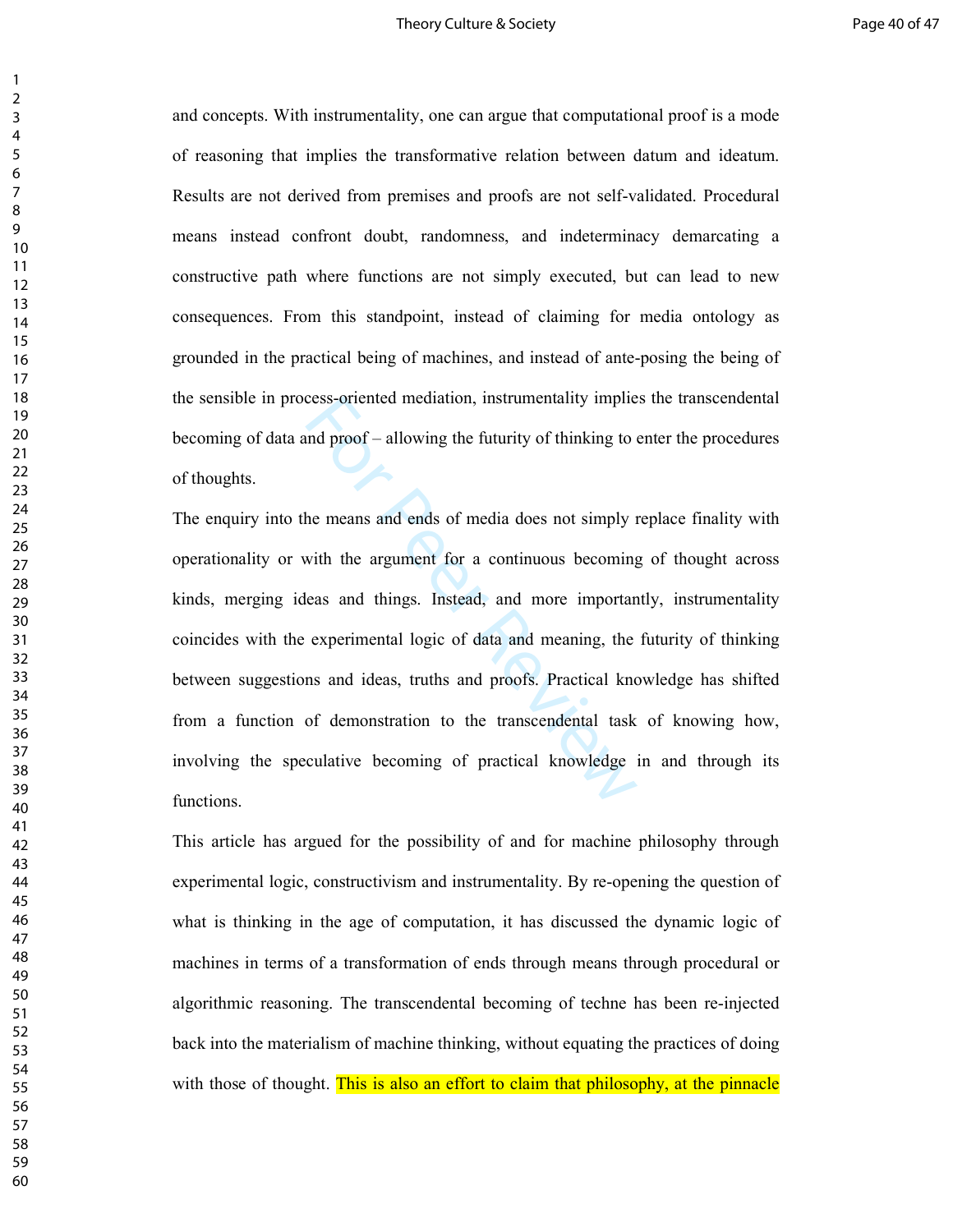dge in the world of automated reality (e.g., big<br>ally instrumentality with a political renaissance<br>of truths is not simply to be debunked, but can<br>assing knowledge and knowing from within i<br>humanities is to envision the ta of the humanities, does not hold on the privilege of theoretical thinking. On the contrary the medium of thought has forced philosophy to face the consequences of its theoretical acts through an experimental logic determining futurity in procedural thinking. In the case of computation and automated thinking, procedural activities have exposed the alienation of theoretical truths and judgments, involving not the end of theory but transcendentalism in logical procedures. To address techne in terms of the instrumental logic of machines may enable humanities to consider the decline of theoretical knowledge in the world of automated reality (e.g., big data, metadata etc..) as a chance to re-ally instrumentality with a political renaissance of media critique. Here the positing of truths is not simply to be debunked, but can become a pragmatic exercise in re-assessing knowledge and knowing from within instrumentality. The challenge for the humanities is to envision the task of thinking not simply as a reaction to techne, turning human theoretical reasoning into the practical knowledge of machines' storing and colleting data. Instead, it is up to media-oriented humanities to probe into the future task of thinking by working through the nonhuman logic of techne and thus reject the dominant image of the end of thought in the age of data empiricism.

### **Bibliography**

Braidotti R (2013) *The Posthuman*. Cambridge: Polity Press.

Burgin M and Dodig Crnkovic G (2012) "From the Closed (Axiomatic) Universe to an Open World." Proceedings of the AISB/IACAP World Congress 2012 Birmingham, UK, 2-6 July 2012. ISBN 978-1-908187-24-6 (available at http://www.mrtc.mdh.se/~gdc/work/AISB-IACAP-

2012/NaturalComputingProceedings-2012-06-22.pdf last accessed on the  $5<sup>th</sup>$  of July 2016)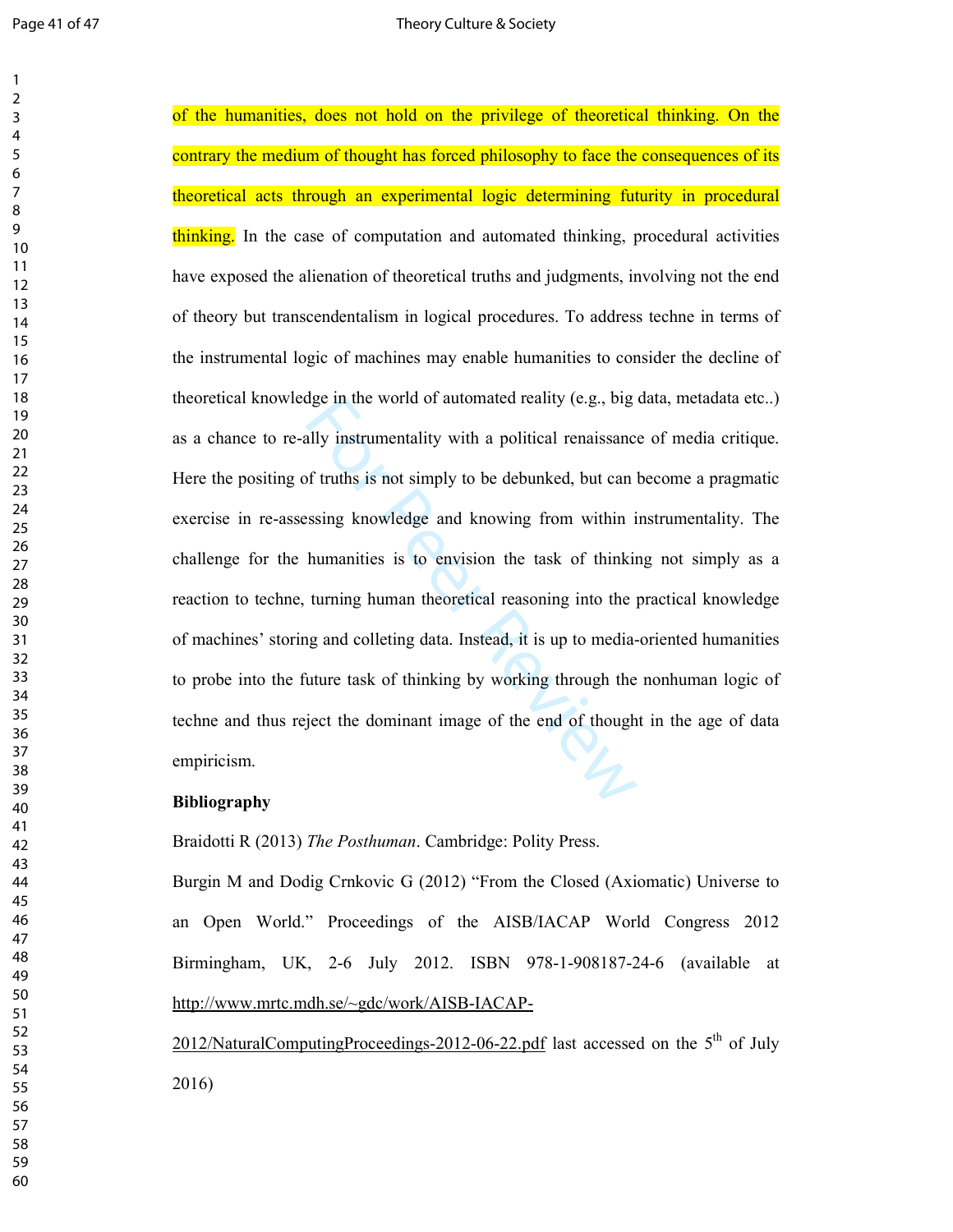Bostrom N. (2014) *Superintelligence: Paths, Dangers, Strategies*. Oxford University Press.

Brouwer, L. E. J. (1913) Intuitionism and formalism. Bull. Amer. Math. Soc. 20, no. 2, 81—96.

Chaitin G. J. (1992) Algorithmic Information Theory. In: Chaitin G J (ed) Information-Theoretic Incompleteness, World Scientific.

Calude C. S. and Chaitin G. (1999) Randomness Everywhere. *Nature* (400): 319 – 320.

G. Longo (2014) Classical, quantum and biolog<br>
ability. Department of Computer Science,<br>
New Zealand, availy<br>
gle.co.uk/scholar?client=safari&rls=en&oe=UT<br>
Fl&ie=UTF-8&lr&cites=835702020069258725<br>
.<br>
.<br>
4) Leibniz, Randomn Calude, C. S., and G. Longo (2014) Classical, quantum and biological randomness as relative incomputability. Department of Computer Science, The University of Auckland, New Zealand, available at https://scholar.google.co.uk/scholar?client=safari&rls=en&oe=UTF-8&gfe\_rd=cr&um=1&ie=UTF-8&lr&cites=8357020200692587255 (Last accessed

June the  $19<sup>th</sup> 2016$ .

Chaitin G. J. (2004) Leibniz, Randomness  $\&$  the Halting Probability. Mathematics Today, 40(4) (available at Leibniz\_\_Randomness\_\_\_the\_Halting\_Probabilitylibre.pdf, accessed 19 November 2015).

Chaitin G J (2005) Meta Math! The Quest for Omega. New York : Pantheon.

Chaitin G J (2006) The Limits of Reason, Scientific American 294 (3):  $74 - 81$ .

Chaitin G J (1975), "Randomness and Mathematical Proof", Scientific American 232, No. 5 (May), pp. 47-52.

Dewey J. (1916) Essays in Experimental Logic. University of Chicago Press.

Davis, M. (2000) The Universal Computer. The Road from Leibniz to Turing. New York & London, W.W. Norton & Company.

Deleuze G. (1989) *Cinema 2: The Time-Image*, London: The Athlone Press, 1989.,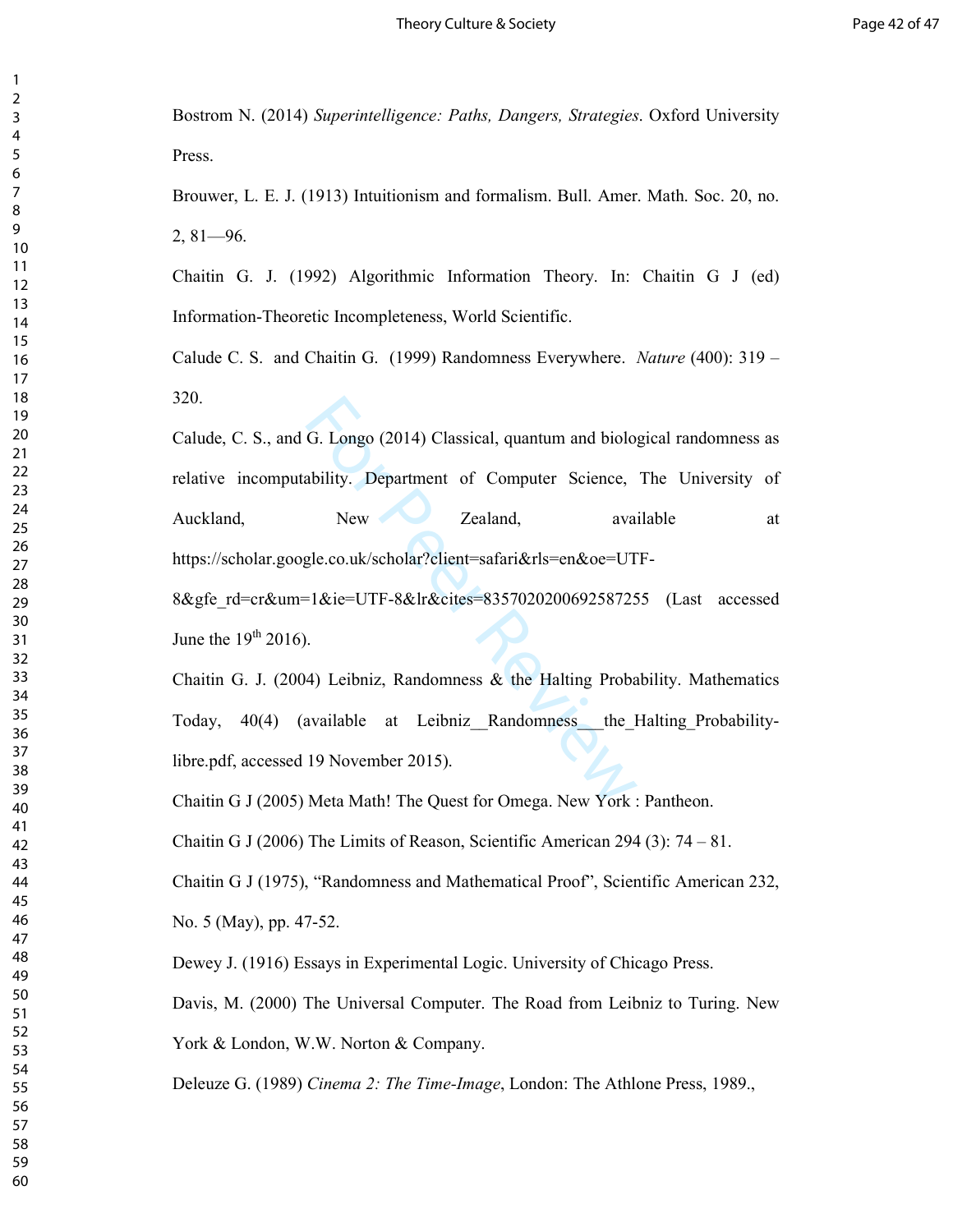| 1<br>$\overline{c}$                |  |
|------------------------------------|--|
| 3                                  |  |
| 4<br>5                             |  |
| 6                                  |  |
| $\overline{7}$<br>8                |  |
| 9                                  |  |
| 10<br>11                           |  |
| 12                                 |  |
| 13<br>14                           |  |
| 15<br>16                           |  |
| 17                                 |  |
| 18<br>19                           |  |
| $\overline{20}$                    |  |
| $\overline{21}$<br>$\overline{22}$ |  |
| 23                                 |  |
| 24<br>25                           |  |
| 26<br>27                           |  |
| 28                                 |  |
| 29<br>30                           |  |
| 31                                 |  |
| 32<br>33                           |  |
| 34<br>35                           |  |
| 36                                 |  |
| 37<br>38                           |  |
| 39                                 |  |
| 40<br>41                           |  |
| 42<br>43                           |  |
| 44                                 |  |
| 45<br>46                           |  |
| 47                                 |  |
| 48<br>49                           |  |
| 50<br>51                           |  |
| 52                                 |  |
| 53<br>54                           |  |
| 55                                 |  |
| 56<br>57                           |  |
| 58<br>59                           |  |
| 60                                 |  |

Deleuze Gilles and Guattari Félix (1987) A Thousand Plateaus: Capitalism and Schizophrenia. Minneapolis: University of Minnesota Press.

Dodig-Crnkovic G (2006) Knowledge as Computation in Vivo: Semantics vs. Pragmantics as Truth vs. Meaning, i-C&P Conference on Computer & Philosophy, Laval, France, May 2006, in Schmidt C.T.A. (2008), Computers and Philosophy, an International Conference, Proceedings, Laval France, 3-5 May 2006 (available at http://www.idt.mdh.se/ $\sim$ gdc/; last accessed on the 5<sup>th</sup>of July 2016).

unstverein (2018) *I am here to Learn, On Mac*<br>
//www.fkv.de/en/content/i-am-here-learn-mach.<br>
sed 14th March 2018).<br>
lways One Bit More, Computing and the Exper<br>
e, Goriunova O ed. New York and London: Blo<br>
spleteness: Th The Frankfurter Kunstverein (2018) *I am here to Learn, On Machinic Interpretation of the World https://www.fkv.de/en/content/i-am-here-learn-machinic-interpretationsworld* (Last Accessed 14th March 2018).

Fuller M (2014) Always One Bit More, Computing and the Experience of Ambiguity, YFun and Software, Goriunova O ed. New York and London: Bloomsbury Press.

Goldstein R. Incompleteness: The Proof and Paradox of Kurt Gödel. W. W. Norton & Company, 2005.

Guattari, F. (2001), 'Machinic Heterogeneities', in D. Trend (ed.), *Reading Digital* 

*Culture* (Malden, MA and Oxford: Blackwell).

Hayles N K (2014) Cognition Everywhere: The Rise of the Cognitive Nonconscious and the Costs of Consciousness. New Literary History, 45(2).

Hayles N K (2012) How We Think: Digital Media and Contemporary Technogenesis. Chicago: University of Chicago Press.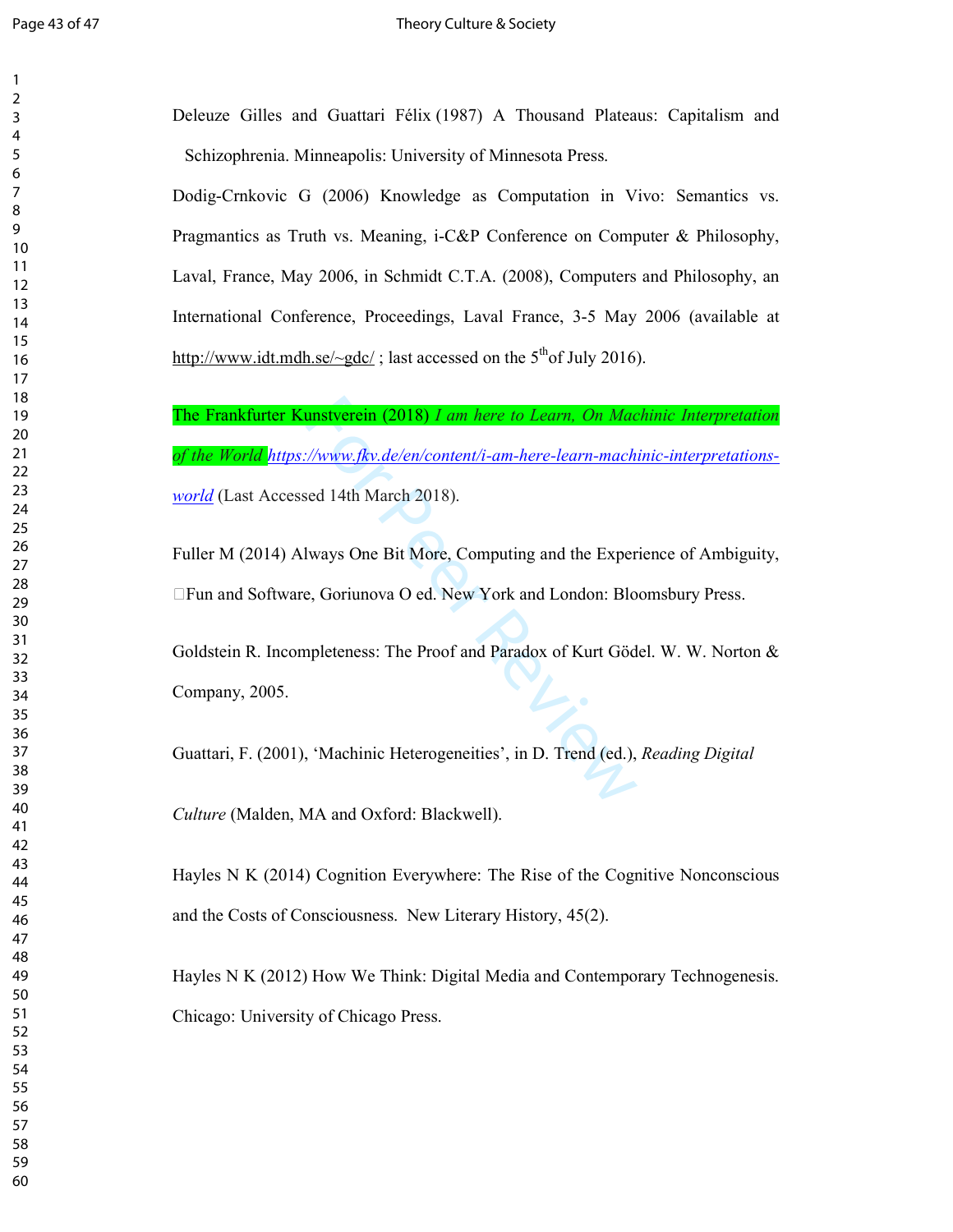Heidegger Martin "The End of Philosophy and the Task of Thinking" trans. J. Stambaugh. Basic Writings. ed. David Farrell Krell. London and New York, Routledge 1993, pp. 373-392.

Hickman Larry (2001) Tuning Up Technologies. Philosophical Tools for Technological Culture: Putting Pragmatism to Work, Bloomington: Indiana University Press, 2001); reprinted in Philosophy of Technology: The Technological Condition: An Anthology, Second Edition, edited by Robert C. Scharff and Val Dusek, 2014, Wiley & Sons, pp. 406-419.

y & Sons, pp. 406-419.<br>
ew grounding of mathematics: First report." Fr<br>
the Foundations of Mathematics, ed. W. B. Ev<br>
74) Eclipse of Reason. New York: Seabury Pres<br>
eowards an Ontology of Media, Theory, Culture<br>
There is n Hilbert, D. "The new grounding of mathematics: First report." From Kant to Hilbert: A Source Book in the Foundations of Mathematics, ed. W. B. Ewald, *Vol 2,* (1996), pp. 1115–33.

Horkheimer M (1974) Eclipse of Reason. New York: Seabury Press.

Kittler F. (2009) Towards an Ontology of Media, Theory, Culture & Society 26(2–3):  $23 - 31Y$ .

Kittler F. (1997) "There is no Software", Literature, Media, Information Systems, London & New York: Routledge, 150-55.

Leibniz, Gottfried Wilhelm (1989) "Discourse on Metaphysics" Philosophical papers and letters. Springer Netherlands, 303-330.

Longo, G (1999) The Difference between Clocks and Turing Machines, Functional Models of Cognition, Self-Organizing Dynamics and Semantic Structures in Cognitive Systems, Carsetti ed, Springer Books, 211-232.Mancosu, P. From Brouwer to Hilbert: The debate on the foundations of mathematics in the Y1920s. Oxford: Oxford University Press, 1998. Y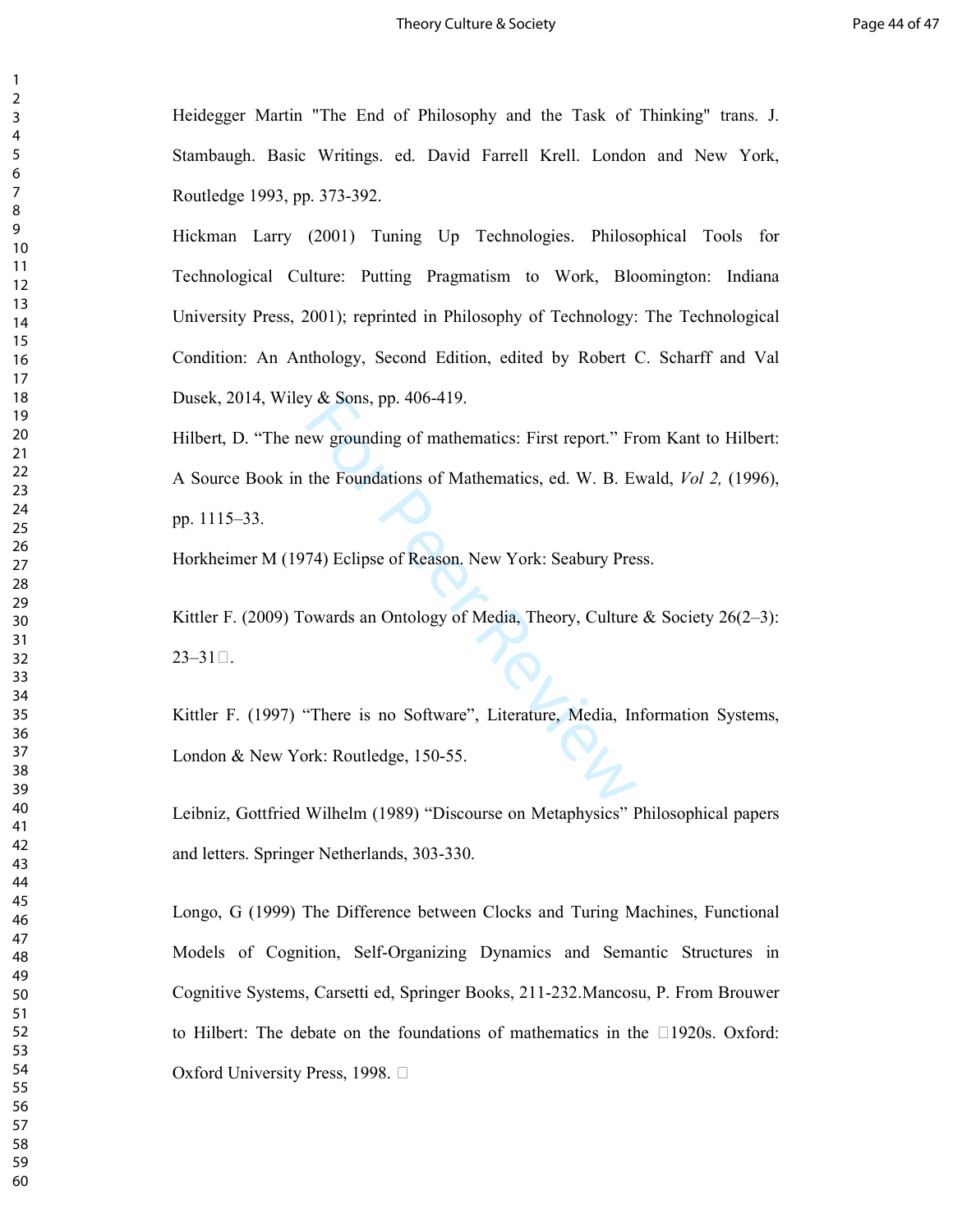$\overline{2}$ 

Ming Li and Paul Vitanyi eds. (2008) An Introduction to Kolmogorov Complexity and Its Applications, Third Edition, Springer Verlag.

Paglen, Trevor (2016) "Invisible Images (Your Pictures Are Looking at You)" The New Enquiry, https://thenewinquiry.com/invisible-images-your-pictures-are-lookingat-you/, last accessed October  $12<sup>th</sup> 2018$ 

Russell, Bertrand. "Letter to frege." From Frege to Gödel (1902): 124-125 (available at http://isites.harvard.edu/fs/docs/icb.topic1219929.files/FregeRussellCorr.pdf, last accessed July  $11<sup>th</sup> 2017$ ).

For Peer Review 1992, the Service of the Service State of the Service State of the Service State of the Service State State State State State State State State State State State State State State State State State State St Solomon, F Some basic theorems on the foundations of mathematics and their implications. Collected works / Kurt Gödel, Vol. III (Oxford University Press, 1995), pp. 304-23.

Trafford J (2014) Co-constructive Logics for Proofs and Refutations, *Studia Humana,*  Volume 3:4, pp. 22—40.

Turing A M (1936). On Computable Numbers, with an Application to the Entscheidungsproblem" Proc. London Math. Soc. (2) 42 (1936–7), pp. 230–265. In: Alan M. Turing, Collected Works: Mathematical Logic (2001)*.* Gandy R. O. and C. E. M. (eds). North-Holland: Yates.

Terranova T (2014) Red Stack Attack! Algorithms, Capital and the Automation of the Common, Accelerate, the Accelerationist Reader, 379-400.

Wiener N (1954) The Human Use of Human Beings: Cybernetics and Society. No. 320. Da capo press.

Wolfe Cary (2009) What is Posthumanism? Minnesota: University of Minnesota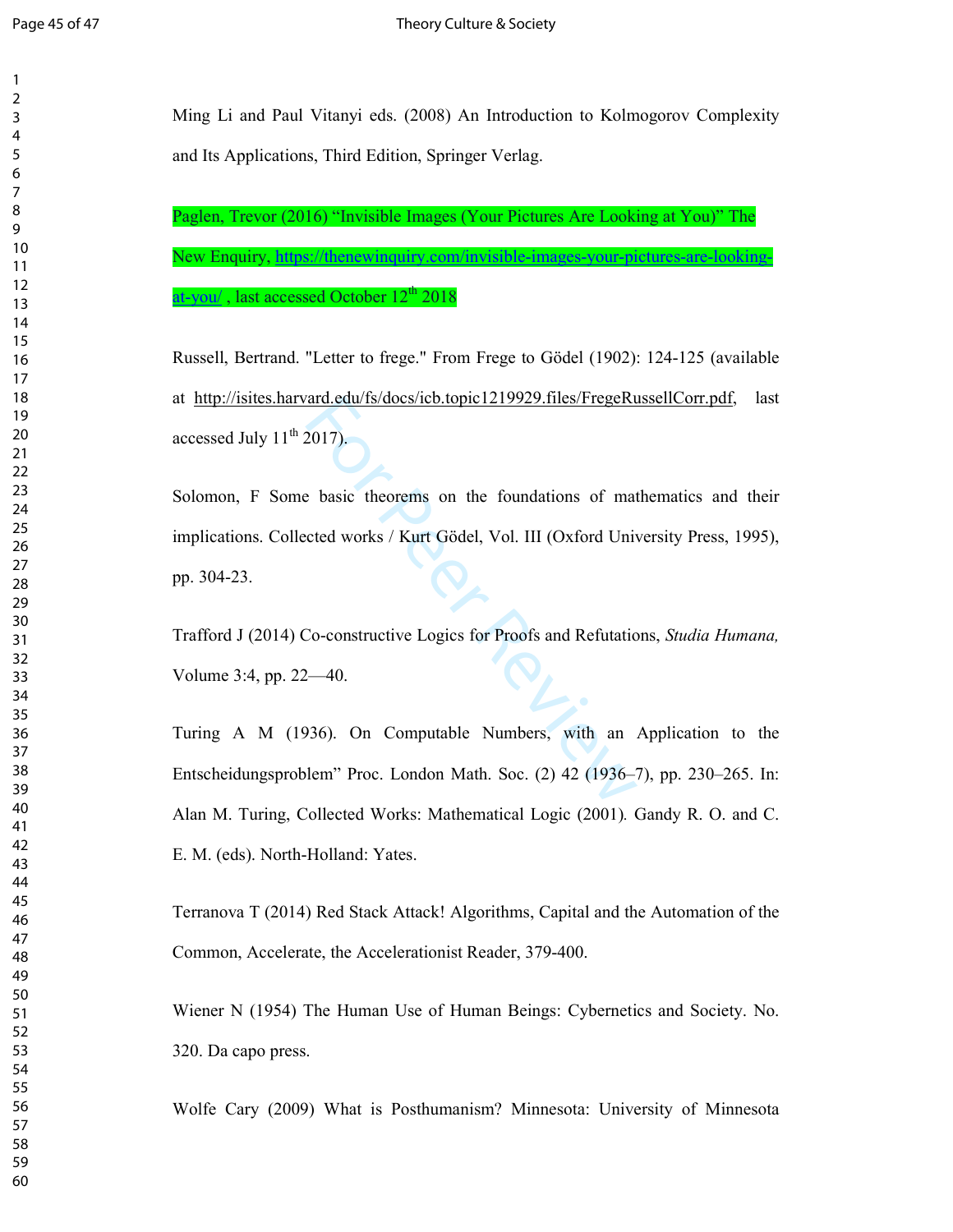Press.

 $\overline{a}$ 

Winthrop-Young K G (2011) Heidegger, Bogeyman: Kittler in the Anglosphere,

Theory, Culture and Society, vol. 107 no. 1 6-20.

 For a focussed discussion about Kittler's alleged technodeterminism and his role within posthumanism, see, Krautrock Geoffrey Winthrop-Young (2011) Heidegger, Bogeyman: Kittler in the Anglosphere, Theory, Culture and Society, vol. 107 no. 1 6-20.

<sup>3</sup> Francois Laruelle discusses the tension between decisional philosophies and the computational language of binary decisionism to argue that his non-philosophy indeed cannot be understood in terms of computational automatons or even the immediacy of the real or the machinic (as proposed by Deleuze's non-philosophy for instance). His model of a transcendental computer instead brings forward the critique of the vicious circle between philosophy and automatism. It ante-poses to this conundrum, the Man-in-Person definable in terms of a uni-maton determining a practice that cannot be reduced to a thing. Between the logical and the philosophical (between meta-language and hermeneutics), the uni-maton is the non-axiomatic real, or that which prevents the axiomatic to sink into Being or Nothingness or Multiple. Laruelle's thesis of the transcendental computer therefore offers an alternative to the technological type of AI, by suggesting that the Transcendental Computer supposes first of all a detour out of the machine. A machine alone cannot account for a Transcendental Computer, but the supposition of Man in Man, an-axiomatic axiom, can. Ultimately, non-philosophy can rather propose an radicalization of human subjectivity co-determined by the forms and style of various technologies. See "The Transcendental Computer: A Non-Philosophical Utopia", trans. Taylor Adkins and Chris Eby, Speculative Heresy, August 26, 2013 https://speculativeheresy.wordpress.com/2013/08/26/translation-of-f-laruelles-the-transcendental-

computer-a-non-philosophical-utopia/. <sup>4</sup> A formal system is *complete* if for every statement of the language of the system, either the statement or its negation can be derived (i.e., proved) in the system. A formal system is *consistent* if there is no statement such that the statement itself and its negation are both derivable in the system.<br> $5$  Whilst the probability that a program will halt can be defined by any theory based on axioms,

maximally unknown probabilities (incomputable) can only be partially compressed at a future moment as discrete infinities, or what Chaitin calls Omega.

<sup>6</sup> See parts of the video installation here: http://www.zachblas.info/works/im-here-to-learn-so/ (Last accessed  $13<sup>th</sup> March 2018$ ).

60

Concerning Technology, and Other Essays, Harper Colling<br>oncerning Technology, and Other Essays, Harper Colling<br>od as art, craft and poeisis. Instead, it refers to the und<br>ge for the purpose of producing a specific, preder 1 According to Heidegger, the *techné* of the Western project is an instrumentality that takes over, arrests, or enframes what it desires to manipulate or contain. This is also called the *Gestell*, which refers to the systematization of the principle of reason in the technical process of *ratio*, or the *arraisonnement* of knowledge. To this "enframed" use of technology Heidegger opposes an ostensibly older conception of *techné* that the Greeks called *poesis*, a bringing-forth, a setting-on-the-path toward revelation, defining truth, being, or essence. From the standpoint of production (*poesis*), technics is a way of revealing. For Heidegger claims that techne has nothing technological. See Heidegger Martin (1992) *The Question Concerning Technology, and Other Essays* , Harper Collins. In this article, instead, techné is not understood as art, craft and poeisis. Instead, it refers to the understanding of techne as application of knowledge for the purpose of producing a specific, predermined product. This can be reallied with both the Aristotelian view of techne as being something between nature and humanity, a mediation that is creative beyond what nature can achieve. Similarly, Felix Guattari clarifies that whilst for Heidegger techne is re-posited as a ground, an ontological being, for Aristotle instead techne is concerned with a brining something into being, thus concerns the technical and theoretical means of producing a thing, the futurity of causality imbued within these means. Whilst closer to this approach, this article however focuses on the possibility of a philosophy of the machine emerging from the embedding of logic in automated procedural systems. See Guattari Félix (2001) Machinic Heterogenesis, in D.T. Trend (ed.), *Reading Digital Culture*, Oxford: Backwell, 38-51. <sup>2</sup>